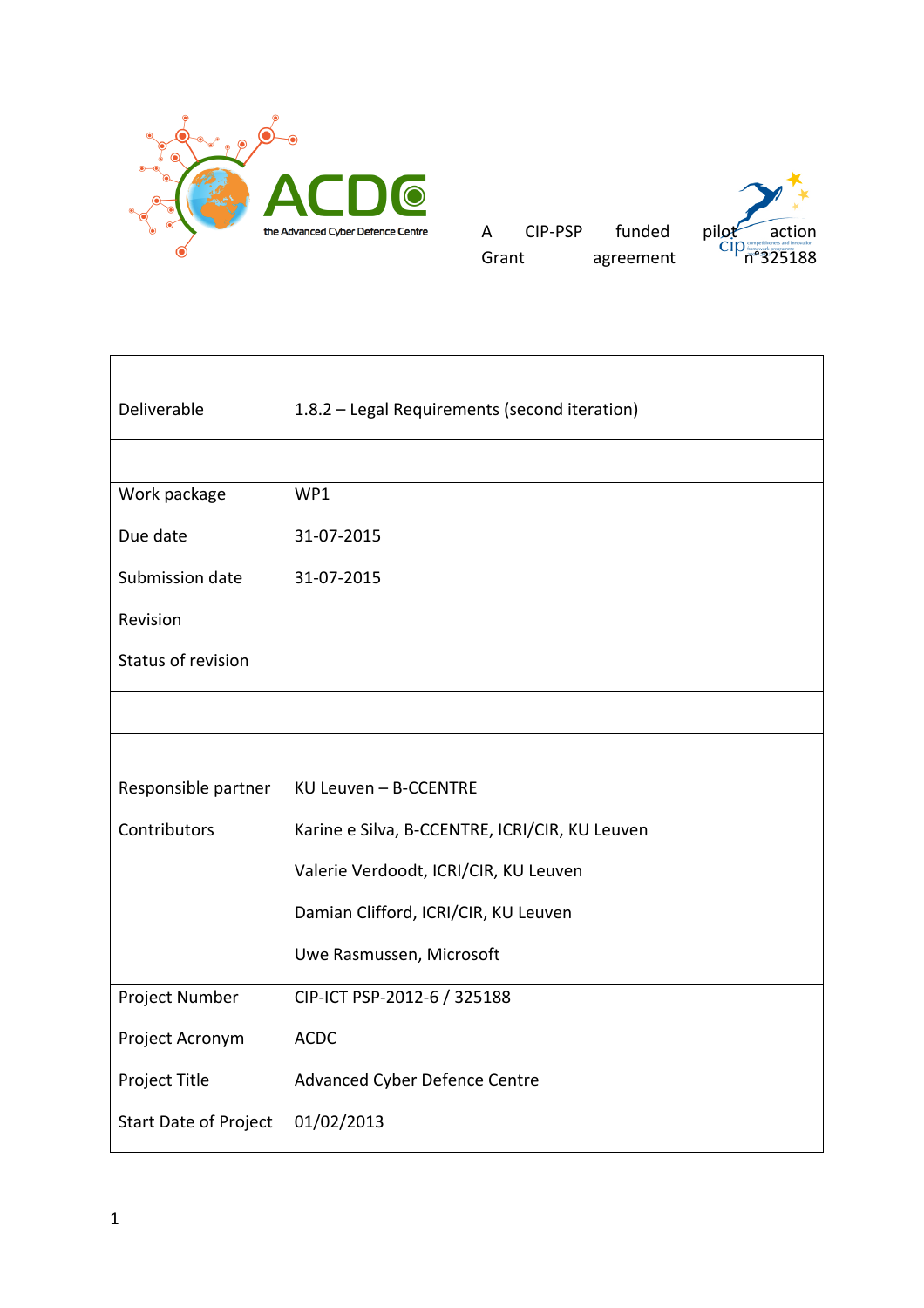| Dissemination Level                                                              |   |
|----------------------------------------------------------------------------------|---|
| PU: Public                                                                       | Х |
| PP: Restricted to other programme participants (including the Commission)        |   |
| RE: Restricted to a group specified by the consortium (including the Commission) |   |
| CO: Confidential, only for members of the consortium (including the Commission)  |   |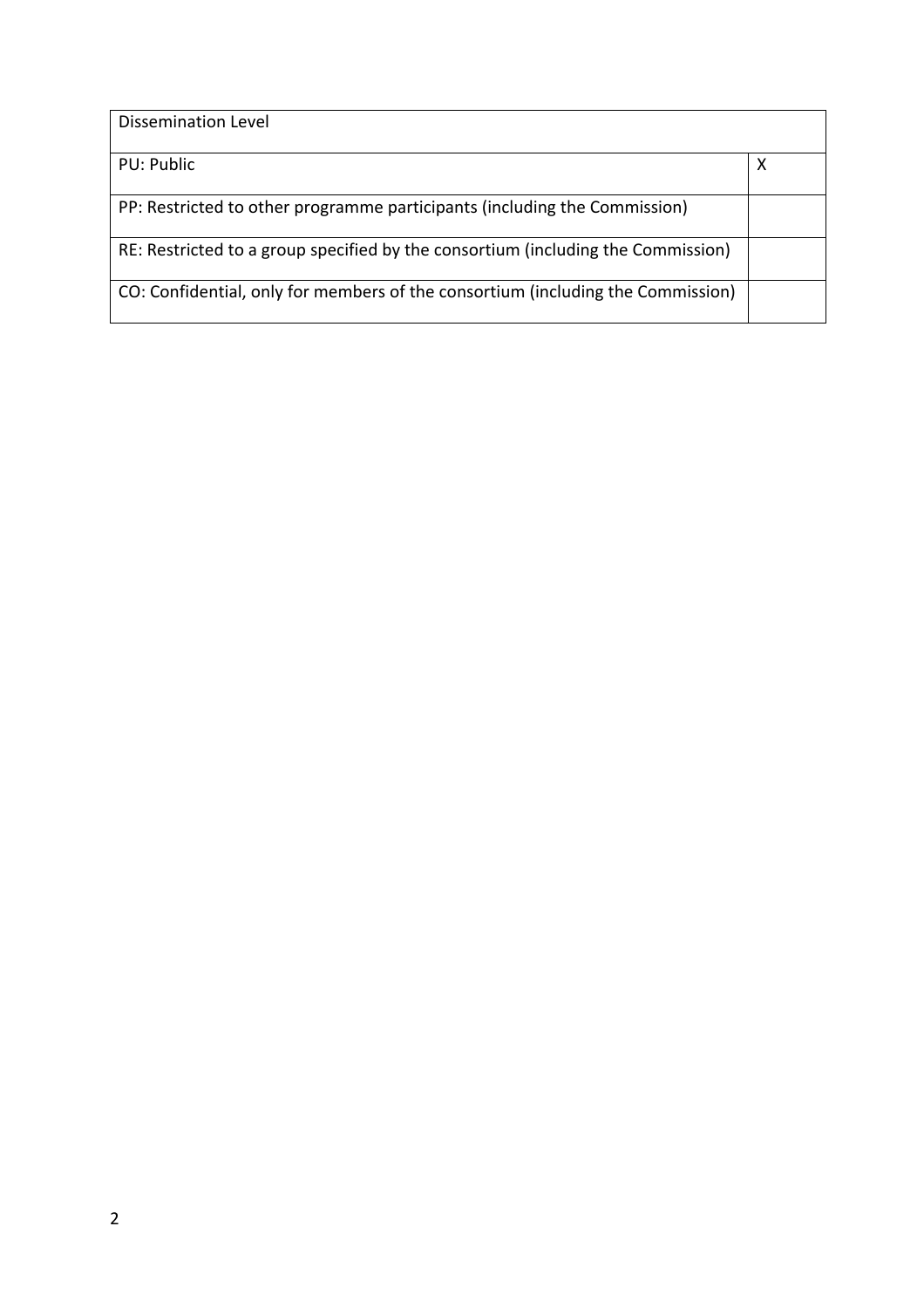| <b>Version history</b> |  |
|------------------------|--|
|------------------------|--|

| Rev. | Date       | Author                                                                                              |
|------|------------|-----------------------------------------------------------------------------------------------------|
| 1.1  | 2014-11-26 | First internal draft Karine e Silva                                                                 |
| 1.2  | 2015-02-28 | Final draft Karine e Silva shared with<br>partners for feedback                                     |
| 1.3  | 2015-05-12 | Amendments made by Valerie Verdoodt<br>(KUL) and Damian Clifford (KUL) -<br>affected chapters: all. |
| 1.4  | 2015-07-31 | Amendments from Uwe Rasmussen<br>(Microsoft)<br>included. Affected chapters: Annex 2.               |

# **Glossary**

- C&C Command-and-control centre
- CCH Centralised Data Clearing House
- CoE Council of Europe
- ECHR European Convention on Human Rights
- EU European Union
- ISP Internet Service Providers
- NIS Network and Information Security
- TFEU Treaty on the Functioning of the European Union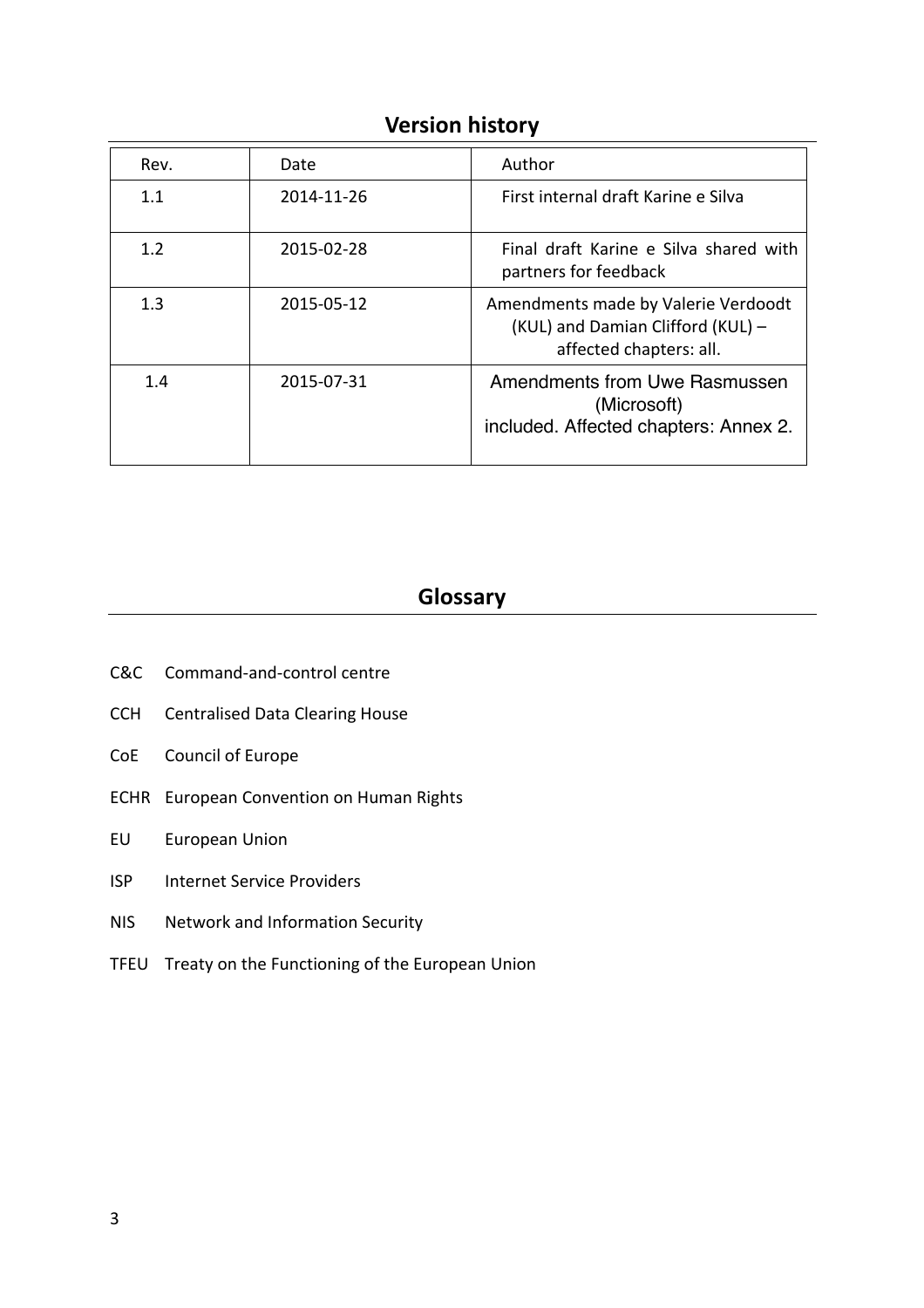### **Executive Summary**

Chapter 1 of this deliverable provides a brief overview of the requirements analysed in D1.8.1. This summary is divided in two sections including (1) the general data protection framework and (2) the main elements related to the cooperation with Law Enforcement Agencies ("LEAs").

Furthermore, Chapter 2 of the analysis aims at providing an overview of the recent developments which may have an effect on the operation of the ACDC solution. Similar to Chapter 1, the analysis is divided into two sections, the first focusing on the data protection and privacy developments and the second on the cooperation with Law Enforcement Agencies. 

Chapter 3 of this deliverable is focused on the guidelines relevant for the ACDC project. However, it is significant to note that the legal barriers as experienced within the lifecycle of the ACDC project have been addressed in "D5.3 Policy Recommendations for Public Authorities Dealing with the Regulatory Aspects of the Fight against Botnets". Indeed, the current deliverable has focused entirely on the developments since its first iteration and as such does not have an analysis of gaps within its scope. Furthermore, this deliverable is not focused on the assessment of the ACDC solution vis-à-vis the requirements outlined supra and in D1.8.1. Instead, this is the focus of D4.3 and as such reference should be made to the analysis provided in this specified report.

The analysis is supplemented by two annexed documents which provide some more detailed analysis to aid the understanding of the elements discussed in the deliverable.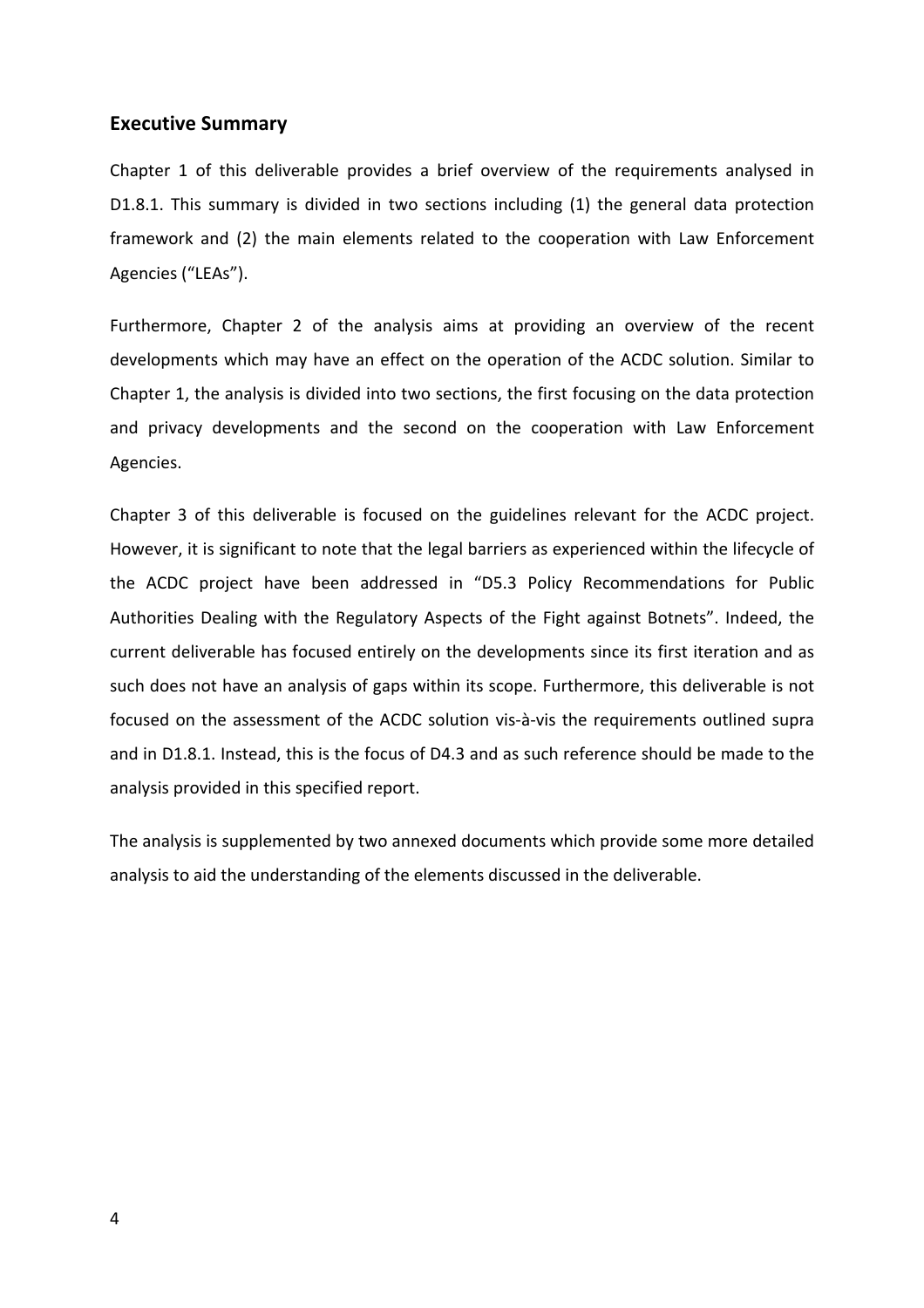## Table of Contents

|    | 1.  |                                                                                         |    |
|----|-----|-----------------------------------------------------------------------------------------|----|
|    | 1.1 |                                                                                         |    |
|    | 1.2 |                                                                                         |    |
|    | 1.3 |                                                                                         |    |
|    | 1.4 |                                                                                         |    |
|    | 1.5 |                                                                                         |    |
|    | 1.6 |                                                                                         |    |
|    | 1.7 |                                                                                         |    |
|    | 2.  |                                                                                         |    |
|    | 2.1 |                                                                                         |    |
|    | 2.2 |                                                                                         |    |
| 3. |     |                                                                                         |    |
|    |     |                                                                                         |    |
| 1. |     |                                                                                         |    |
|    | 1.1 |                                                                                         |    |
|    | 1.2 |                                                                                         |    |
|    | 1.3 | Article 29 Working Party Opinion 06/2014 on Article 7(f) Directive 95/46/EC 18          |    |
|    | 1.4 | Dynamic IP addresses                                                                    | 20 |
| 2. |     |                                                                                         | 21 |
|    | 2.1 | Directive 2013/40/EU on attacks against information systems_________________ 22         |    |
|    | 2.2 | Directive 2014/41/EU on the European investigation order in criminal matters 23         |    |
|    | 2.3 | Update on the breach notification obligations __________________________________ 24     |    |
| 3. |     |                                                                                         |    |
|    |     |                                                                                         |    |
|    |     |                                                                                         | 29 |
|    |     | Annex 1 - Regulations Concerning the Exchange of Personal Data and the Status of the IP |    |
|    |     |                                                                                         | 30 |
|    |     | <b>Annex 2 - Final Iterations</b>                                                       | 39 |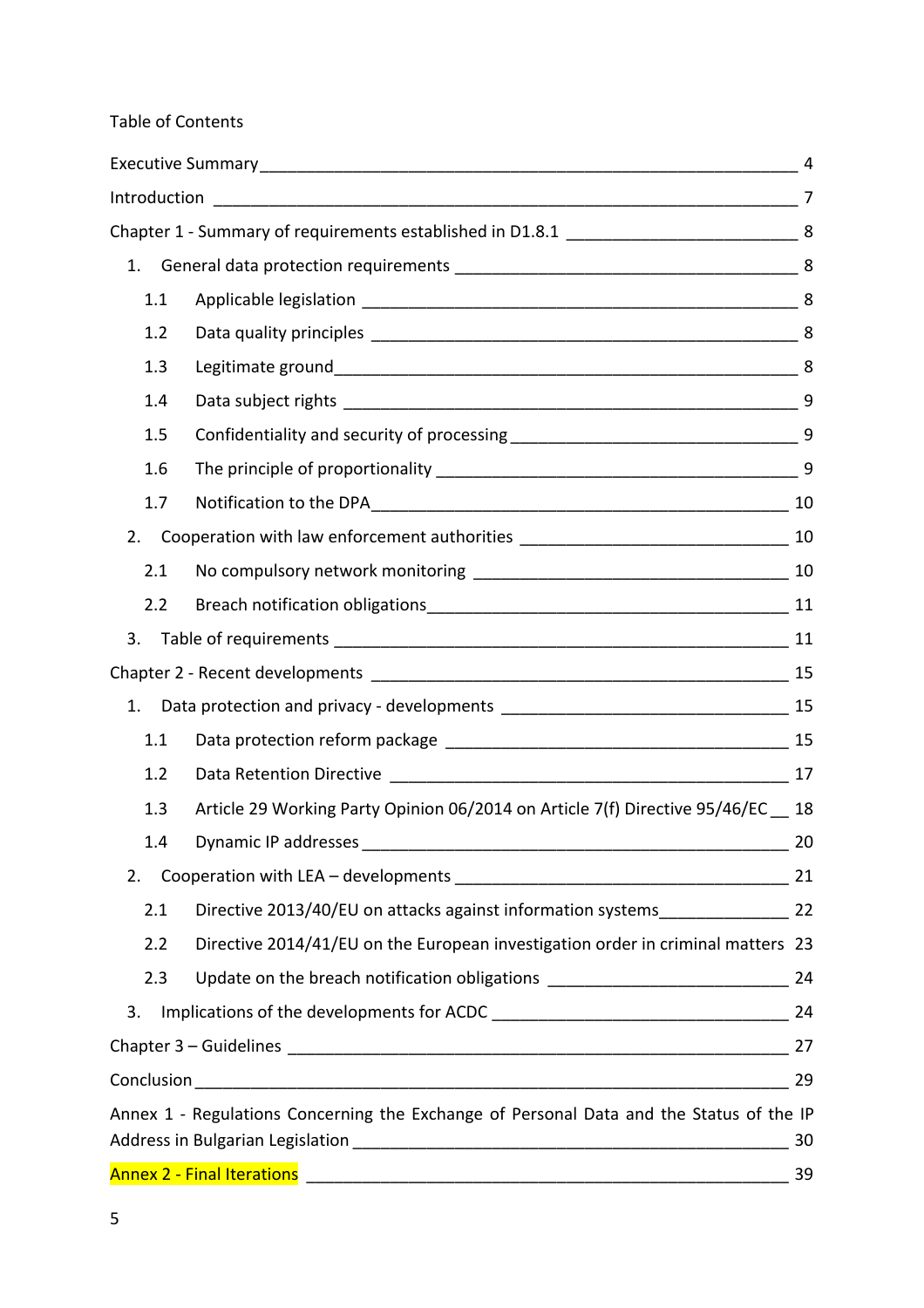| Bibliography |                          | 41 |
|--------------|--------------------------|----|
| 6.1          | <b>Primary Sources</b>   | 41 |
| 6.2          | <b>Secondary Sources</b> | 42 |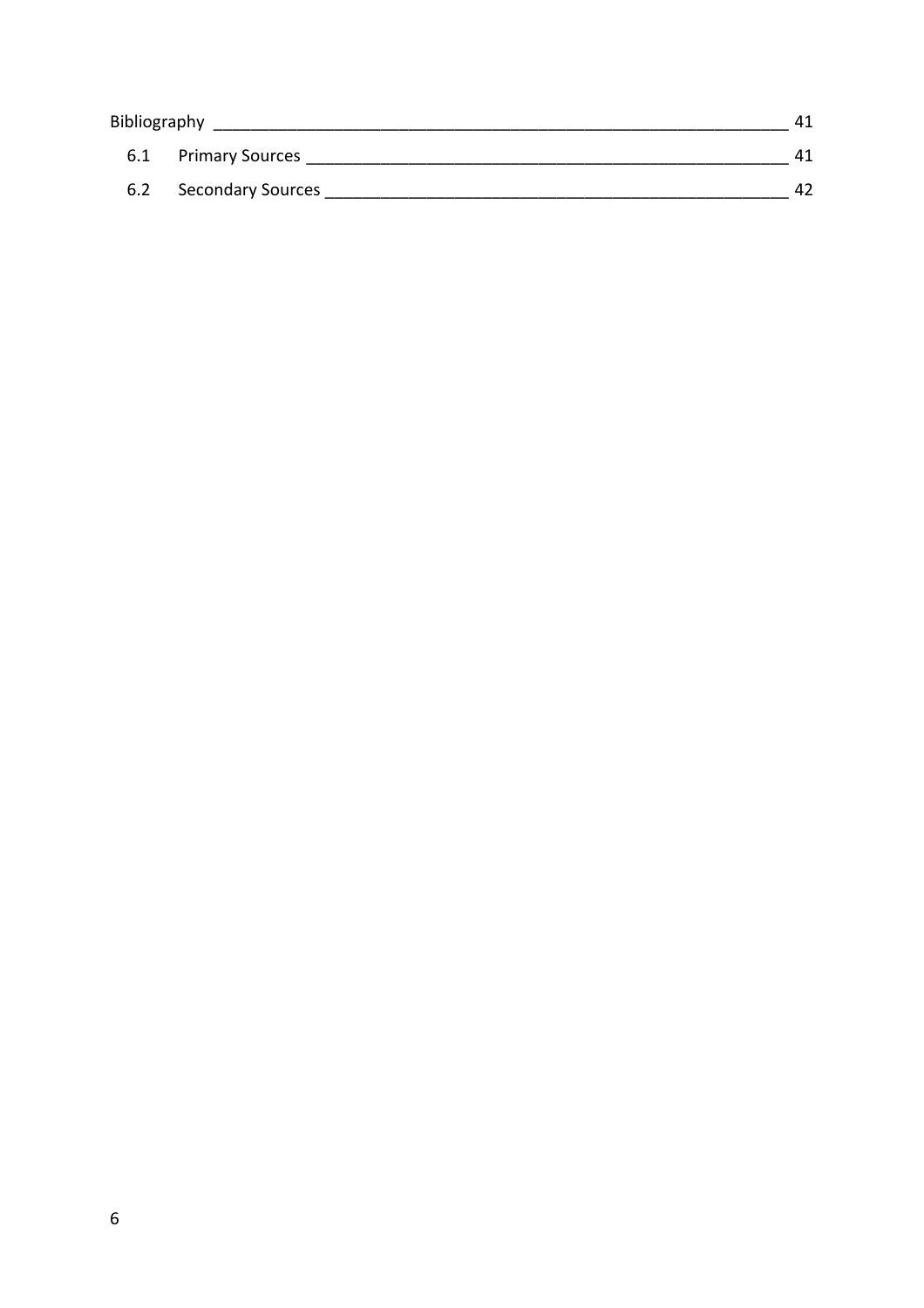### **Introduction**

In D1.8.1 KUL conducted a thorough analysis of the scope of the applicable EU legislation and an overview of a corresponding selection of national implementations in relation to the ACDC Project. In this deliverable, D1.8.2, we build upon the legal requirements as set out in the previous deliverable. In particular, this deliverable offers an overview of the latest developments regarding the legal framework and the implications for the ACDC project. For further clarification of the concepts and standards described in this report, we refer the reader to D1.8.1. Moreover, in relation to the gaps and barriers found throughout the ACDC project, the reader should refer to D5.4 and for an assessment of the legality of the ACDC developed solution one should refer to D4.3.

#### ROADMAP

Chapter 1 of this deliverable provides a brief overview of the requirements analysed in D1.8.1. This summary is divided in two sections including (1) the general data protection framework and (2) the main elements related to the cooperation with Law Enforcement Agencies ("LEAs"). Furthermore, Chapter 2 of the analysis aims at providing an overview of the recent developments which may have an effect on the operation of the ACDC solution. Similar to Chapter 1, the analysis is divided into two sections, the first focusing on the data protection and privacy developments and the second on the cooperation with Law Enforcement Agencies. Chapter 3 of this deliverable is focused on the guidelines relevant for the ACDC project. The analysis is supplemented by two annexed documents which provide some more detailed analysis to aid the understanding of the elements discussed in the deliverable.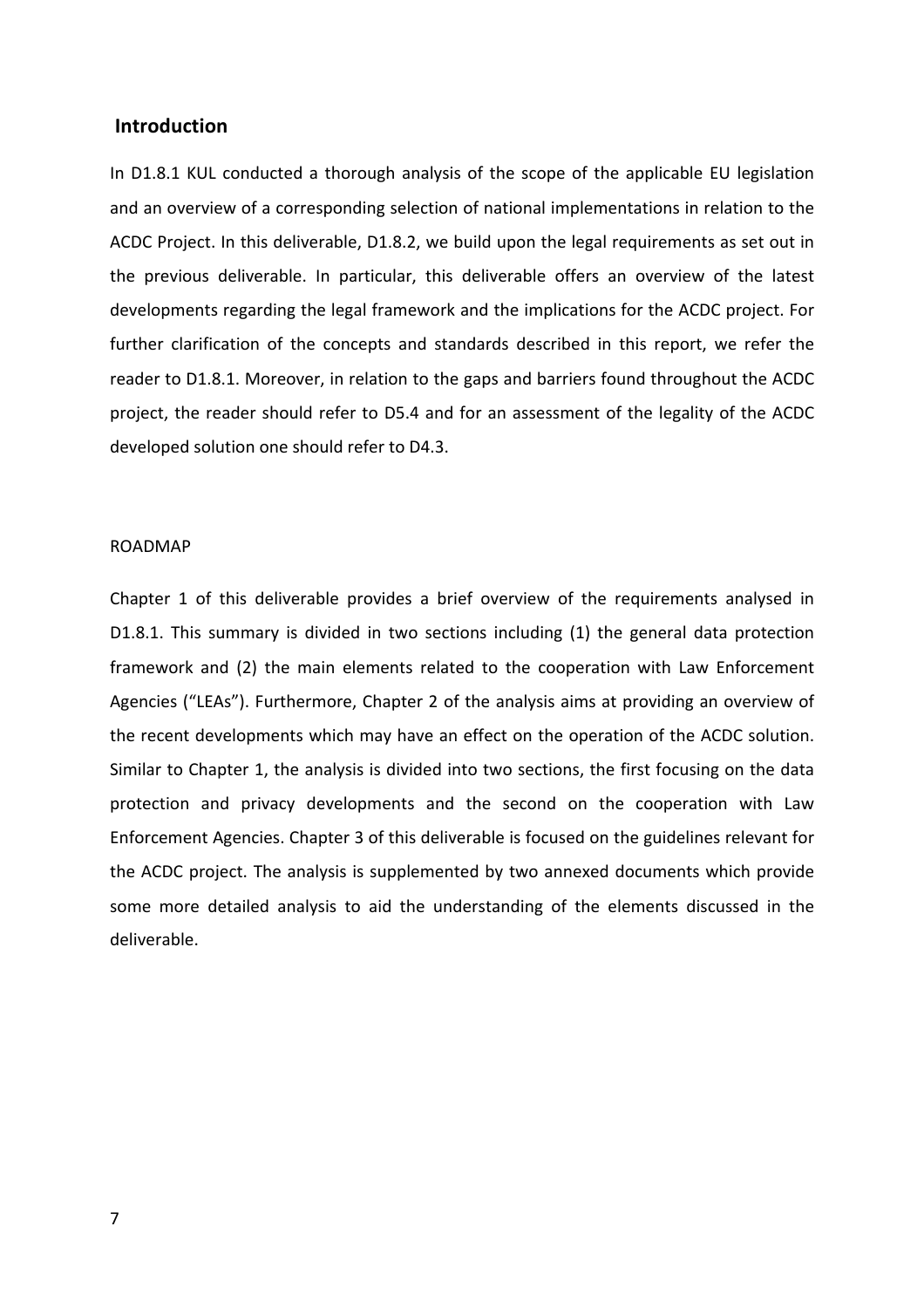# **Chapter 1 - Summary of requirements established in D1.8.1**

In D1.8.1 KUL conducted a thorough analysis of the scope of the applicable EU legislation and an overview of a corresponding selection of national implementations. For further clarification of the concepts and standards described in this report, we refer the reader to D1.8.1. The purpose of this section of the analysis is to provide a brief overview of the requirements analysed in D1.8.1. However, this does not represent a complete analysis of requirements and the reader should assess the legal obligations contained in this deliverable in conjunction with D1.8.1.

# 1. General data protection requirements

### **1.1 Applicable legislation**

At an EU level two main instruments are particularly important for ACDC, namely Directive 95/46/EC (Data Protection Directive) and Directive 2002/58/EC (e-Privacy Directive). The first of these provides the lex generalis framework whereas the latter stipulates the lex specialis rules relevant for public communications networks and services. Accordingly, both of these Directives have applicability in the context of the ACDC project.

### **1.2 Data quality principles**

It is significant to note that Article 6 Directive 96/46/EC provides several key principles which must be complied with when processing personal data. These have been outlined in detail in D1.8.1, however in summary, it should be noted that the key principle is that personal data must be processed fairly and lawfully (Art.  $6$  (1) (a)). Additionally, other key principles as contained in Article 6 include purpose specification limitation, data minimisation and limited retention. 

### **1.3 Legitimate ground**

The issue of legitimate grounds is rather complex and fundamental to the legal viability of the ACDC project. As such, it is explored in a separate section in this document (see infra, section 5).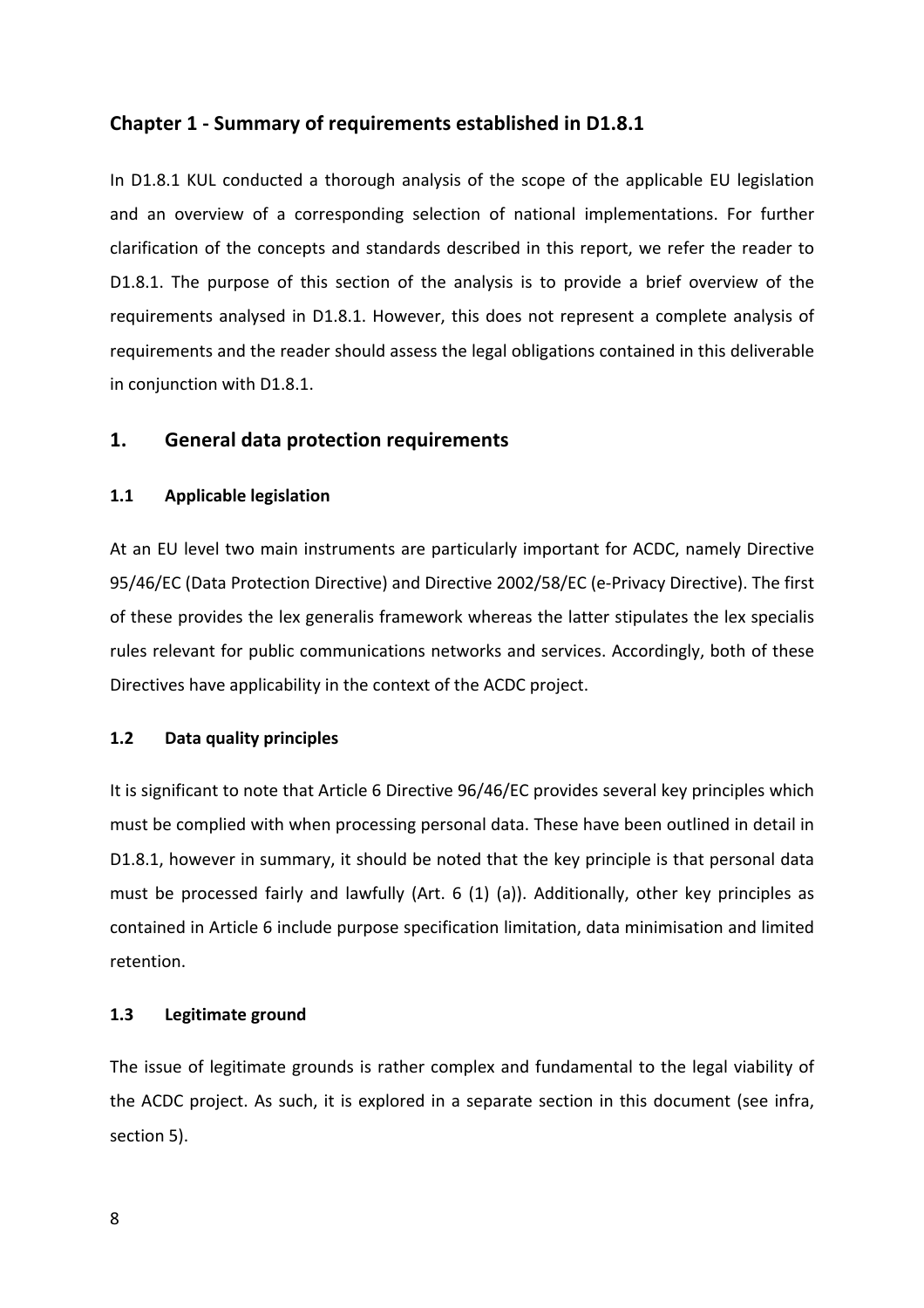#### 1.4 **Data subject rights**

Articles 12 and 14 Directive  $95/46/EC$  stipulate the data subject rights which must be respected by the data controller. In summary, these rights relate to the right of access to the personal data being processed in relation to them and the right to object the further personal data processing under specified conditions. Furthermore, one should also note the overlap with Article 15 Directive 95/46/EC, which provides that data subjects have the right not to be subject to automated individual decisions. This right is supplemented by Article 12 (a), which specifies that data subjects have the right to obtain information relating to any logic involved in the automatic processing of their personal data. Accordingly, this adds to the data subject rights outlined. To this end, KUL recommends each controller to establish a data protection officer inside the institution to oversee the processing and guarantee individuals are given the opportunity and means to exercise their rights.

#### **1.5** Confidentiality and security of processing

Data controllers shall prevent unauthorised access to the data being processed and put in place technical and organisational measures that guarantee an optimal level of security to protect personal data (Article 17 Directive 95/46/EC). Thus, controllers hold the duty to safeguard the confidentiality, integrity and authenticity of the data. Such security measures are required to be appropriate regarding the risks associated with the particular data processing at hand. In addition, the nature of the data collected is also significant in the assessment of the appropriateness of the security measures. Accordingly, Article 17 (2) further indicates that the appropriate level of security is determined by

- the state of the art
- the costs
- the sensitivity of the data.

In the assessment of the state of the art, one must consider ENISA opinions.

#### **1.6** The principle of proportionality

Any processing of personal data must be proportionate vis-à-vis the aims of the processing and the potential for the infringement of fundamental rights and freedoms of citizens. This is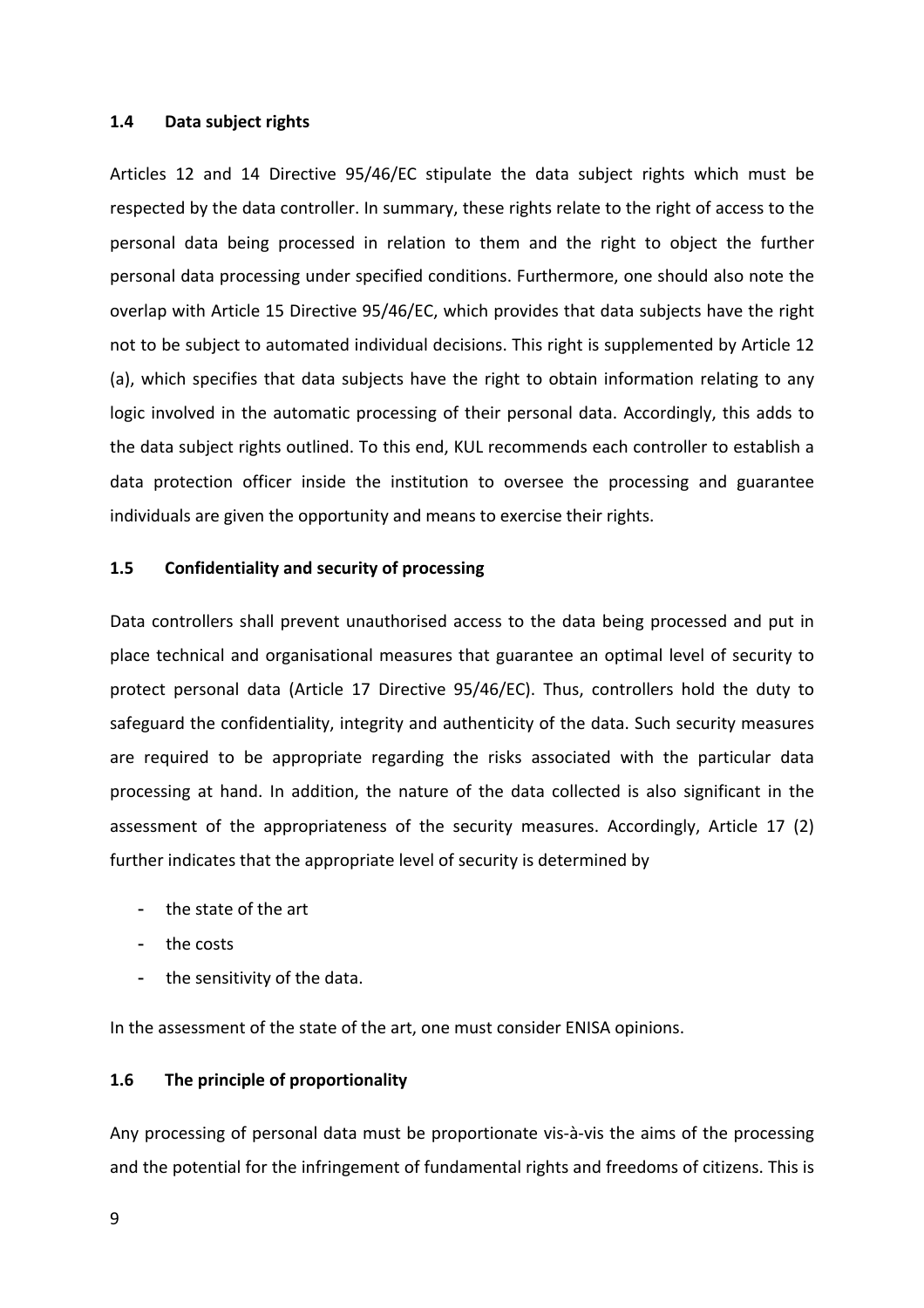of particular importance to anyone involved in ACDC. In simple terms, the impact on the fundamental rights of individuals cannot exceed that which is necessary in order to mitigate the impact of botnet attacks. This balancing exercise is not an easy one. For example, one should refer to the CJEU ruling that invalidated Directive 2006/24/EC (Data Retention Directive) (see infra).

### **1.7 Notification to the DPA**

Finally, Directive 95/46/EC allows broad discretion in the implementation of the provisions related to notification contained in Articles 18 and 19. Article 18 provides for the functioning of a notification procedure for data controllers or their representatives in a wholly or partly automatic manner. Article 19 stipulates a list of the minimum information to be included in such a notification. However, Article 18 (2) provides room for discretion by stating that Member States have the capacity to indicate a simplification or exemption of the procedure if certain specified conditions are met. Therefore, in order for a complete understanding of the particular requirements in a Member State, one must refer to the national implementing measures. 

### **2.** Cooperation with law enforcement authorities

As mentioned in D1.8.1, cooperation with law enforcement authorities ("LEAs") is an important aspect of the fight against botnets. Having LEAs engaged in the ACDC project is significant for the sustainability of the project. In particular, for mitigation efforts to be effective, cybercriminals should be prevented from regaining access to information systems. With this in mind, this section will discuss the main elements related to cooperation with LEAs.

#### **2.1 No compulsory network monitoring**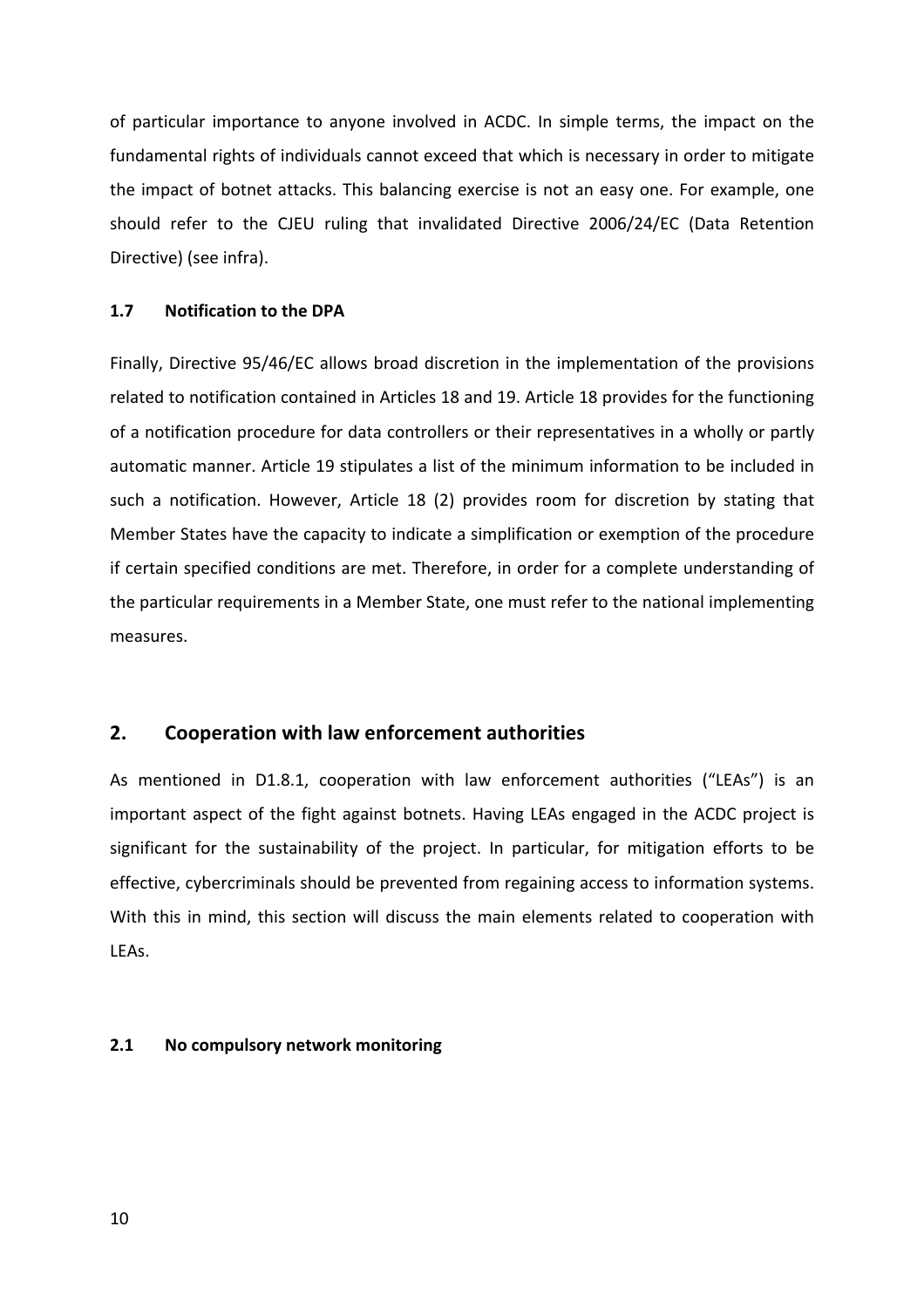Article 15(1) of Directive 2000/31 on Electronic Commerce<sup>1</sup> does not provide a systematic obligation of surveillance and collaboration on ISPs to monitor the entire traffic undergoing their network. Accordingly, in the context of ACDC, the contribution and participation of ISPs happens on a voluntary basis. The monitoring activities must be legitimised and comply with the Directive 95/46/EC and the e-Privacy Directive, based on the legitimate ground as defined in D1.8.1.

#### **2.2 Breach notification obligations**

According to Article 4(3) of the e-Privacy Directive<sup>2</sup>, ISPs have an obligation to notify national authorities of any personal data breach.<sup>3</sup> Moreover, service providers are required to inform end-users of any personal data breaches which are likely to adversely affect its personal data or privacy without undue delay. In other words, if a customer has been identified as the vector or victim of a botnet, which is likely to compromise the security of the network, the service provider is allowed to notify the customer of its malicious activity/infection. In addition, as discussed in D1.8.1, ISPs are allowed to redirect users to the National Support Centre of their home country.

# **3. Table of requirements**

 

The table below provides a clear overview of the relevant requirements extracted from the data protection framework as set out in D1.8.1 and summarised above. This representation

<sup>&</sup>lt;sup>1</sup> Directive 2000/31/EC of the European Parliament and of the Council of 8 June 2000 on certain legal aspects of information society services, in particular electronic commerce, in the Internal Market ('Directive on electronic commerce'), *OJ L* 178, 17, 7, 2000, 1-16.

<sup>&</sup>lt;sup>2</sup> Directive 2002/58/EC of the European Parliament and of the Council of 12 July 2002 concerning the processing of personal data and the protection of privacy in the electronic communications sector (Directive on privacy and electronic communications), *OJ L* 201, 31.7.2002, 37–47.

For the particularities in relation to breach notification obligations see also the Commission Regulation (EU) No 611/2013 of 24 June 2013 on the measures applicable to the notification of personal data breaches under Directive 2002/58/EC of the European Parliament and of the Council on privacy and electronic communications [2013] OJ L173/2.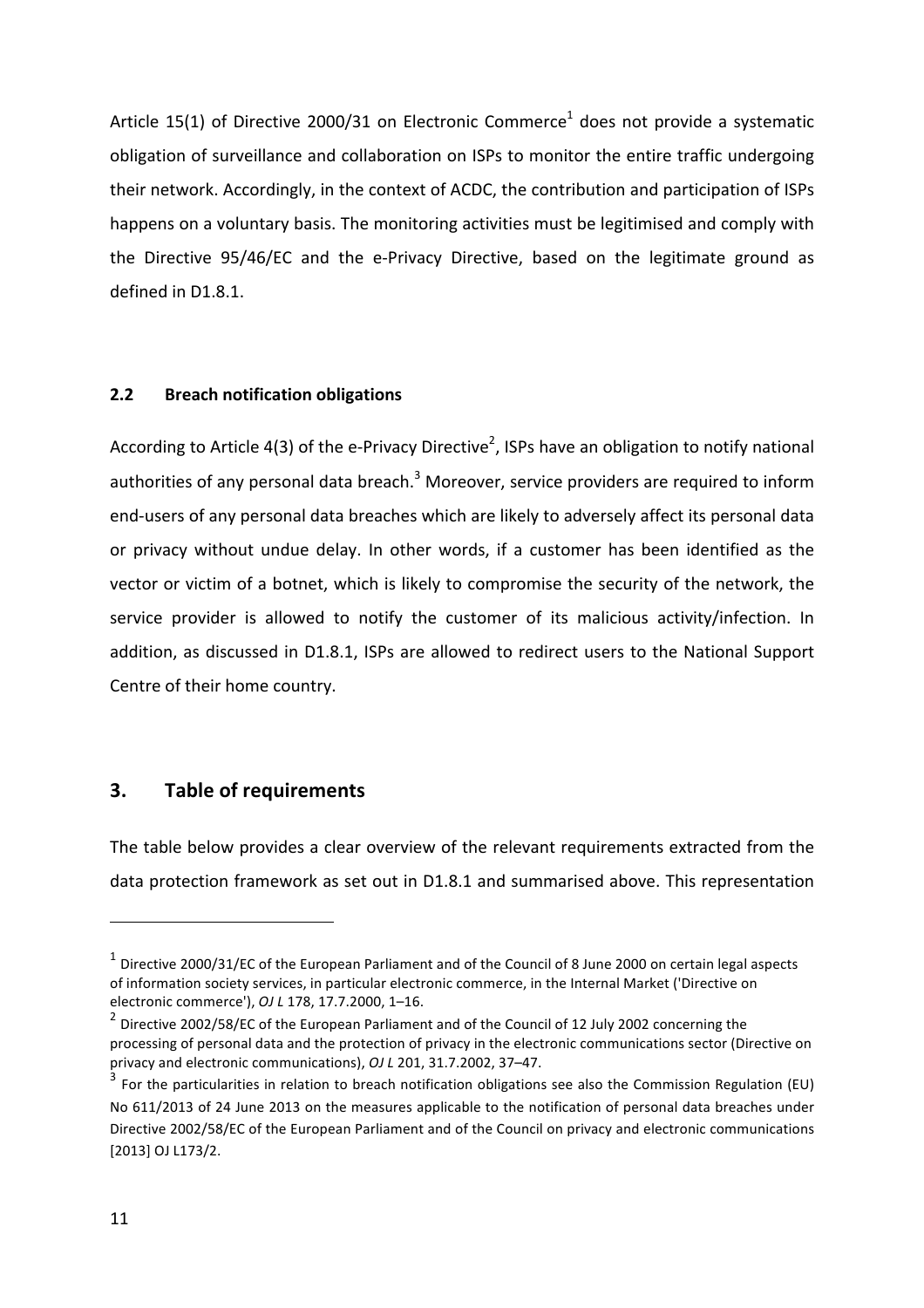of requirements aims at indicating a general insight into the partners' obligations vis-à-vis the data protection and privacy framework. It does not however provide an entire analysis of all requirements as specified by Directive 95/46/EC and Directive 2002/58/EC and the national implementations, but rather an extrapolated indicative list of applicable provisions.

| Req.<br><b>Number</b> | Requirement                                               | <b>Description</b>                                                                                                                                                                                                                                                                                                | <b>Comment</b>                                                                                                                                                                                                                                                                                                                                                        | <b>Legal basis</b>                                                                                                                                                                            |
|-----------------------|-----------------------------------------------------------|-------------------------------------------------------------------------------------------------------------------------------------------------------------------------------------------------------------------------------------------------------------------------------------------------------------------|-----------------------------------------------------------------------------------------------------------------------------------------------------------------------------------------------------------------------------------------------------------------------------------------------------------------------------------------------------------------------|-----------------------------------------------------------------------------------------------------------------------------------------------------------------------------------------------|
| Req. 1                | Prior<br>authorisation<br>and<br>notification             | The data controller MUST meet<br>all notification and authorisation<br>requirements<br>that<br>may<br>be<br>stipulated by the national law of<br>the competent Member State.                                                                                                                                      | National implementations must<br>be consulted as due to disparity<br>between the adoptions of the<br>protection<br>framework,<br>data<br>divergences<br>in<br>these<br>requirements may exist.                                                                                                                                                                        | <b>Articles</b><br>18,<br>19<br>and 20 Directive<br>95/46/EC<br>and<br>their national MS<br>equivalents<br>as<br>stipulated by the<br>national law<br>of<br>the<br>competent<br>Member State. |
| Req. 2                | Restrictions<br>on the<br>processing of<br>sensitive data | If sensitive data is processed the<br>specific restrictions MUST be<br>complied with.                                                                                                                                                                                                                             | The more stringent national laws<br>applicable for the processing of<br>sensitive<br>data<br>and<br>the<br>requirements of Art. 8 Directive<br>95/46/EC<br>(including<br>export<br>restrictions) must be complied<br>with if these special categories of<br>data are being processed.                                                                                 | Article<br>8<br><b>Directive</b><br>95/46/EC                                                                                                                                                  |
| Req. 3                | Legal ground<br>for processing                            | The data controller MUST have a<br>legal ground for processing (as<br>specified further in req. 3.1-3.4<br>In addition, regard should be had<br>to any potential exemption in<br>national law to the application of<br>the legal requirements.                                                                    | Within ACDC, the potential legal<br>grounds for processing personal<br>data are the following:<br>➤<br>Obtaining the consent of the<br>data subject<br>$\blacktriangleright$<br>Contractual obligation<br>Public interest<br>➤<br>➤<br>Legitimate interest of the<br>data controller<br>See Req. 3.1-3.4                                                              | Article 7a<br>Article 7b<br>Article 7e<br>Article 7f<br><b>Directive</b><br>95/46/EC<br>Exemption<br>Article<br>13<br><b>Directive</b><br>95/46/EC                                            |
| Req. 3.1              | Consent                                                   | IF the data controller wants to<br>rely on the data subject's consent<br>as a legal ground for processing,<br>the consent MUST be valid.                                                                                                                                                                          | For consent for the processing of<br>sensitive data (see Article 8<br>95/46/EC) to be valid, it must be<br>given explicitly.                                                                                                                                                                                                                                          | Article<br>7(a)<br><b>Directive</b><br>95/46/EC                                                                                                                                               |
| Req. 3.2              | Performance<br>of a contract                              | IF the data controller wants to<br>rely on a performance of a<br>contract as a legal ground for<br>processing, the data controller<br>MUST only act within the<br>boundaries of this contract.<br>Furthermore, the extent of the<br>processing<br>data<br><b>MUST</b><br>be<br>necessary to fulfil this contract. | For instance, if ACDC uses an<br>external<br>entity<br>$\mathsf{to}$<br>process<br>personal data, however, this does<br>not apply to entities that define<br>the purpose of the processing.<br>Accordingly, ECO is a data<br>controller as distinct from a data<br>processor, but their processing<br>may<br>justified<br>be<br>under<br>a<br>contractual obligation. | Article<br>7(b)<br>Directive<br>95/46/EC                                                                                                                                                      |
| Req. 3.3              | Performance<br>of a task in the<br>public interest        | IF the data controller wants to<br>rely on the performance of a task<br>in the public interest or in the                                                                                                                                                                                                          | In the context of ACDC, the<br>protection of a public network<br>could be deemed a task in the                                                                                                                                                                                                                                                                        | 7(e)<br>Article<br>Directive<br>95/46/EC                                                                                                                                                      |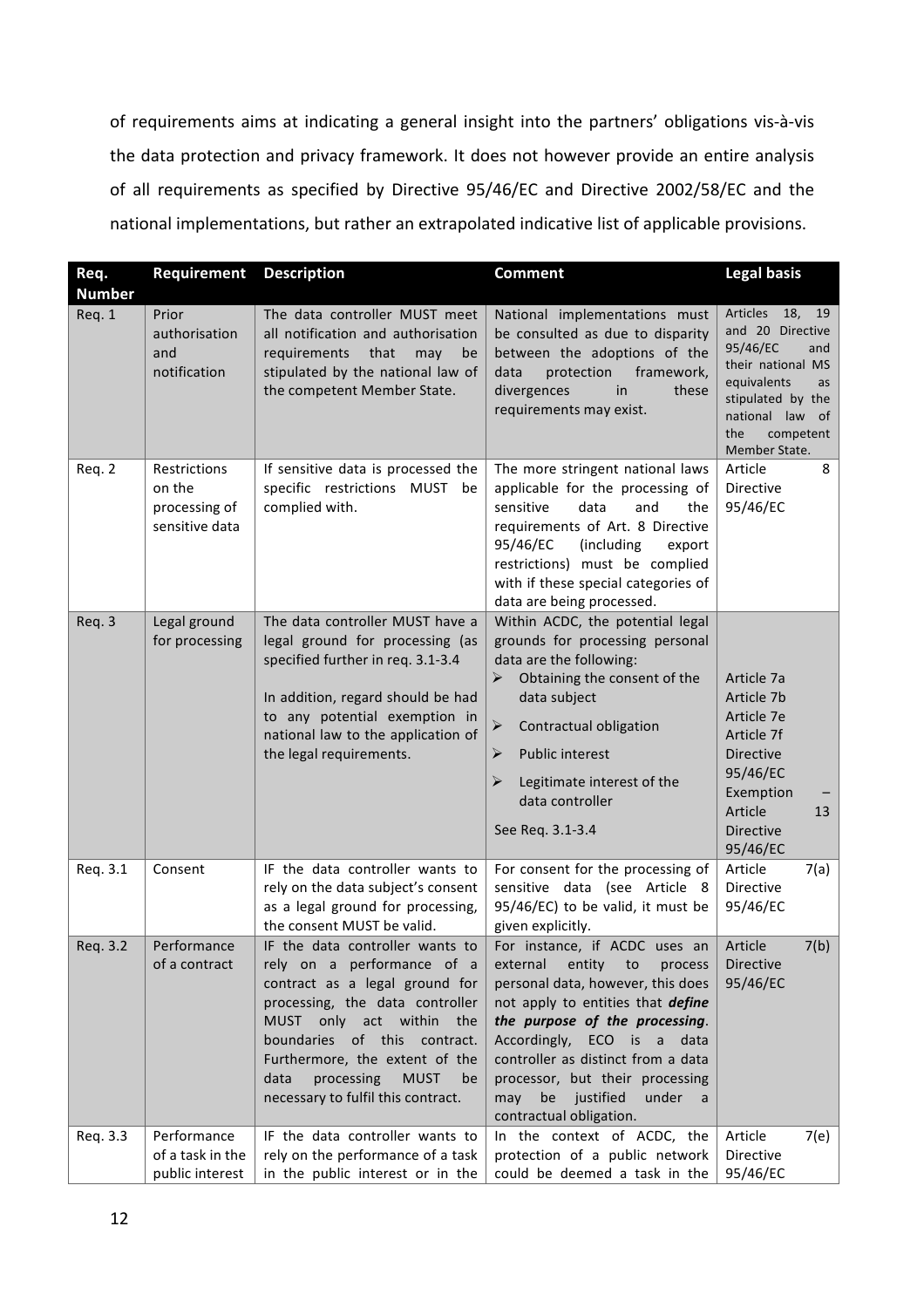|               |                                                     | exercise of official authority, the<br>data controller must only act in<br>the furtherance of this task.                                                                                                                                      | public interest. However, national<br>DPA's should be consulted.                                                                                                                                                                                                                                               |                                         |      |
|---------------|-----------------------------------------------------|-----------------------------------------------------------------------------------------------------------------------------------------------------------------------------------------------------------------------------------------------|----------------------------------------------------------------------------------------------------------------------------------------------------------------------------------------------------------------------------------------------------------------------------------------------------------------|-----------------------------------------|------|
| Req. 3.4      | Legitimate<br>interest of the<br>data<br>controller | IF the data controller wants to<br>rely on its legitimate interest as a<br>legal ground for processing, the<br>data controller MUST have a<br>legitimate interest in the data<br>processing.                                                  | In the context of ACDC, the<br>protection of a public network<br>could be deemed a task within<br>the legitimate interest of the data<br>controller, if such an attack could<br>have a major impact on their<br>model.<br>business<br>However,<br>DPA's<br>should<br>national<br>be<br>consulted.              | Article<br><b>Directive</b><br>95/46/EC | 7(f) |
| Req.<br>3.4.1 | Credible<br>evidence                                | IF the data controller wants to<br>rely on its legitimate interest as a<br>legal ground for processing, the<br>data controller MUST be able to<br>provide credible evidence<br>to<br>prove the existence<br>of<br>its<br>legitimate interest. | This exercise involves a weighing<br>of the data subjects' and data<br>controller's legitimate interests,<br>as well as taking into account the<br>principle of proportionality (see<br>D4.3).                                                                                                                 |                                         |      |
| Req. 4        | Data quality                                        | The personal data and processing<br><b>MUST</b><br>adhere to the<br>legal<br>standards of data quality.                                                                                                                                       | To fulfil this requirement, ACDC<br>data controllers should ensure<br>compliance<br>with<br>sub-<br>requirements 4.1-4.6.                                                                                                                                                                                      | Article<br>Directive<br>95/46/EC        | 6    |
| Req. 4.1      | Fairness                                            | All<br>processing<br>operations<br>involving personal data within<br><b>ACDC</b><br><b>MUST</b><br>be<br>completed<br>processed fairly and lawfully.                                                                                          |                                                                                                                                                                                                                                                                                                                | Article<br><b>Directive</b><br>95/46/EC | 6(a) |
| Req. 4.2      | Purpose<br>limitation                               | The personal data MUST only be<br>collected for specified, explicit<br>and<br>legitimate<br>purposes.<br>Furthermore, the data MUST<br>NOT be further processed in a<br>way which is incompatible with<br>those purposes.                     | Thus any personal data collected<br>for purposes as specified by ACDC<br>(i.e., botnet mitigation) cannot be<br>later re-used for a different and<br>incompatible purpose.                                                                                                                                     | Article<br>Directive<br>95/46/EC        | 6(b) |
| Req. 4.3      | Necessary and<br>adequate for<br>the purpose        | The personal data MUST<br>be<br>relevant, adequate and<br>not<br>excessive regarding the purposes<br>for which it is collected and/or<br>further processed. In ACDC, this<br>purpose would be the mitigation<br>of botnets.                   | Partners that process personal<br>all<br>that<br>data<br>must<br>ensure<br>reasonable steps are taken in<br>order to ensure that inaccurate<br>and/or<br>incomplete<br>data<br>are<br>deleted<br>updated<br>while<br>or<br>remaining aware of the purposes<br>of the processing. (See also<br>Req.4.4 and 4.5) | Article<br>Directive<br>95/46/EC        | 6(c) |
| Reg. 4.4      | Accuracy                                            | The data controller responsible<br>for the processing MUST take<br>every reasonable step to ensure<br>that the personal data is accurate<br>and up to date.                                                                                   | Therefore, the accuracy of any<br>personal data stored within ACDC<br>should be constantly assessed<br>and inaccurate data should be<br>deleted (see also Req. 4.5).                                                                                                                                           | Article<br>Directive<br>95/46/EC        | 6(d) |
| Req. 4.5      | Deletion                                            | When the personal data is no<br>longer necessary for the specified<br>purposes, it MUST be deleted or<br>anonymised.                                                                                                                          | Therefore<br><b>ACDC</b><br>should<br>implement a mechanism that<br>deletion<br>arranges<br>or<br>anonymisation of the personal<br>which<br>data<br>has<br>become<br>unnecessary.                                                                                                                              | Article<br>Directive<br>95/46/EC        | 6(d) |
| Req.          | Secure                                              | The deleted personal data MUST                                                                                                                                                                                                                |                                                                                                                                                                                                                                                                                                                |                                         |      |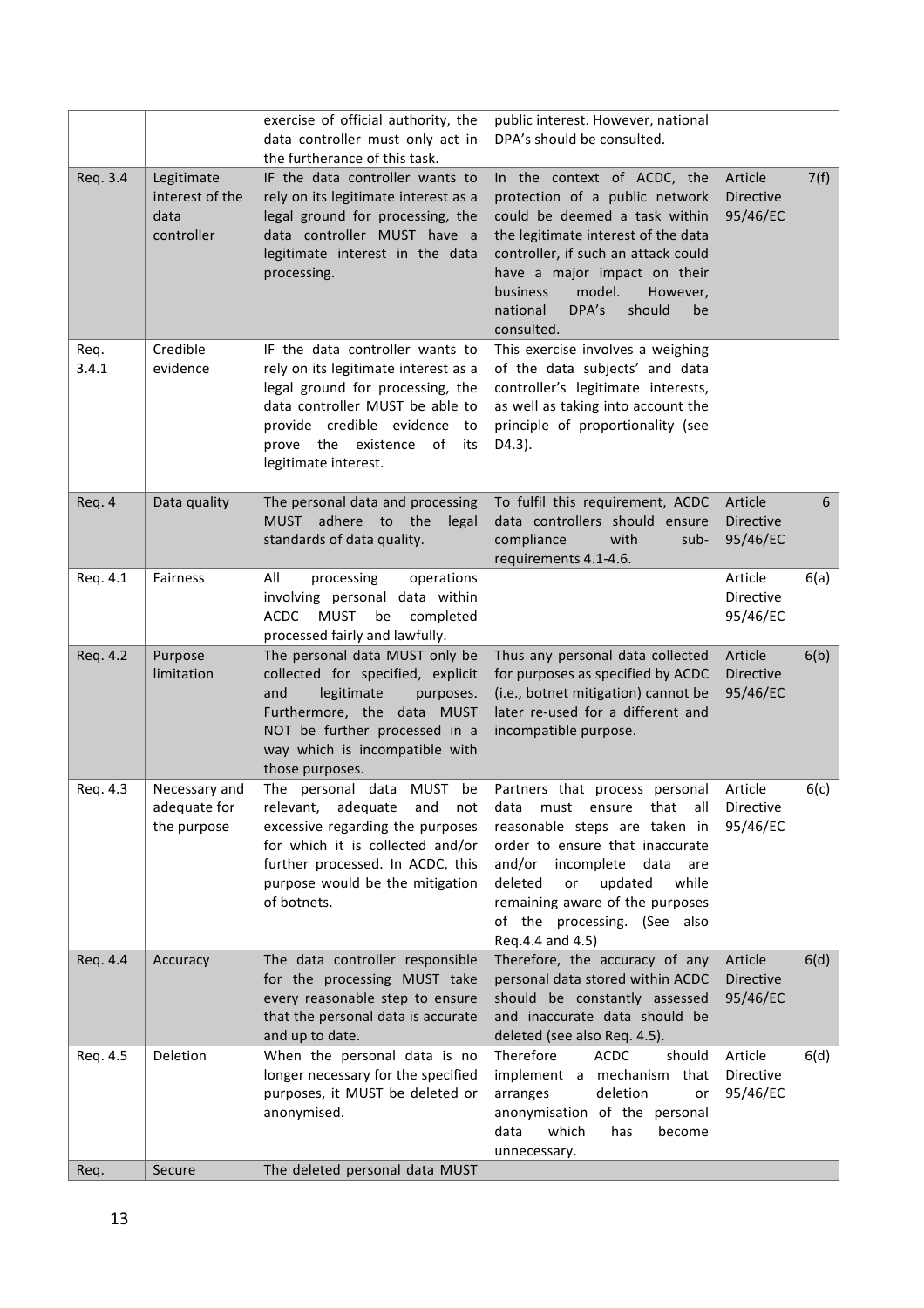| 4.5.1    | deletion                                           | NOT be retrievable.                                                                                                                                                                                                                                                                                                                                                                                             |                                                                                                                                                                                                                                                     |                                                                                                                   |
|----------|----------------------------------------------------|-----------------------------------------------------------------------------------------------------------------------------------------------------------------------------------------------------------------------------------------------------------------------------------------------------------------------------------------------------------------------------------------------------------------|-----------------------------------------------------------------------------------------------------------------------------------------------------------------------------------------------------------------------------------------------------|-------------------------------------------------------------------------------------------------------------------|
| Req. 4.6 | Automated<br>individual<br>decisions               | Within<br>the<br><b>ACDC</b><br>context,<br>automated individual decisions<br>relating to the data subject MUST<br>NOT be made or supported,<br>unless authorised by law.                                                                                                                                                                                                                                       |                                                                                                                                                                                                                                                     | Article<br>15<br>Directive<br>95/46/EC                                                                            |
| Req. 5   | Data subject's<br>rights                           | Data controllers MUST respect<br>the data subject's rights.                                                                                                                                                                                                                                                                                                                                                     | ACDC should allow an easy<br>operation of data subject's rights.                                                                                                                                                                                    | Article 14<br>(a)<br>and<br>(b)<br><b>Directive</b><br>95/46/EC                                                   |
| Req. 5.1 | Right to<br>information                            | The data controller MUST provide<br>data subjects with sufficient<br>information on at least the<br>following aspects: the identity of<br>the controller, the categories of<br>data that will be processed,<br>whether the information is<br>voluntary of obligatory, the<br>purpose for processing, &the<br>recipients of the personal data,<br>the further rights to access and to<br>rectify.                |                                                                                                                                                                                                                                                     | Article 10 and<br>11<br>Directive<br>95/46/EC                                                                     |
| Req. 5.2 | Right to access                                    | Data subjects MUST be capable<br>of<br>obtaining<br>intelligible<br>information<br>from<br>the<br>data<br>controller without expense or<br>excessive delay.                                                                                                                                                                                                                                                     | If deemed necessary, the ACDC<br>consortium could integrate a<br>system capable of processing<br>requests from data subject.                                                                                                                        | Article<br>12<br>Directive<br>95/46/EC                                                                            |
| Req. 5.3 | Right to rectify                                   | Within ACDC, the data subject's<br>rights to legitimately rectify,<br>reply, revoke, erase or block his<br>or her personal data MUST be<br>supported.                                                                                                                                                                                                                                                           |                                                                                                                                                                                                                                                     | Article<br>12(b)<br>Directive<br>95/46/EC                                                                         |
| Req. 6   | <b>Technical and</b><br>organisational<br>measures | controllers<br><b>Both</b><br>data<br>and<br>processors MUST guarantee that<br>appropriate and state-of-the-art<br>technical<br>and organisational<br>measures to ensure security and<br>confidentiality are implemented.                                                                                                                                                                                       | In this regard, the ENISA opinions<br>on state-of the art in a given<br>industry need to be taken into<br>account. Also, regard must be<br>had for the level of sensitivity of<br>the data<br>and the<br>cost of<br>implementation of the measures. | Article<br>17<br><b>Directive</b><br>95/46/EC<br>and<br>Article<br>$\overline{4}$<br>$e-$<br>Privacy<br>Directive |
| Req. 7   | Location and<br>traffic data                       | <b>ISPs</b><br><b>MUST</b><br>abide<br>the<br>bv<br>requirements related to traffic<br>and location data.                                                                                                                                                                                                                                                                                                       |                                                                                                                                                                                                                                                     | Articles 5 and 9<br>e-Privacy<br>Directive                                                                        |
| Req. 8   | <b>Breach</b><br>notification                      | Providers of publicly available<br>electronic<br>communications<br>services MUST notify national<br>authorities without undue delay<br>of any personal data breach.<br>When the personal data breach is<br>likely to adversely affect the<br>personal data or privacy of a<br>subscriber or individual, the<br>provider SHALL also notify the<br>subscriber or individual of the<br>breach without undue delay. | This is significant for the ISPs<br>involved in ACDC.                                                                                                                                                                                               | Article 4(3)<br>$e-$<br>Privacy<br><b>Directive</b>                                                               |

Table 1 - Data protection requirements.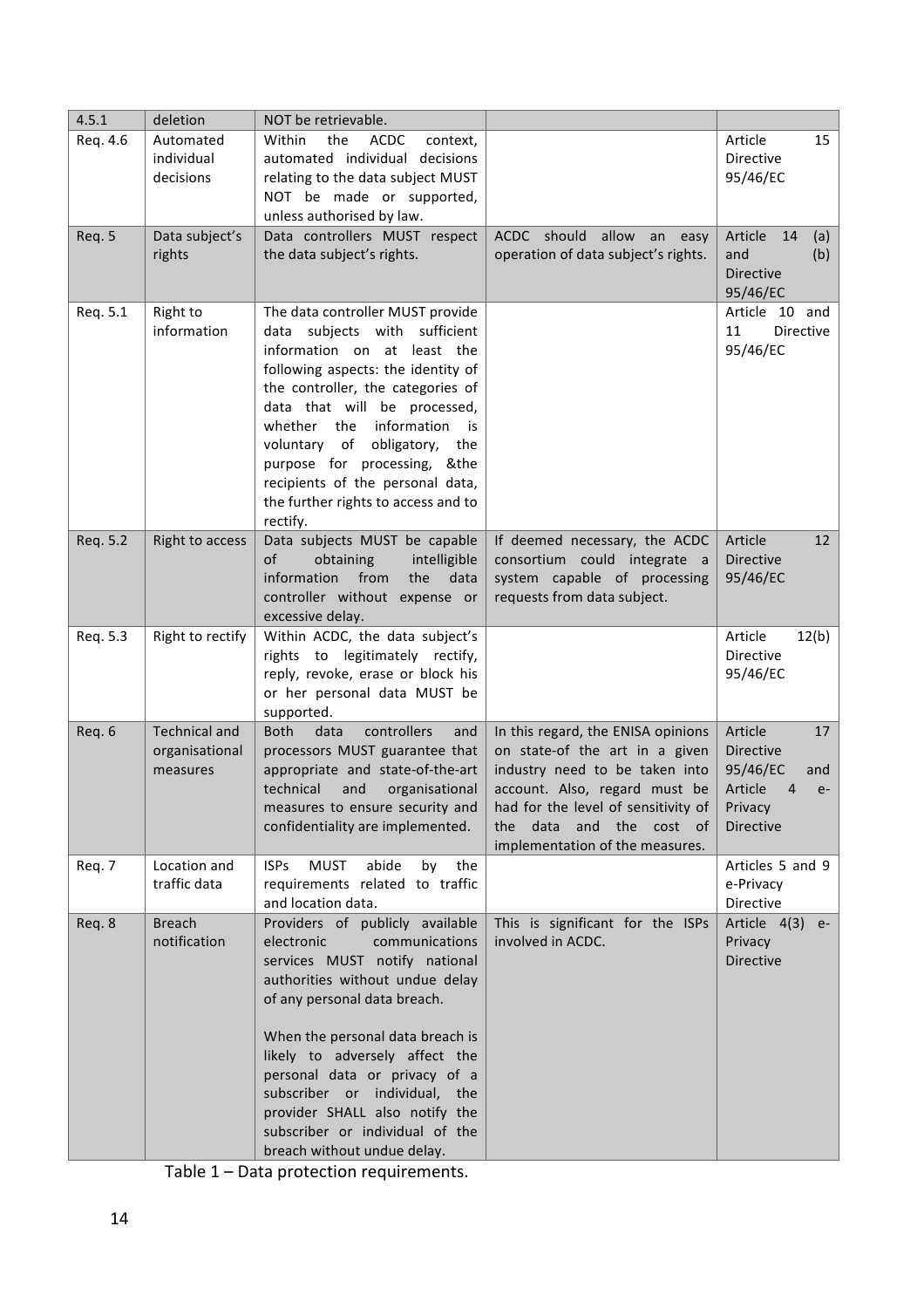# **Chapter 2 - Recent developments**

This section of the deliverable aims at providing an overview of the recent developments which may have an effect on the operation of the ACDC solution. Similar to Chapter 1, the analysis is divided into two section, the first focusing on the data protection and privacy developments and the second on the cooperation with Law Enforcement Agencies ("LEAs").

# **1. Data protection and privacy - developments**

## **1.1 Data protection reform package**

As noted in D1.8.1, the data protection framework [Directive 95/46/EC] is currently under reform. The proposed General Data Protection Regulation has been in the pipeline since 2012 and has recently entered trilogue phase.<sup>4</sup> It should be noted that this is the final stage before the potential adoption of the Regulation and it is therefore important to consider the key legislative changes that this draft proposes. For example, although the proposed Regulation maintains the key data quality principles as expressed in Article 6 Directive 95/46/EC, it expressly provides for the principles of transparency, data minimisation and controller liability which thus far have only been implicitly recognised. Specifically in relation to the data minimisation principle, although the CJEU has previously recognised the existence of this principle, the draft proposal provides a legislative acknowledgement of its existence.<sup>5</sup>

Moreover, one of the main objectives of the proposed General Data Protection Regulation is to establish a clear attribution of the responsibilities of both controllers and processors. More in particular, Recital 62 determines that:

"The protection of the rights and freedoms of data subjects as well as the responsibility and liability of controllers and processor, also in relation to the monitoring by and measures of supervisory authorities, requires a clear

<sup>4</sup> See press release of 15.6.2015 http://www.europarl.europa.eu/news/en/newsroom/content/20150615IPR66464/html/Data-protection-Parliament%E2%80%99s-negotiators-welcome-Council-negotiating-brief.

<sup>&</sup>lt;sup>5</sup> CJEU Case274/99 P. Connolly v Commission, [2001] OJ C173/13 see also more recently in CJEU Case C-131/12 *Google Spain SL and Google Inc. v Agencia Española de Protección de Datos (AEPD) and Mario Costeja González* [2014] OJ C 212/4.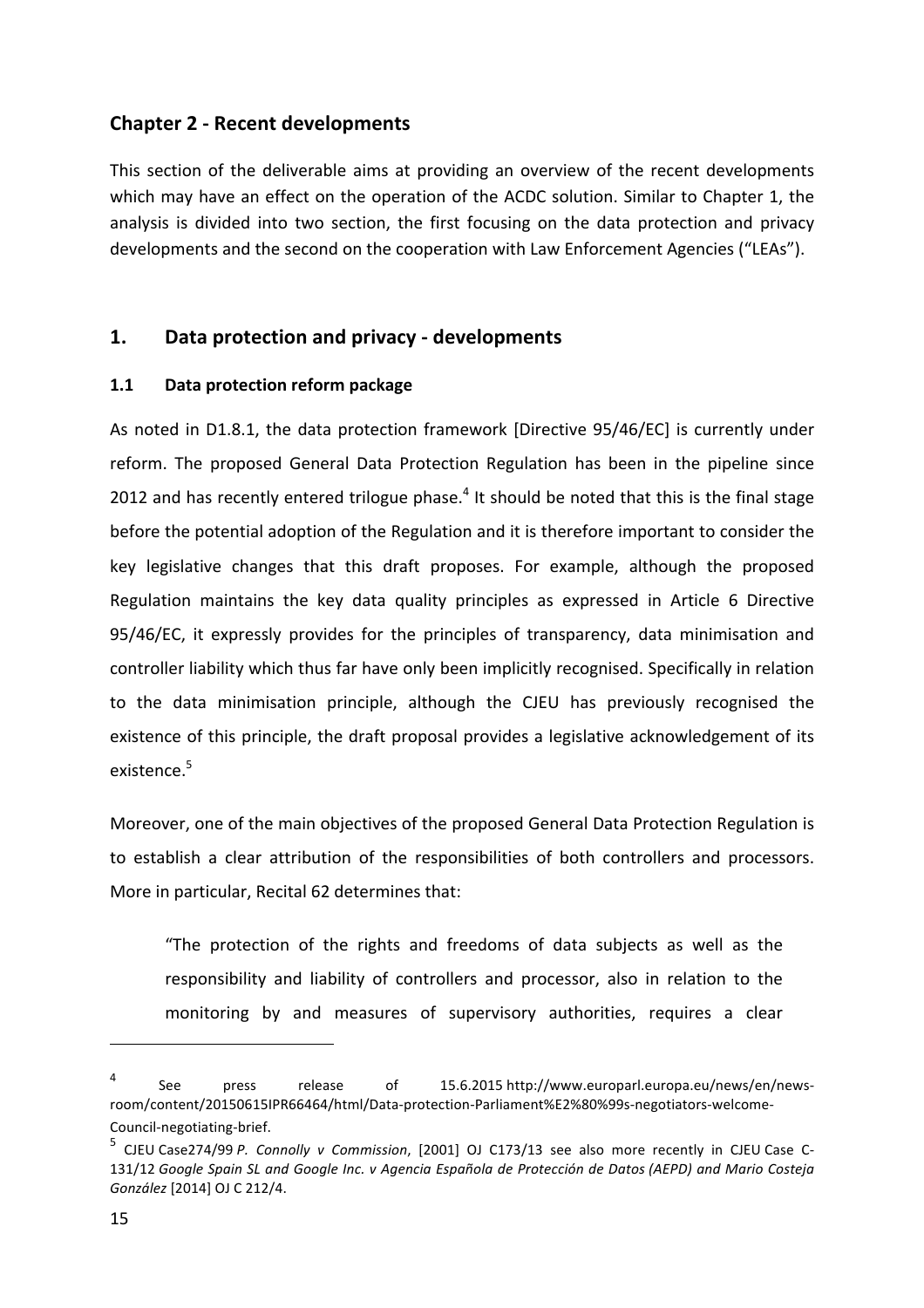attribution of the responsibilities under this Regulation, including where a controller determines the purposes, conditions and means of the processing jointly with other controllers or where a processing operation is carried out on behalf of a controller."

As such, the Regulation introduces certain new elements resulting in increased accountability for both controllers and processors. For instance, if processors decide to process data beyond the controller's instructions, they should be regarded as joint controllers.<sup>6</sup> According to Article 24, Joint controllers will have to determine their respective responsibilities for compliance with the data protection requirements in a transparent way (i.e., in a contract). Thus, it seems that the Regulation will force processors to take their share of responsibility for the implementation of accountability and the compliance with the data protection requirements. However new difficulties may arise regarding the definition of "joint controllers" and what constitutes "processing data beyond the controller's instructions". It will depend on the interpretation of this article by the data protection authorities and the courts.

Aside from the Regulation, it should be noted that the data protection reform also encompasses the proposed Police and Criminal Justice Data Protection Directive.<sup>7</sup> This Directive aims at replacing the existing Framework Decision covering personal data processing in the area of law enforcement and criminal justice thereby simplifying the current framework. The impact of this element of the reform package for ACDC is perhaps relevant for partners with law enforcement capacity as established under national law. Accordingly, relevant partners should also be aware of this element and the potential changes if adopted.

 $6$  European Commission, "Explanatory Memorandum to the proposal for a General Data Protection Regulation", 20 January 2012, 10, accessible at http://eur-lex.europa.eu/legal- $\overline{\text{content}}/\text{EN}/\text{TXT}/\text{PDF}/\text{?}$ uri=CELEX:52012PC0011&from=en; The responsibilities of joint controllers are clarified in Article 24 of the Regulation.

 $<sup>7</sup>$  Proposal for a Directive of the European Parliament and of the Council on the protection of</sup> individuals with regard to the processing of personal data by competent authorities for the purposes of prevention, investigation, detection or prosecution of criminal offences or the execution of criminal penalties, and the free movement of such data, Brussels, 25.1.2012 COM(2012) 10 final 2012/0010 (COD).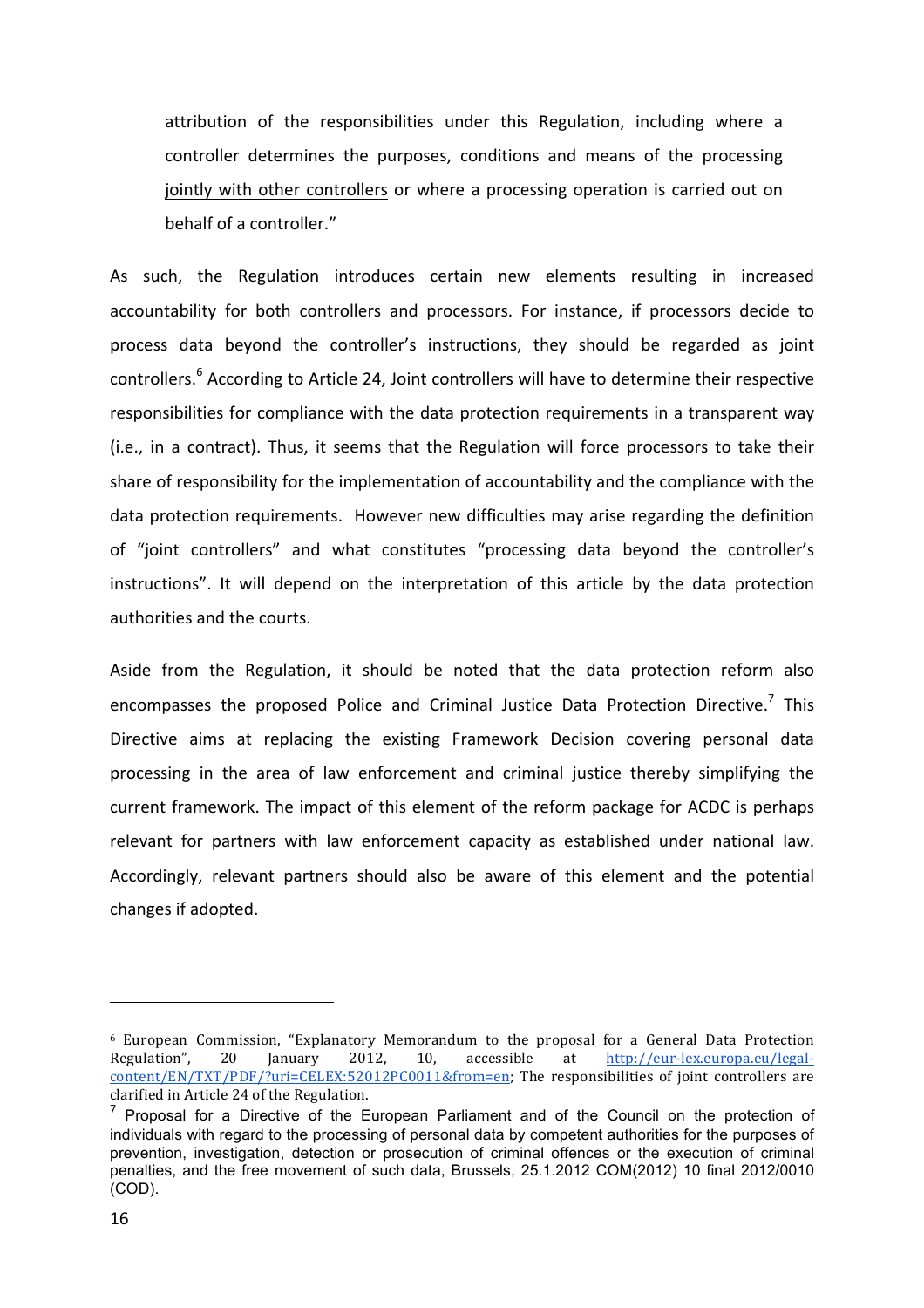#### **1.2 Data Retention Directive**

It is significant to note the seminal decision of the Court of Justice European Union ("CJEU") which found the Data Retention Directive invalid.<sup>8</sup> Indeed, the Court of Justice found that:

"Directive 2006/24 does not lay down clear and precise rules governing the extent of the interference with the fundamental rights enshrined in Articles 7 and 8 of the Charter. It must therefore be held that Directive 2006/24 entails a wideranging and particularly serious interference with those fundamental rights in the legal order of the EU, without such an interference being precisely circumscribed by provisions to ensure that it is actually limited to what is strictly necessary."

The Court continued by specifying that the Directive failed to provide objective criteria to ensure that only competent authorities have access to the data and that this access is only used for the purposes of prevention, detection or prosecutions in order to ensure that the interference is justified based on the seriousness of the offences. The Court also found that in relation to the retention, the imposition of a 6 month period without a distinction between the categories of data or its usefulness vis-a-vis the objective pursued was excessive. Finally, the Court decided that the Directive:

" does not provide for sufficient safeguards, as required by Article 8 of the Charter, to ensure effective protection of the data retained against the risk of abuse and against any unlawful access and use of that data."

In summary, the court found that the powers provided for by the Directive were not proportionate and thus that they were contrary to the fundamental rights provided for in the Charter. Due to this judgement the national implementations of this Directive have unclear foundations. Member States such as Austria, Bulgaria, Slovenia, Belgium and the Netherlands have annulled the national implementing measures whereas the UK has implemented emergency measures providing for their continued legitimacy and application.

<sup>&</sup>lt;sup>8</sup> CJEU, Joined cases C-C293/12 and C-594/12, *Digital Rights Ireland and Seitlinger and others*, 8 April 2014.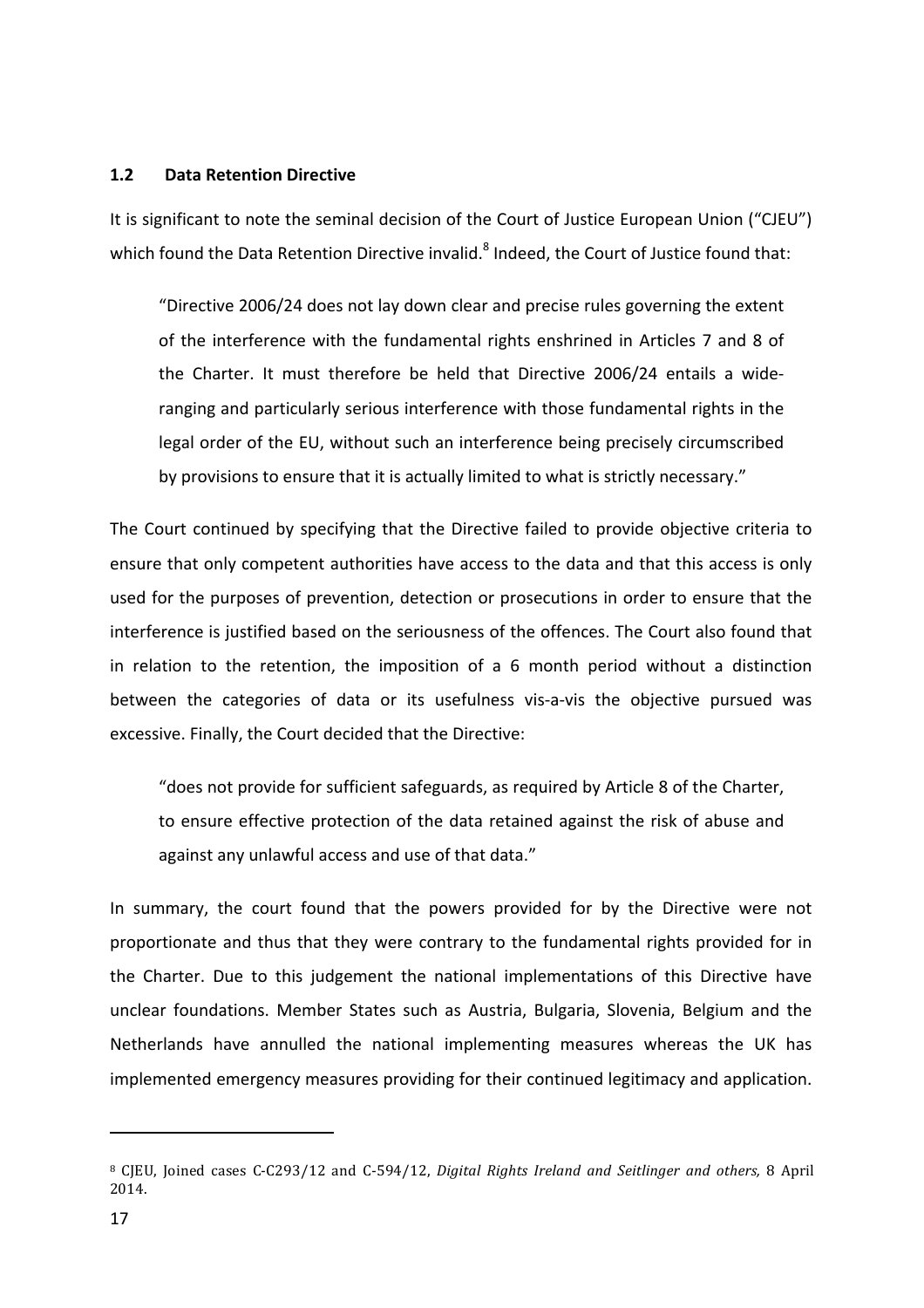The issue is currently pending in countries such as Ireland and Hungary. Therefore, there is a large degree of disparity amongst the Member States.

# **1.3 Article 29 Working Party Opinion 06/2014<sup>9</sup> on Article 7(f) Directive 95/46/EC**

Since the first deliverable (D1.8.1), the Article 29 Working Party has issued an opinion on the application of Article  $7(f)$  of the Directive. As previously explained in D1.8.1, Article  $7(f)$ stipulates that

"processing is necessary for the purposes of the legitimate interests pursued by the controller or by the third party or parties to whom the data are disclosed, except where such interests are overridden by the interests for fundamental rights and freedoms of the data subject which require protection under Article 1 (1)."

Accordingly, this ground for processing requires a balancing of the legitimate interests of the controller or beneficiary third party and the fundamental rights of citizens. The Article 29 Working Party decided to issue an opinion clarifying several aspects related to the application of the provision. The content of this opinion is relevant for ACDC as private sector companies may rely on this ground for processing.

Legitimate Interest. The Article 29 WP makes a distinction between "interest" and "purpose". An interest must be real and present, directly linked to the activities related to the processing, while the purpose may be more abstract and broader. For example, an ISP sharing data through the CCH has the purpose of supporting intelligence gathering of botnets, but its interest is mainly receiving data that points to infections affecting its own network and customers. Therefore, while the purpose relates to threat mitigation and security, the interest is targeted at a direct activity performed by the ISP.

Having an interest alone is not sufficient, as this interest must be legitimate for the application of Article  $7$  (f). For an interest to be legitimate, it must be sufficiently specific

 $9$  Article 29 Working Party Opinion 06/2014 on the "Notion of legitimate interests of the data controller under Article 7 of Directive 95/46/EC".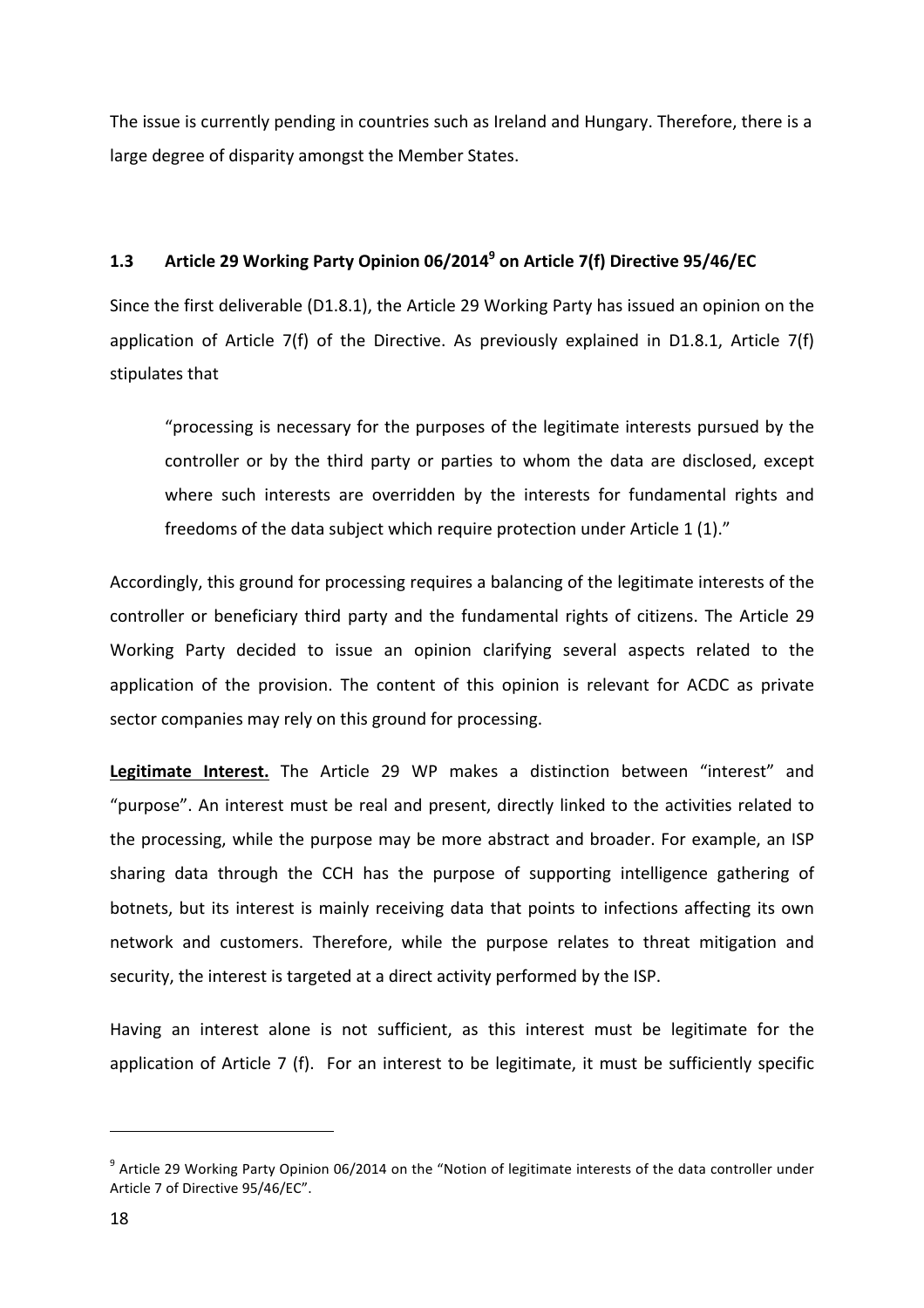and clearly articulate, and should represent a real and present interest.<sup>10</sup> In its opinion, the Article 29 Working Party expressly listed **physical security, IT and network security;** processing for historical, scientific or statistical purposes; and processing for research **purposes** (including marketing research) as examples of legitimate interests. In ACDC the use of Article  $7(f)$  could be applied in situations where the processing of data is deemed necessary for achieving a general public interest or private actor's interest.

**Proportionality and the Balancing test.** The interest of the controller or third party needs to be compelling. Minor and less compelling interests can only be justified under Article  $7(f)$ when the impact on the lives of data subjects is minimal or insignificant. In this regard, the Article 29 Working highlights the importance of adequate safeguards for reducing the impact of processing on data subjects. Furthermore, the Working Party recommends the use of privacy risk assessments to evaluate the potential impact of a processing activity. Therefore, any controllers making use of Article 7(f) as a legal ground for processing in ACDC are recommended to run a privacy risk assessment.

In evaluating the balance between the interests of the controller/third party and the rights of the individuals, the Article 29 Working Party outlines a list of *important elements to be* **taken into account when assessing the overall impact of the processing.** Specifically:

- 1) The controller's/third party legitimate interest:
	- 1.1 Is it the exercise of a fundamental right?
	- 1.2 Is there a public interest or a wider societal interest involved?
- 2) The impact of the processing:

- 2.1 Did a competent body assess the impact?
- 2.2 What is the nature of the data involved in the processing?
- 2.3 What are the risks involved in the way the data are being processed?
- 2.4 What are the reasonable expectations of the data subjects in this context?
- 2.5 What are the capabilities and size of the controller and processor?

<sup>&</sup>lt;sup>10</sup> Article 29 Working Party Opinion 06/2014 on the "Notion of legitimate interests of the data controller under Article 7 of Directive 95/46/EC", 25.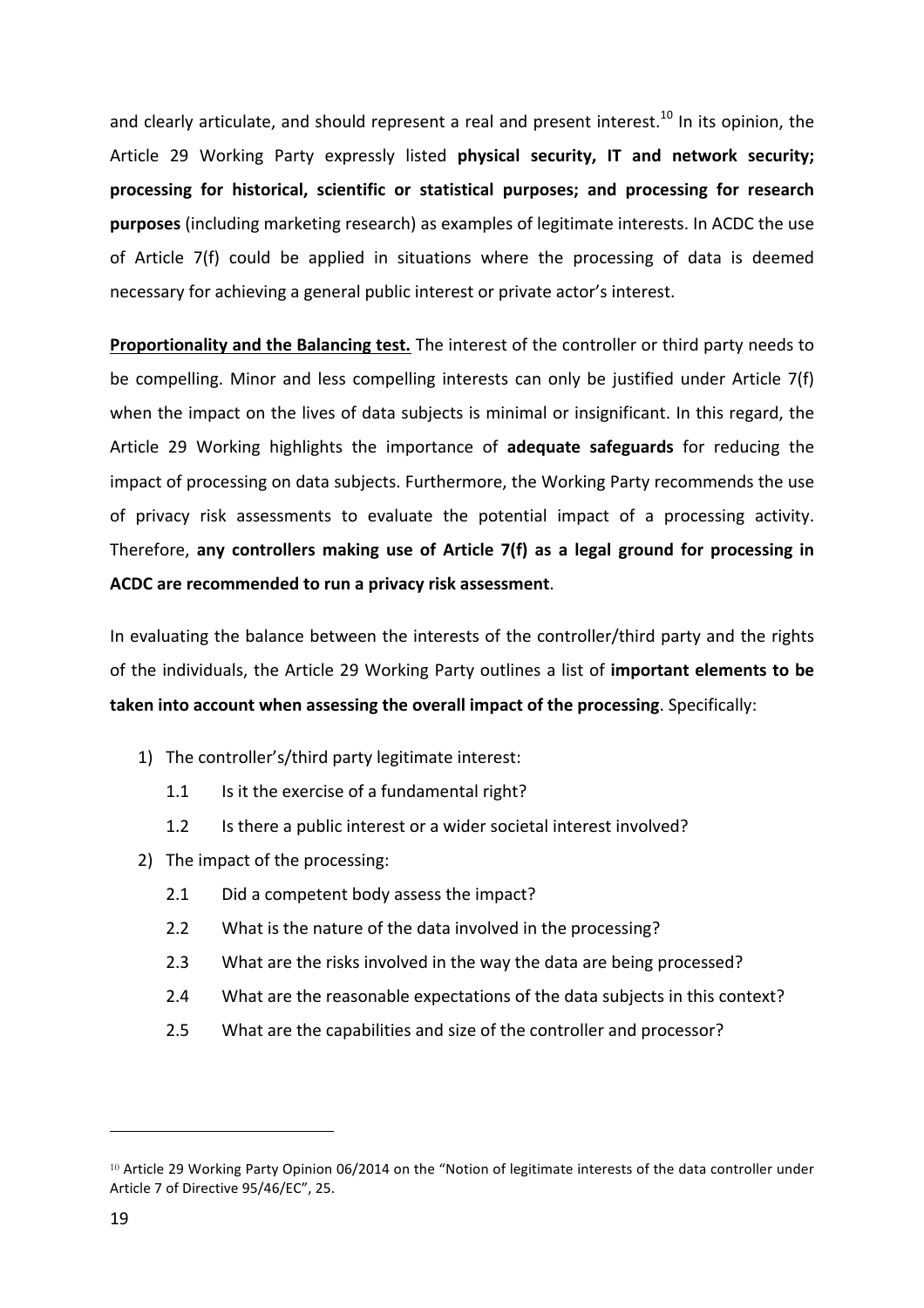These elements are significant and have a clear impact on the safeguards necessary for Article 7 (f) to be applicable. Indeed, as mentioned above, data controllers are required to ensure the confidentiality and security of the personal data. However, in the context of the application of Article 7 (f), the Article 29 Working Party highlights that in order to "tip the balance" in favour of the legitimacy of the use of Article 7 (f) additional safeguards may need to be satisfied. These safeguards may not be explicitly expressed as requirements under the Directive, but the Working Party provides the following indicative examples:

- Technical and organisational measures to ensure that the data cannot be used to take decisions or other actions with respect to individuals ('functional separation' as is often the case in a research context)
- Extensive use of anonymisation techniques
- Aggregation of data
- Privacy-enhancing technologies, privacy by design, privacy and data protection impact assessments
- Increased transparency
- General and unconditional right to opt-out
- Data portability & related measures to empower data subjects

As it is the responsibility of each partner in ACDC to comply with the applicable legal framework, it is for each partner to verify whether they fulfil the balance test of Article **7(f), as implemented by their national law**, and have their legal department or counsel decide on this matter.

#### **1.4 Dynamic IP addresses**

Another significant development relates to the classification of IP addresses as personal data. Currently there is a pending case before the CJEU which may clarify the status of dynamic IPs and thus their classification as personal data. The German Federal Court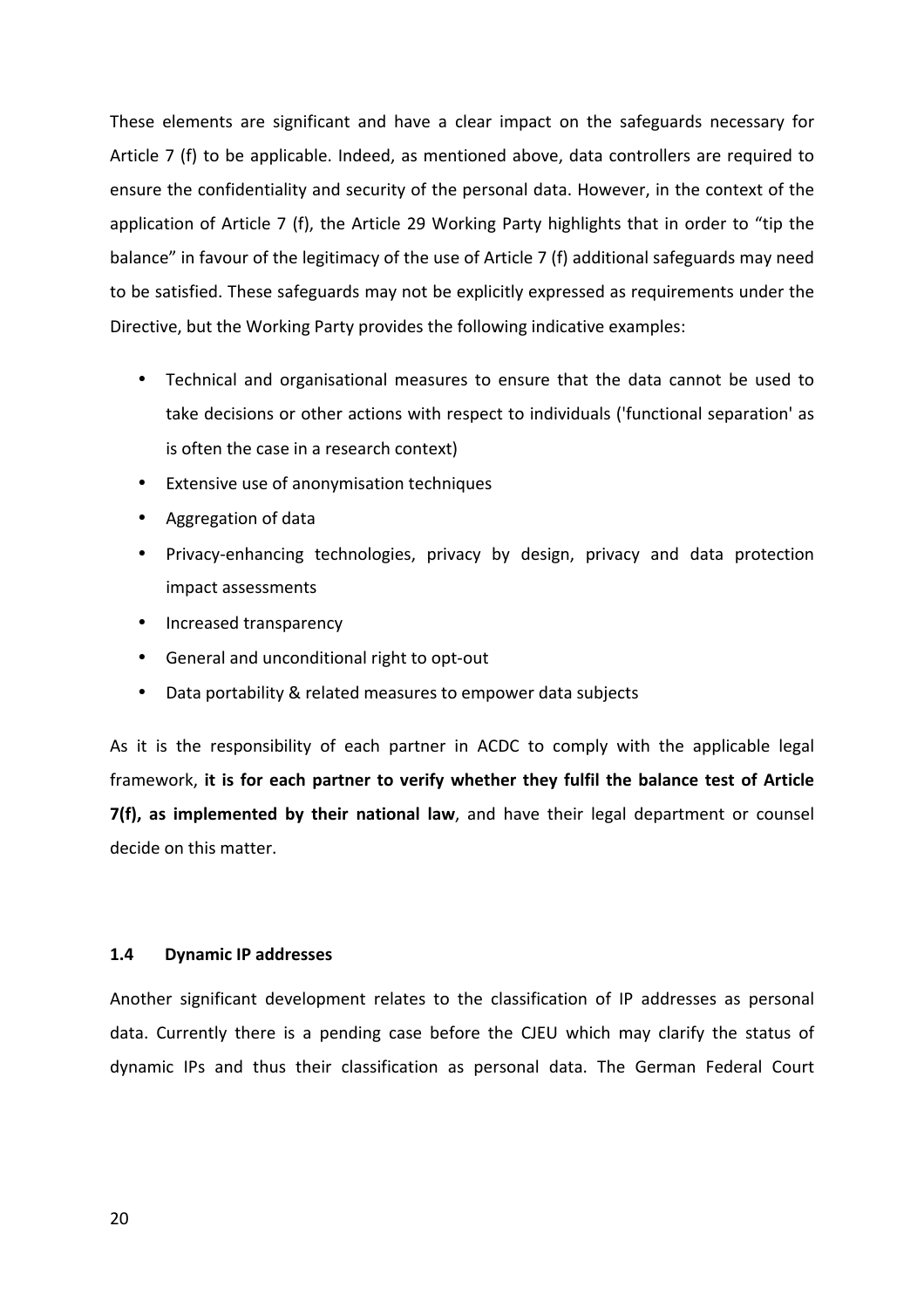(Bundesgerichtshof) referred this question to the CJEU on the  $28<sup>th</sup>$  of October 2014.<sup>11</sup> Specifically the German Court is seeking to clarify whether dynamic IPs constitute personal data when the IP address itself is stored by an ISP while the information capable of identifying a natural person is held by a third party.<sup>12</sup> The Article 29 Working Party has previously stated in its opinion on the concept of personal data that as in practice it is practically difficult to distinguish between static and dynamic IPs both should be treated as personal data.  $^{13}$  As such, it can be concluded that in essence although this opinion fails to classify dynamic IPs as personal data but instead recommends giving dynamic IPs a de facto personal data status due to the inability of service providers to make a distinction.<sup>14</sup> This will be an issue that will be hotly debated in the Court and it may allow the CJEU the opportunity to provide some degree of clarity.

Finally, reference should be made to Annex 1 to this Deliverable, which provides a more detailed analysis of the country-specific requirements in relation to IP addresses from a Bulgarian perspective. This input was provided by BG-Post and gives an indication of the complexity of the area.

# **2. Cooperation with LEA – developments**

 

There have been a few developments worth noting in relation to cooperation between law enforcement agencies (LEA) and other actors in the context of botnet threat mitigation. Significant in this regard are Directives 2013/40/EU, Directive 2014/41/EU and the notification obligations in the proposed NIS-Directive and the General Data Protection

http://www.google.com/url?q=http%3A%2F%2Fjuris.bundesgerichtshof.de%2Fcgi-

 $11$  Bundersgerichtshof, « Vorlage and den EuGH in Sachen Speicherung von dynamischen IP Adressen », Pressemitteilung Nr. 152/14, 28 October 2014, accessible at

bin%2Frechtsprechung%2Fdocument.py%3FGericht%3Dbgh%26Art%3Dpm%26Datum%3D2014%26Sort%3D3 %26nr%3D69184%26pos%3D0%26anz%3D152&sa=D&sntz=1&usg=AFQjCNE7JKxXgMXIS5N5nzkUXWothT7LPQ<br><sup>12</sup> D.Clifford and J. Schroers, "Personal data and dynamic IPs – time for clarity?", LSE Media Policy Blog, 2015, accessible at http://blogs.lse.ac.uk/mediapolicyproject/2015/01/23/personal-data-and-dynamic-ips-time-forclarity/.<br><sup>13</sup> Article 29 Working Party Opinion on Search Engines, 4 April 2008,

http://ec.europa.eu/justice/policies/privacy/docs/wpdocs/2008/wp148\_en.pdf. 

 $14$  D.Clifford and J. Schroers, "Personal data and dynamic IPs – time for clarity?", LSE Media Policy Blog, 2015, accessible at http://blogs.lse.ac.uk/mediapolicyproject/2015/01/23/personal-data-and-dynamic-ips-time-forclarity/.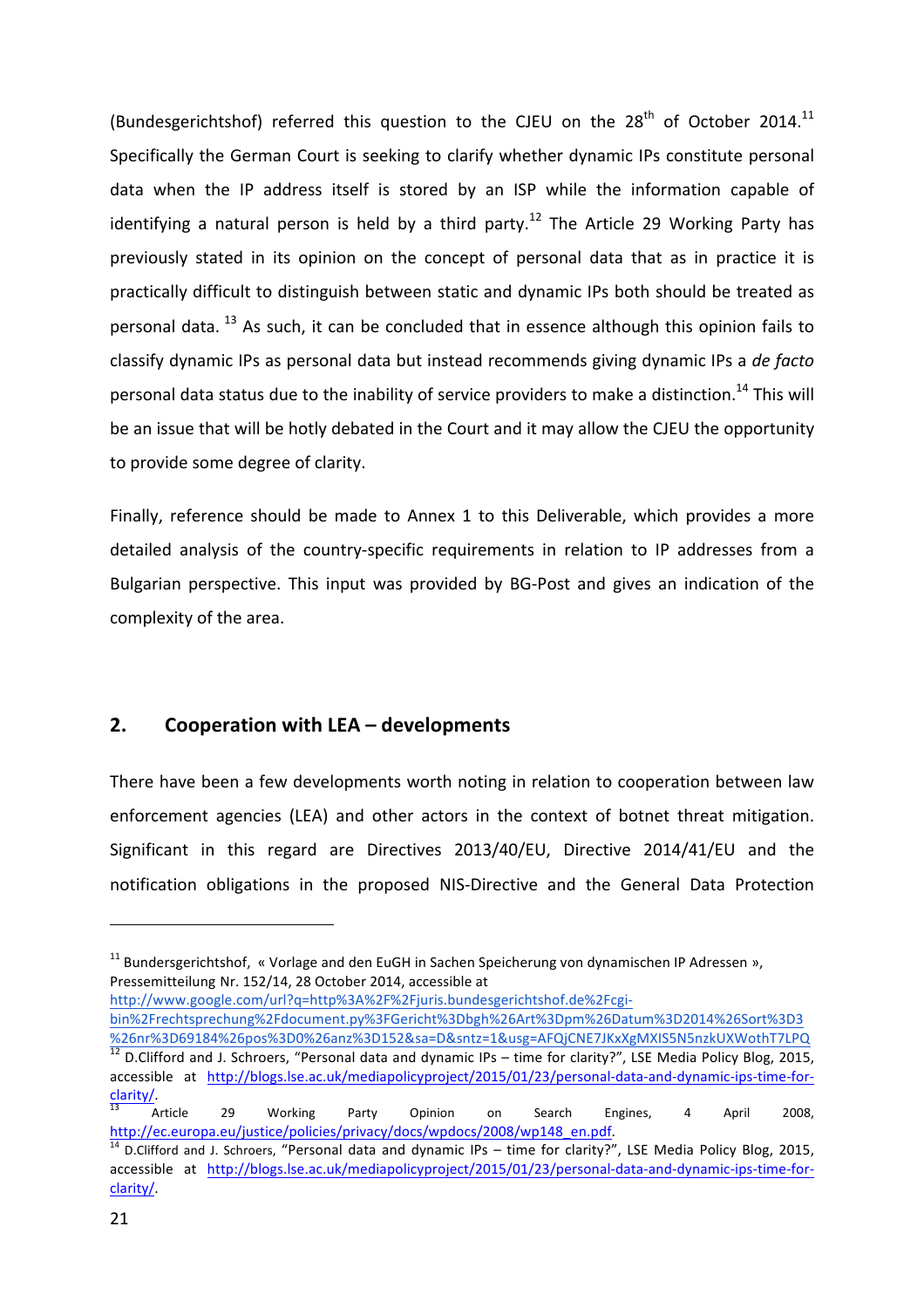Regulation. This section of the analysis will provide a concise overview of the requirements contained in these legislative developments and their potential impact on ACDC.

## 2.1 **Directive 2013/40/EU** on attacks against information systems

Directive 2013/40/EU aims to establish minimum rules in relation to the definition of criminal offences and sanctions in the context of attacks against information systems (see Article 1).<sup>15</sup> This Directive will replace the Council Framework Decision 2005/222/JHA of 24 February 2005<sup>16</sup> and requires adoption before the  $4<sup>th</sup>$  of September 2015. More specifically, the Directive aims towards the harmonisation of minimum standards in order to ensure that such crimes are punishable by effective, proportionate and dissuasive criminal penalties. Although these provisions require transposition, thereby raising concerns vis-à-vis potential implementation disparities, such harmonisation will allow for some degree of clarity regarding the transboundary substantive and procedural legal standards for the specified offences. Given that this section of the deliverable focuses on the legislative developments relating to cooperation with LEAs, it is important to consider the specific provisions relevant for procedural harmonisation. As noted in the questionnaire attached to D1.8.1, the Convention on Cybercrime does contain some harmonising measures in relation to procedural aspects. However, the Convention allows for broad discretion and in addition countries such as Ireland are yet the legislative text into national law. It is with this in mind that the EU has aimed to strengthen cooperation in the form of Directive 2013/40/EU. Indeed, this Directive focuses on increasing cooperation in the area of criminal justice via:

> - strengthening the existing structure of 24/7 contact points, including an obligation to answer within 8 hours to urgent requests (at least in terms of whether the request will be answered, and the form and estimated time of the answer);

 $15$  Directive 2013/40/EU of the European Parliament and of the Council of 12 August 2013 on attacks against information systems and replacing Council Framework Decision 2005/222/JHA.

Council Framework Decision 2005/222/JHA of 24 February 2005 on attacks against information systems OJ L 69, 16.3.2005, 67–71.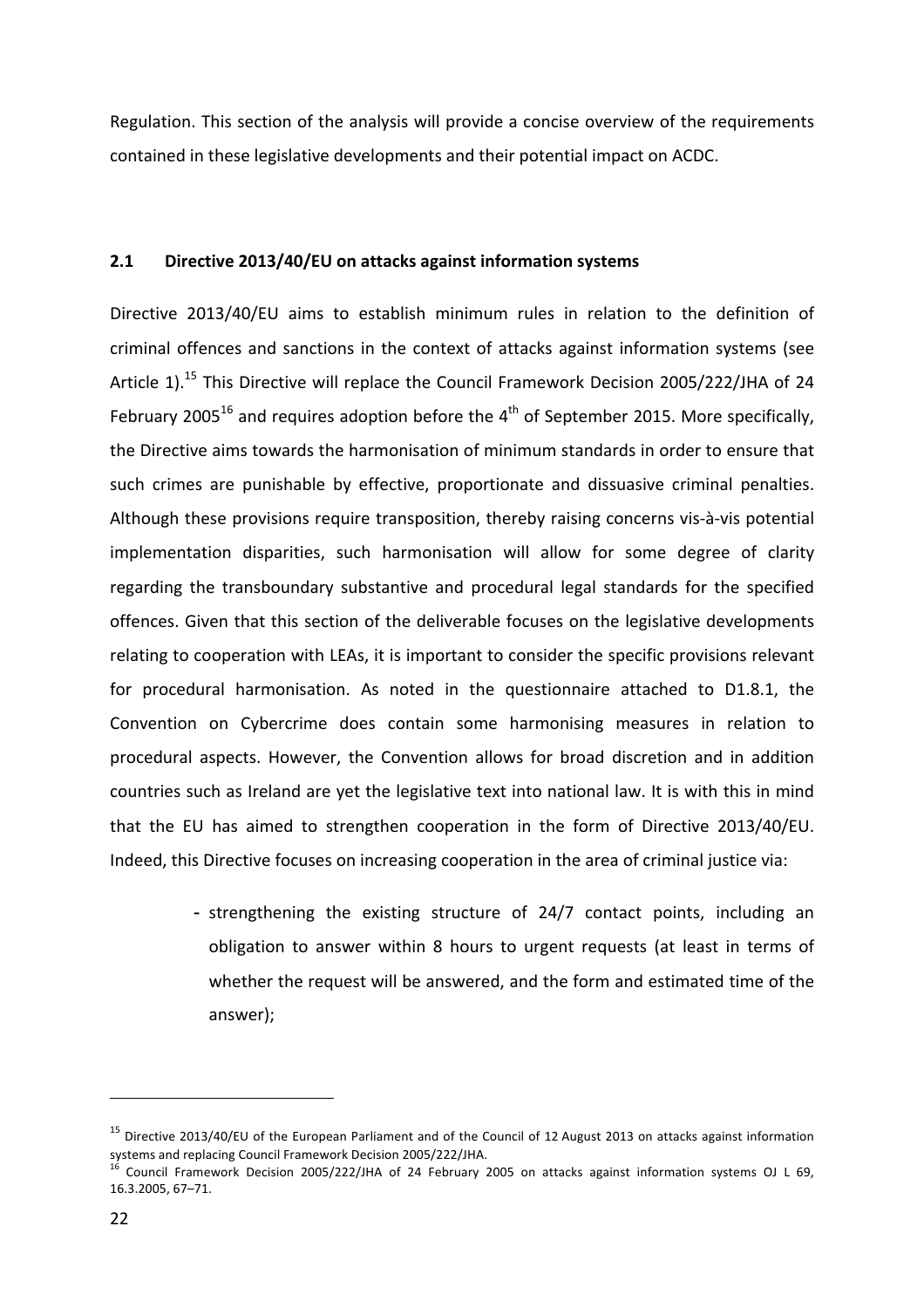- introducing an obligation to collect basic statistical data on cybercrimes.<sup>17</sup>

As the Directive specifically targets botnet attacks, its relevance for ACDC is clear. For a clear understanding of the obligations derived from the Directive, close attention should be given to the national implementations in order to understand the future application of the requirements.

## **2.2 Directive 2014/41/EU** on the European investigation order in criminal matters

In addition to the above, it is also important to consider Directive 2014/41/EC on the European investigation order in criminal matters.<sup>18</sup> This Directive requires adoption before the 22<sup>nd</sup> of May 2017 and provides harmonising measures relating to the transfer of evidence between Member States.<sup>19</sup> This reform will provide for increased harmonisation. According to Article  $1(1)$ :

"A European Investigation Order (EIO) is a judicial decision which has been issued or validated by a judicial authority of a Member State ('OGthe issuing State') to have one or several specific investigative measure(s) carried out in another Member State ('the executing State') to obtain evidence in accordance with this Directive. The EIO may also be issued for obtaining evidence that is already in the possession of the competent authorities of the executing State."

 $17$  ENISA, "The Directive on attacks against information systems A Good Practice Collection for CERTs on the Directive on attacks against information systems", 24 October 2013, 4, accessible at https://www.enisa.europa.eu/activities/cert/support/fight-against-cybercrime/the-directive-on-attacks-

against-information-systems/at\_download/fullReport.<br>
<sup>18</sup> Directive 2014/41/EU of the European Parliament and of the Council of 3 April 2014 regarding the European Investigation<br>
Order in criminal matters OJ L 130, 1–36.

 $19$  Currently the legislative framework consists of: (1) European Convention on Mutual Assistance in Criminal Matters Strasbourg, 20.IV.1959 accessed on 24/03/2015 at www.conventions.coe.int/Treaty/en/Treaties/Html/030.htm; (2) Schengen Agreement of 1985; (3) Council Act of 29 May 2000 establishing in accordance with Article 34 of the Treaty on European Union the Convention on Mutual Assistance in Criminal Matters between the Member States of the European Union (2000/C 197/01); (4) Council Act of 29 May 2000 establishing in accordance with Article 34 of the Treaty on European Union the Convention on Mutual Assistance in Criminal Matters between the Member States of the European Union (2000/C 197/01); (5) Council Framework Decision 2003/577/JHA of 22 July 2003 on the execution in the European Union of orders freezing property or evidence OJ L 196 45-55.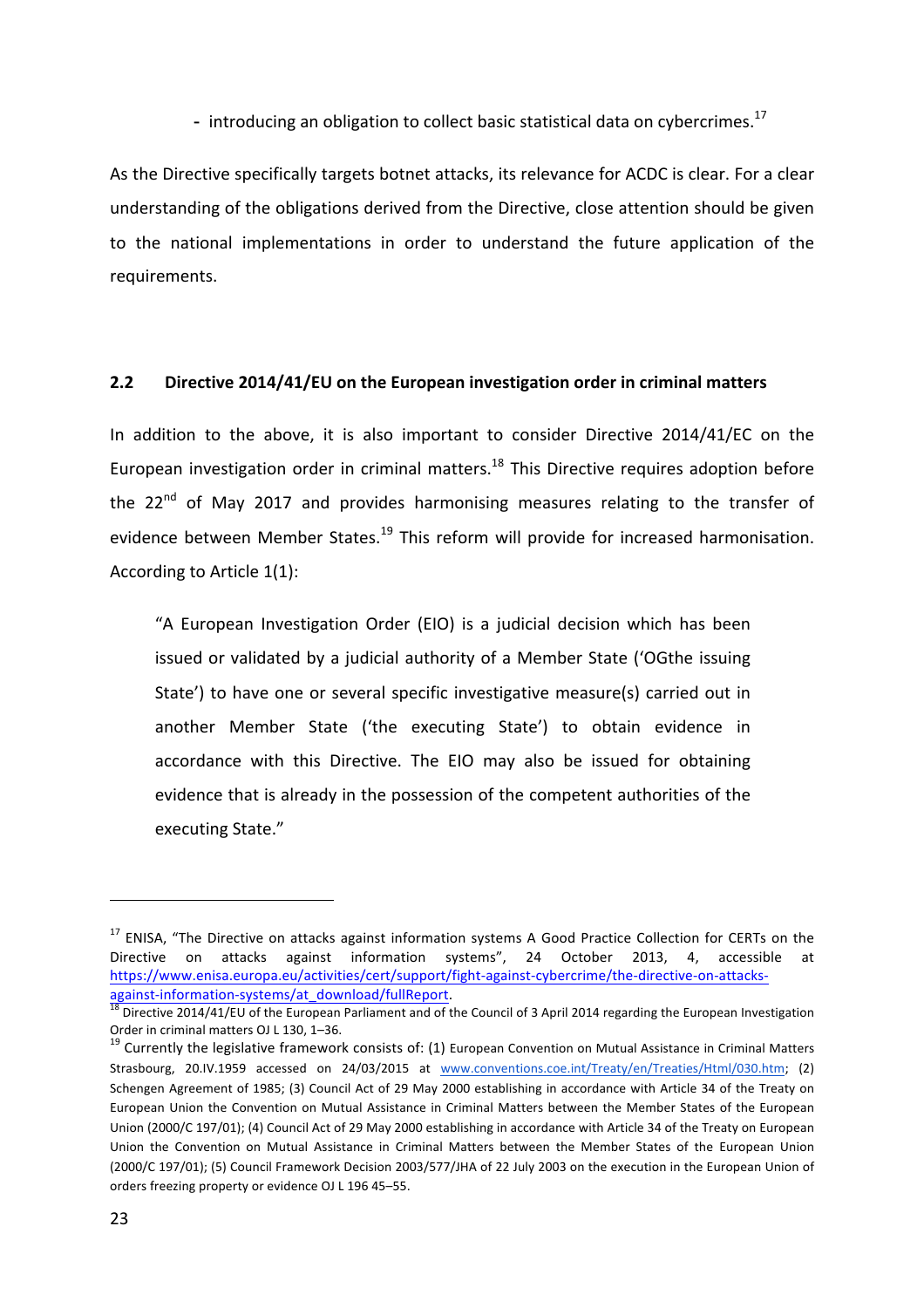In summary this mechanism will allow for more effective cross-border investigations. This is significant in order to identify and prosecute the perpetrators of transboundary crimes, such as botnet attacks.<sup>20</sup> Given the timeframe for adoption, attention must be had for its implementation in the Member States.

## **2.3 Update on the breach notification obligations**

Finally, there have been certain developments related to the obligations to notify security or personal data breaches. First, the proposed Network and Information Security Directive foresees in such an obligation in Article 14.<sup>21</sup> This Directive is currently being debated at the Council level, but is indicative of a general move towards increased cooperation in relation to this issue at an EU level. Although the first iteration of this proposal coming from the European Commission included obligations for private actors generally, its scope has since been restricted to the domain of critical infrastructures (e.g. sectors energy, transport, etc.). Accordingly, only actors falling into such a classification will be required to respect the requirements contained in the proposal if it is adopted in its current version. Therefore, the developments in this area should be watched closely.

Second, the draft General Data Protection Regulation should be considered. Articles 31 and 32 provide an obligation for every data controller to notify personal data breaches to the relevant parties "without undue delay". Moreover, the proposed Police and Criminal Justice Data Protection Directive<sup>22</sup> further reflects the requirement.

# **3.** Implications of the developments for ACDC

 $20$  E. De Capitani and S. Peers, "The European Investigation Order: A new approach to mutual recognition in criminal matters", accessible at eulawanalysis.blogspot.com/2014/05/the-european-investigation-order-new.html.<br><sup>21</sup> Proposal of the European Parliament and of the Council concerning measures to ensure a high common level

of network and information security across the Union' COM (2013) 48 final.

<sup>&</sup>lt;sup>22</sup> 'Proposal for a Directive of the European Parliament and of the Council on the protection of individuals with regard to the processing of personal data by competent authorities for the purposes of prevention, investigation, detection or prosecution of criminal offences or the execution of criminal penalties, and the free movement of such data', COM (2012) 011 final.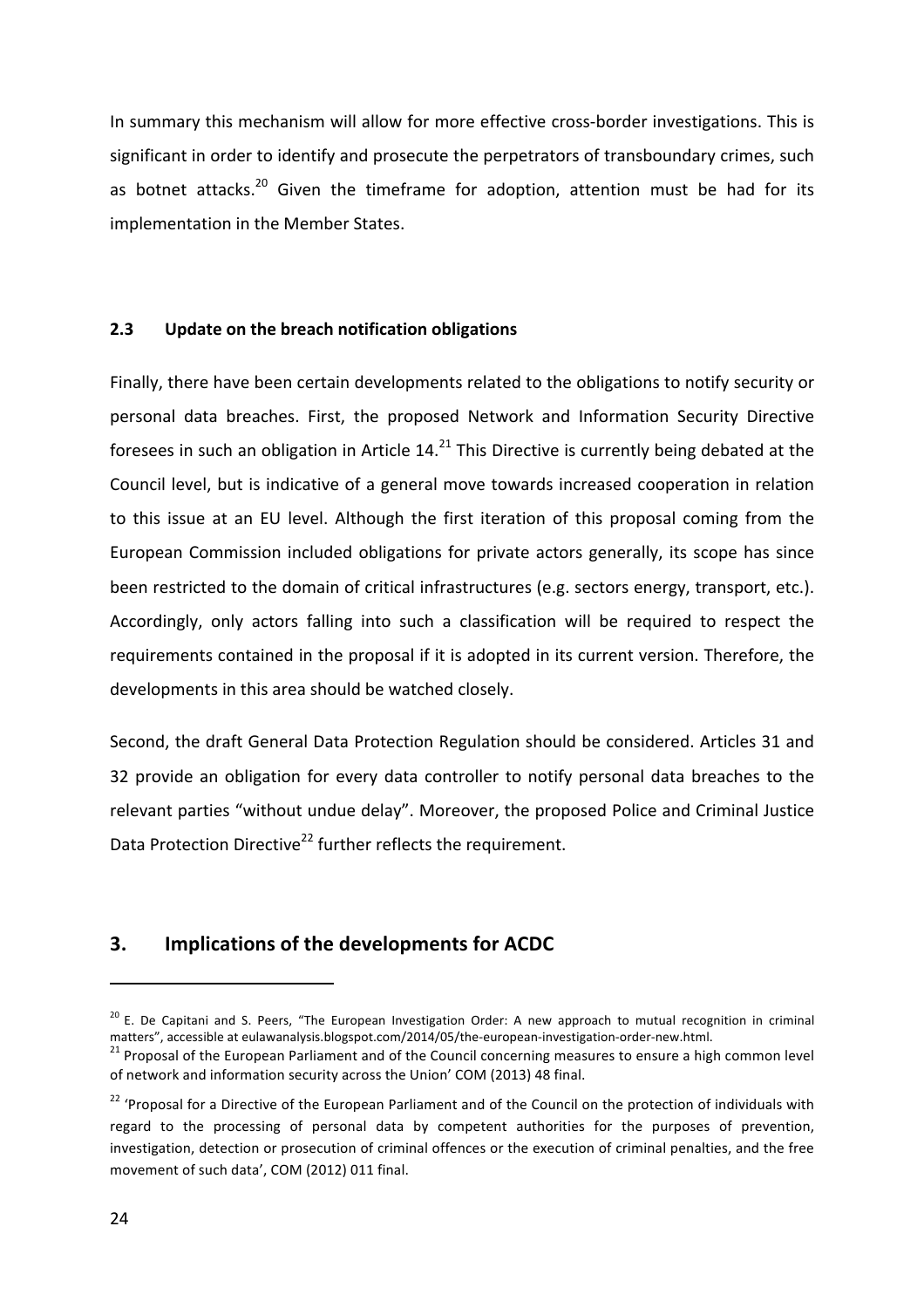From the analysis provided in sections 1 and 2 of this Chapter, certain key developments have been identified and examined. The purpose of this section is to assess the potential impact of these developments for the ACDC project.

First, regarding the developments in the area of data protection and privacy, it is important to observe that in the context of ACDC, the proposed General Data Protection Regulation foresees increased responsibilities for data processors. This will bring data processors' obligations more in line with those specified for data controllers. Such a change may have a clear impact on the operation of the ACDC solution. From D4.3 it should be noted that the CCH may fall into the category of a data processor. Although there are limited legal obligations for data processors under Directive  $95/46/EC$  (as described in D1.8.1) the proposed Regulation would result in increased legal obligations and liabilities. However, for a complete analysis of this, one should refer to the specific section of D4.3. Furthermore, it should be noted that although the analysis provided supra in relation to the status of dynamic IP addresses may provide clarity in this area, given that the focus of the ACDC project is on the identification of infected hardware (and the participation of partners with the capacity to do this) the impact of the case may be restricted. Finally, the data retention developments and the finding by the CJEU of the invalidity of the Data Retention Directive may have an effect on the operation of the ACDC solution. However, given the unclear status of the national implementing measures in many of the 28 Member States, obtaining a clear overview of requirements is a challenge. As such, partners should take into account the status of data retention in their respective jurisdictions.

Second, in relation to the developments in the field of cooperation with LEAs, the changes discussed in section 2 of this Chapter are significant. First and foremost, it should be noted that Directives 2013/40/EU and 2014/41/EU have been adopted and are simply awaiting transposition into national law. Importantly, as per the fundamental principles of EU law, although these Directives are yet to enter into force Member States are prevented from acting in a manner contradictory to the aims and objectives of the legislation. Moreover, Directive 2013/40/EU has an implementation deadline in September of this year and as such many requirements may already be found in national law as this Directive provides minimum harmonising standards. Finally, the proposed NIS-Directive may have a potential impact on the ACDC project (e.g., security breach notification obligations) if it is adopted in its original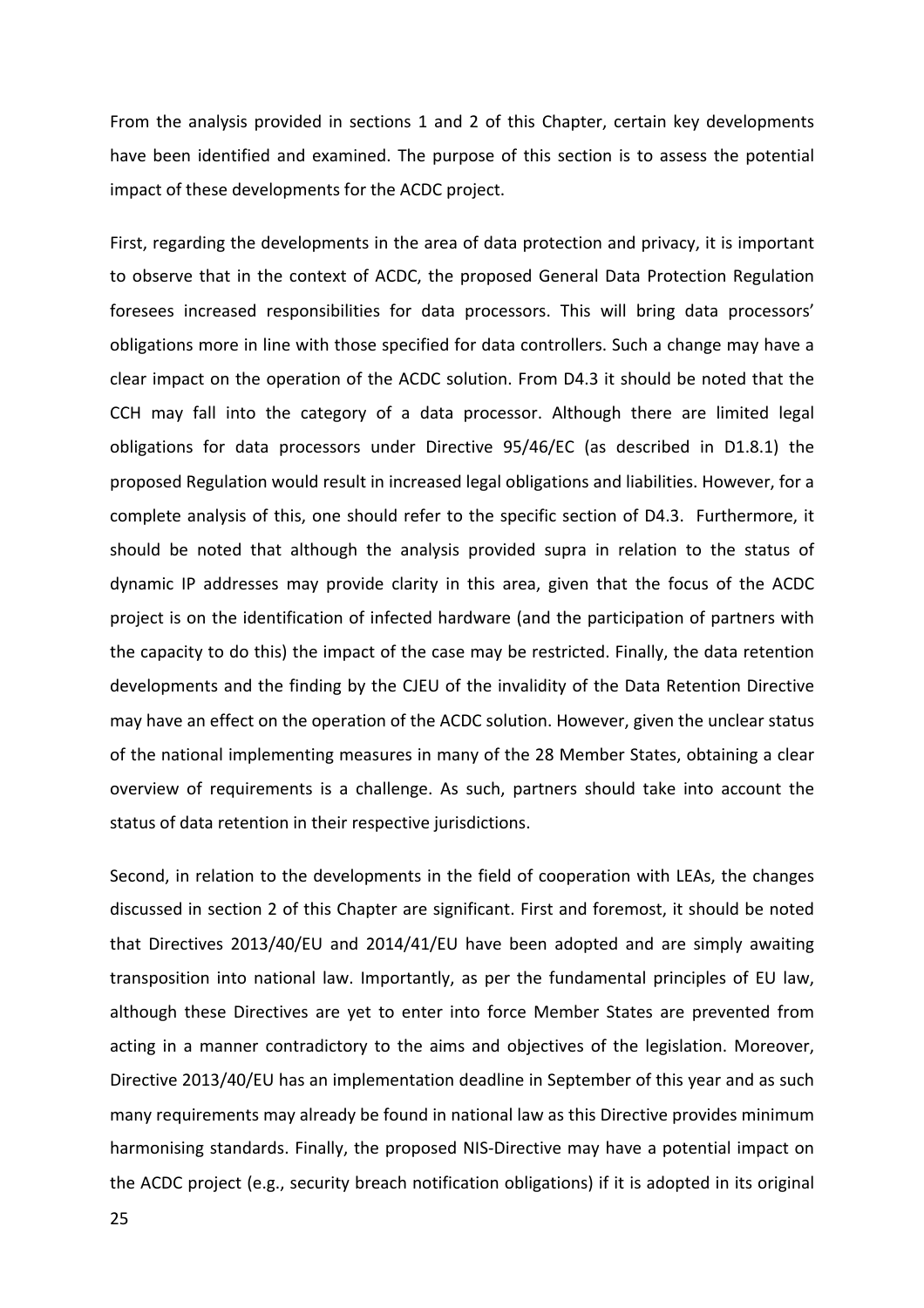form. However, developments regarding this proposal should be watched closely and it is unlikely that the more recently watered down proposal will be given renewed strength.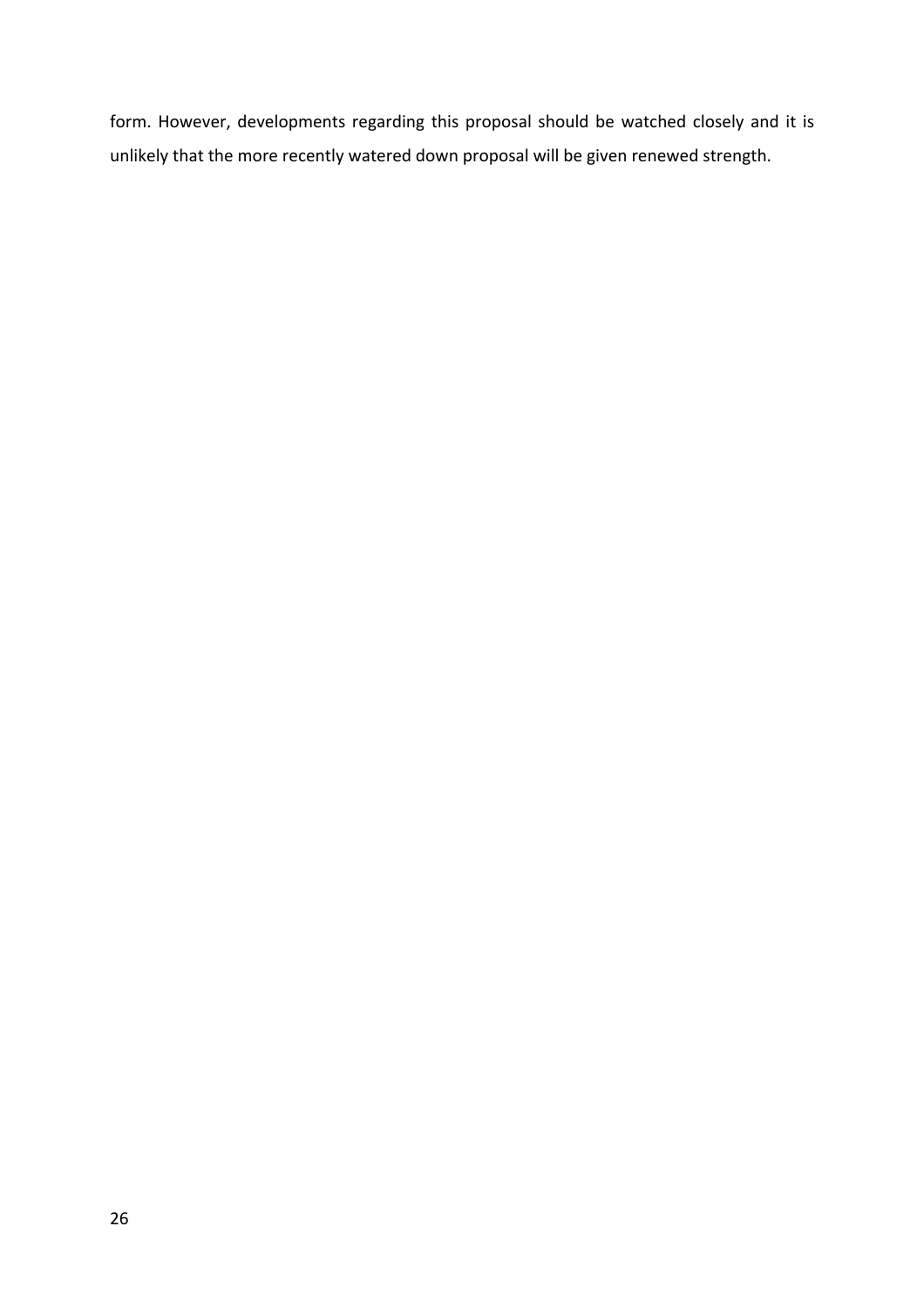# **Chapter 3 – Guidelines**

Chapter 3 of this deliverable is focused on the guidelines relevant for the ACDC project. However, it is significant to note that the legal barriers as experienced within the lifecycle of the ACDC project have been addressed in "D5.3 Policy Recommendations for Public Authorities Dealing with the Regulatory Aspects of the Fight against Botnets". Indeed, the current deliverable has focused entirely on the developments since its first iteration and as such does not have an analysis of gaps within its scope. Furthermore, this deliverable is not focused on the assessment of the ACDC solution vis-à-vis the requirements outlined supra and in D1.8.1. Instead, this is the focus of D4.3 and as such reference should be made to the analysis provided in this specified report.

In order to foster compliance with the requirements provided above, the following table provides a set of guidelines on how to implement the requirements mentioned in Table 1 within the ACDC solution. These implementation guidelines have been deciphered from the analysis provided. It should be noted that these guidelines are a representation of the privacy by design and by default methodology, which is gaining increasing traction in European data protection law. Indeed, the proposed General Data Protection Regulation explicitly recognises privacy by design as a key principle in the future of data protection law. Given that the proposed Regulation is to be regarded as a significant development, and also, its entry into the trilogue phase it is important to consider the potential impact of this potential addition to the ACDC project. However, it is noteworthy that a successful implementation of the legal requirements listed in the deliverables should in itself cater for any potential changes brought about by the adoption of the Regulation.

| Guide.<br>No. | Description                                                                                                                                                                         | Associated<br>Req. | Comment                                                                                                                                                                                           |
|---------------|-------------------------------------------------------------------------------------------------------------------------------------------------------------------------------------|--------------------|---------------------------------------------------------------------------------------------------------------------------------------------------------------------------------------------------|
| Guid. 1       | Only the minimum amount of data<br>should be collected/received/stored<br>within the CCH.                                                                                           | Reg. 4.3           | To restrict the remaining amount of<br>personal data, it is recommended to<br>use the highest level of aggregation<br>including the least amount of data.                                         |
| Guid. 2       | interrelationships<br>The<br>between<br>personal data should be hidden from<br>plain view. This is particularly relevant<br>for the long-term storage of the data<br>within the CCH | Reg. 6             | To implement this strategy, a variety<br>of means exist, such as encrypting<br>the data; using a mix networks to<br>hide<br>traffic<br>using<br>patterns;<br>techniques<br>which<br>anonymisation |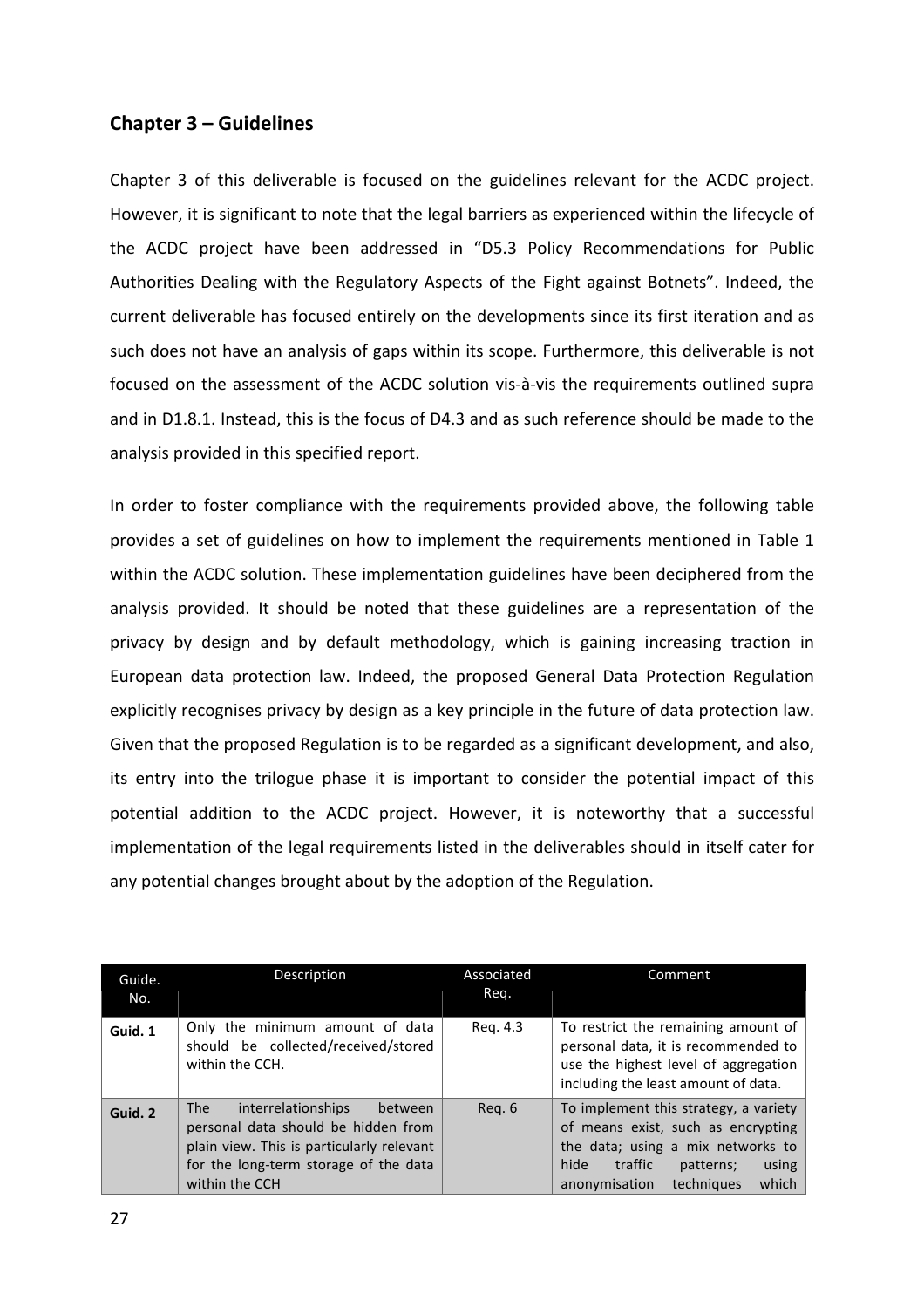|         |                                                                                                                                                                                                                             |                       | allow to unlink the relationship<br>between related events.                                                                                                         |
|---------|-----------------------------------------------------------------------------------------------------------------------------------------------------------------------------------------------------------------------------|-----------------------|---------------------------------------------------------------------------------------------------------------------------------------------------------------------|
| Guid. 3 | recommended to<br>It is<br>complete<br>data<br>in<br>personal<br>processing<br>a<br>fashion.<br>would<br>distributed<br><b>This</b><br>prevent the completion of full profiles<br>of individuals.                           | Req. 6                | At the moment, no design patterns<br>for this strategy are known. <sup>23</sup>                                                                                     |
| Guid. 4 | It is recommended that authentication<br>protocols with privacy features are<br>implemented.                                                                                                                                | Req. 6                |                                                                                                                                                                     |
| Guid. 5 | The security of the personal data<br>should be ensured throughout the<br>entire lifecycle of the data.                                                                                                                      | Req. 6                | this,<br>encryption<br>should<br>For<br>be<br>employed<br>throughout,<br>and<br>the<br>default state of data should<br>be<br>unreadable in case there is data leak. |
| Guid. 6 | It is recommended that at the end of<br>its lifecycle, personal data is securely<br>disposed or anonymised, in order to<br>be in compliance with the principles of<br>limited<br>retention<br>and<br>data<br>minimisation.  | Req. 4.4, Req.<br>4.5 |                                                                                                                                                                     |
| Guid. 7 | is.<br>recommended<br>that<br>It<br>all<br>communications within the<br>ACDC<br>Platform solutions are encrypted.                                                                                                           | Req. 6                |                                                                                                                                                                     |
| Guid.8  | It is recommended that systems are<br>designed to ensure that when personal<br>data are exchanged, any data<br>elements that are not necessary to<br>fulfil the purpose of the transmission<br>are filtered out or removed. | Req. 4.3, Req.<br>6   |                                                                                                                                                                     |
| Guid. 9 | It is recommended that systems are<br>designed to restrict access to the<br>personal data transferred to the extent<br>necessary for the role that is<br>performed.                                                         | Req. 6                | Appropriate access controls should<br>be in place, in order to prevent<br>unauthorised disclosures of personal<br>data.                                             |
| Guid.10 | Integrate a system whereby data<br>subject requests can be processed<br>within the ACDC infrastructure.                                                                                                                     | Req. 5                | This ensures the possibility for the<br>enforcement of data subjects rights<br>and is crucial for compliance with the<br>data protection requirements.              |

Table 3 Implementation guidelines

<sup>&</sup>lt;sup>23</sup> G. Danezis, J. Domingo-Ferrer J., M. Hansen, J-H. Hoepman, D. Le Métayer, R. Tirtea and S. Schiffner, 'The implementation of the Privacy and Data Protection by Design – from policy to engineering' (ENISA 2014), accessed at https://www.enisa.europa.eu/activities/identity-and-trust/library/deliverables/privacy-and-dataprotection-by-design.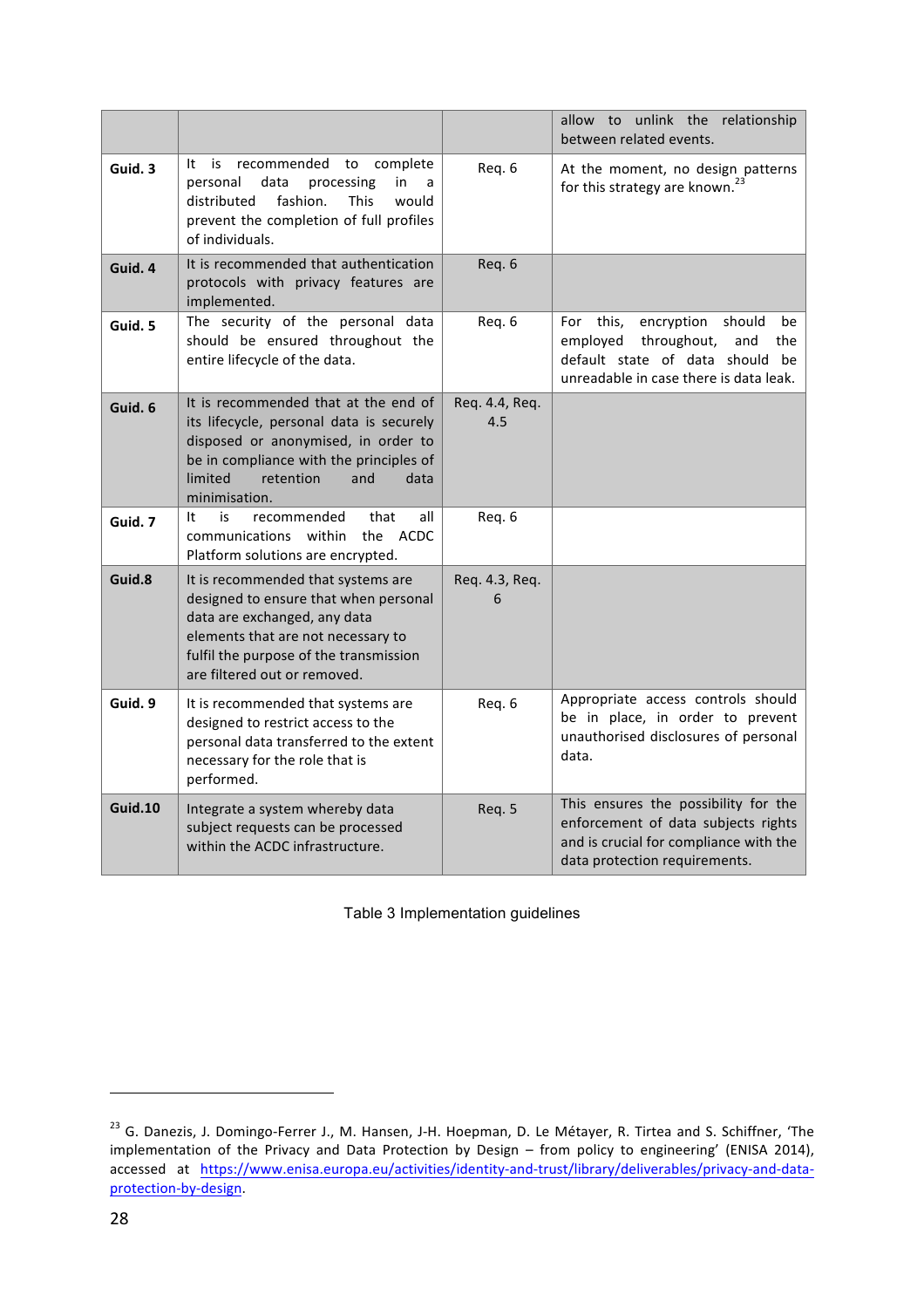# **Conclusion**

From the analysis provided above, it can be concluded that there have been certain developments in relation to the legal framework as outlined in D1.8.1. Despite these changes it should be noted that the impact on ACDC is limited. We have assessed the modifications under the data protection and privacy and cooperation with LEAs frameworks. However, significantly, much of what has been discussed is still in draft format and thus is yet to be adopted. With this in mind, partners should closely follow the developments in this regard.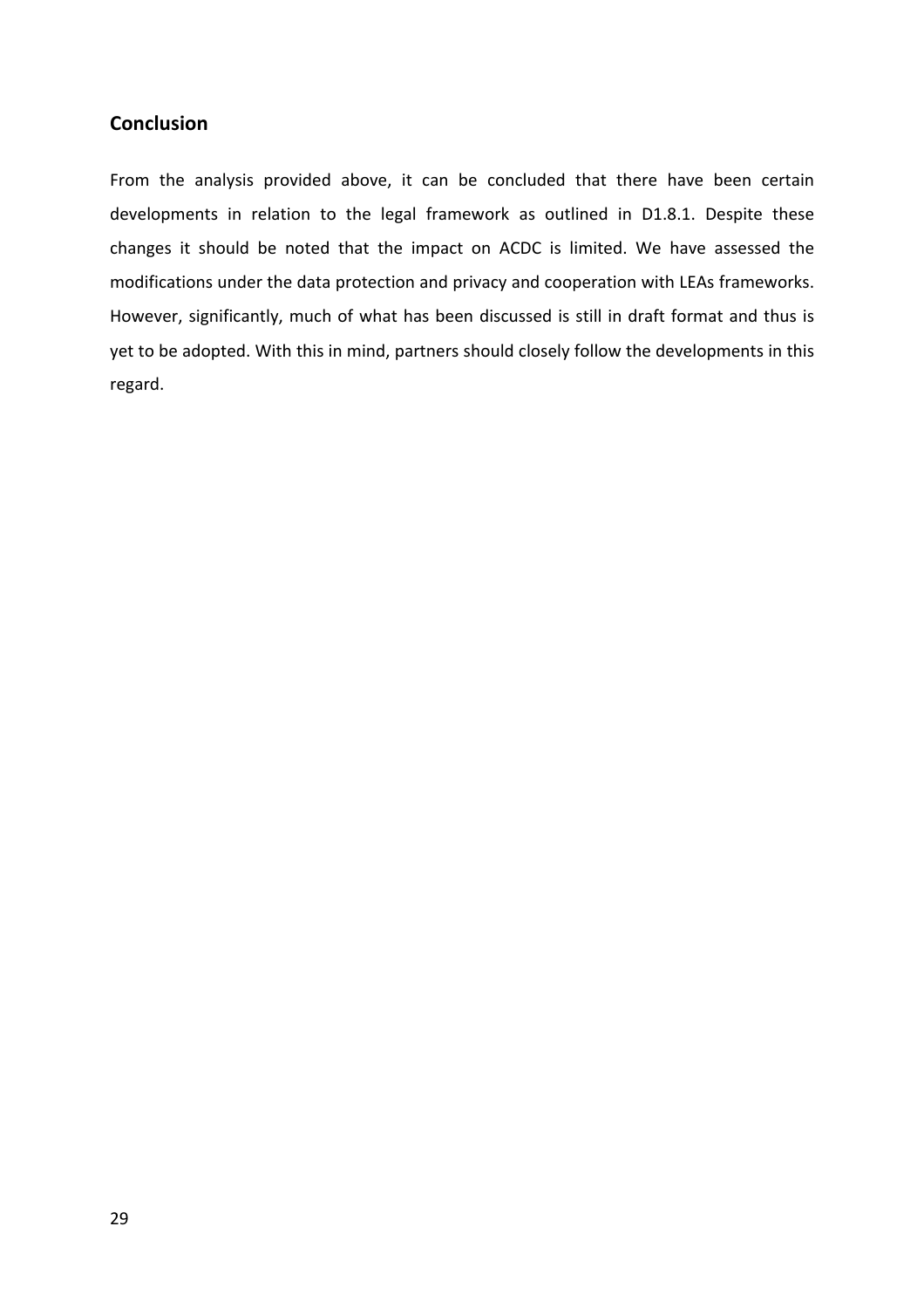# Annex 1 - Regulations Concerning the Exchange of Personal Data and the **Status of the IP Address in Bulgarian Legislation**

**Authors: Lilyana Goranova, Antoaneta Nikolaeva, Nadezhda Aleksieva**

#### **The Regulatory Framework in Bulgaria**

The regulatory framework in Bulgaria concerning personal data protection can be divided into general and sectoral legislation. The Law on Personal Data Protection, the Rules of Procedure of the Commission for Personal Data Protection and its Administration, Ordinance Nº1 of January 30<sup>th</sup>, 2013 for the Minimal Level of Technical and Organizational Measures and the Admissible Type of Personal Data Protection can be defined as **general legislation**. The following acts can be defined as **sectoral legislation**: Law on Civil Registration, Law on Copyright and Related Rights, Law on E-commerce, Law on Electronic Communications, Law on the Electronic Document and the Electronic Signature, Law on E-governance, Law on Protection of Classified Information, Law on Consumer Protection, Law on the Commercial Register, Law on Obligations and Contracts, the Commercial Law.

In fact, technological development and the accompanying social-economic relations, including business on the Internet, often outstrip the regulation of the new areas, so that when a new law or amendment is already in force, the market and technology have already put forward a host of new issues to be solved.

#### **International Legislation**

The main legal acts regulating the topic being discussed are as follows:

Directive 95/46/EC of the European Parliament and of the Council on the protection of individuals with regard to the processing of personal data and on the free movement of such data;

Directive 97/66/EC of the European Parliament and of the Council on the processing of personal data and the protection of privacy in the telecommunications sector;

Directive 2000/43/EC implementing the principle of equal treatment between persons irrespective of racial or ethnic origin;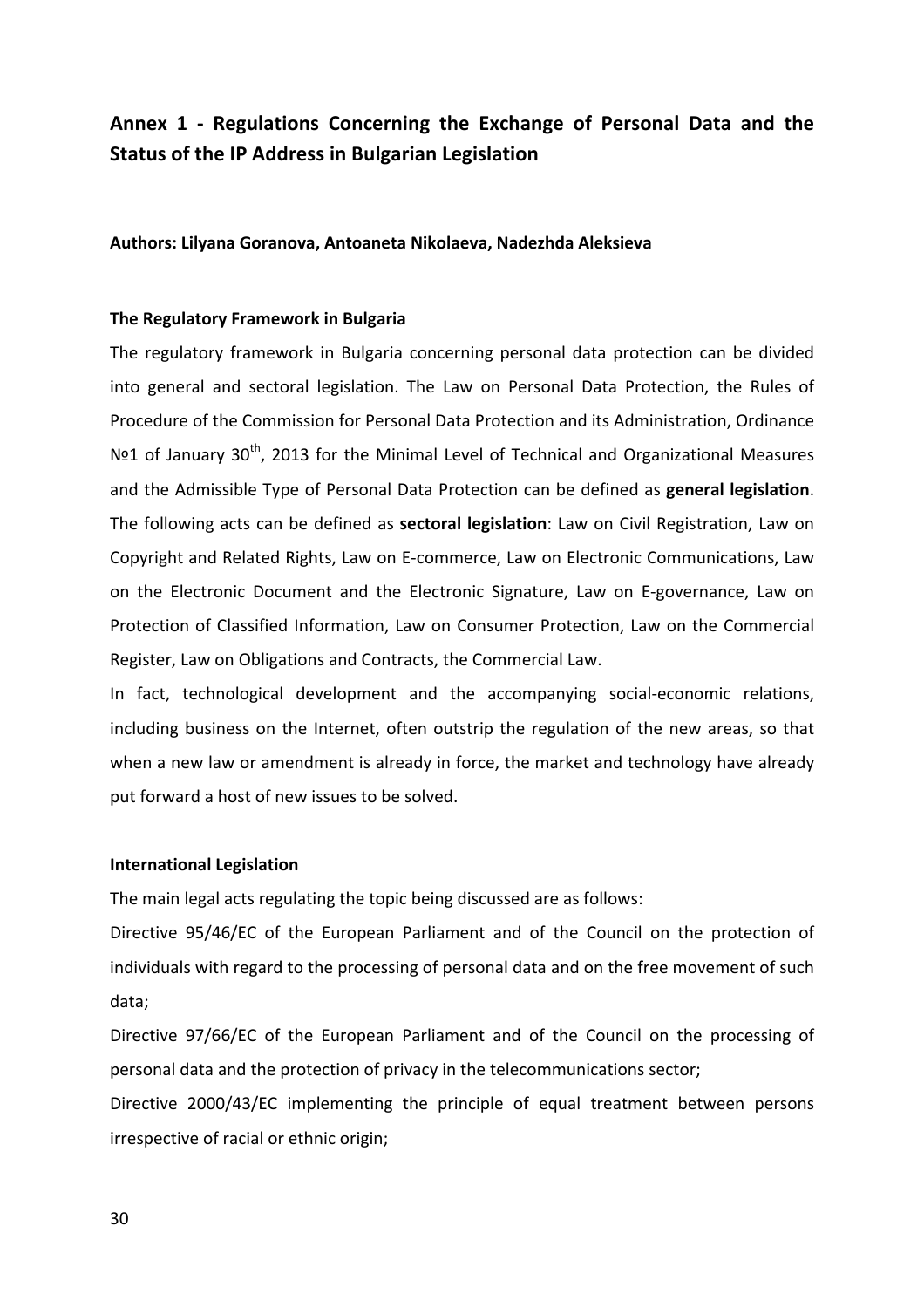Directive 2002/58/EC of the European Parliament and of the Council concerning the processing of personal data and the protection of privacy in the electronic communications sector (Directive on privacy and electronic communications);

Regulation (EC) No 45/2001 of the European Parliament and of the Council of 18 December 2000 on the protection of individuals with regard to the processing of personal data by the Community institutions and bodies and on the free movement of such data.

#### **Personal Data Protection**

The Law on Personal Data Protection (LPDP) in effect as of January  $1<sup>st</sup>$ , 2002 provides a definition of the term "personal data" and establishes obligations with regards to its collection and processing. According to the legal definition of Art. 2, paragraph 1 of the LPDP, "**personal data** is any information, relating to a natural person, who is identified or can be identified directly or indirectly by an identification number or by one or more specific signs".

The Law also introduces the concept of "data controller", which according to Art. 3, paragraph 1 of the LPDP is a natural person or a legal entity as well as a public authority or local government, which alone or together with another person determines the aims and the means of processing personal data.

Art. 4, paragraph 1 of the LPDP comprehensively enumerates the cases when the processing of personal data is admissible:

1. processing is necessary to fulfill a legal obligation of the data controller;

2. the natural person, to whom the data relates, have given explicitly their consent;

3. processing is necessary to fulfill obligations under a contract, to which the natural person, to whom the data relates, is a party as well as for actions that precede the conclusion of a contract and taken at their request;

4. processing is necessary to protect the life and health of the natural person, to whom the data relates;

5. processing is necessary to perform a task carried out in the public interest;

6. processing is necessary for the exercise of powers conferred by law to the controller or a third party to whom the data is disclosed;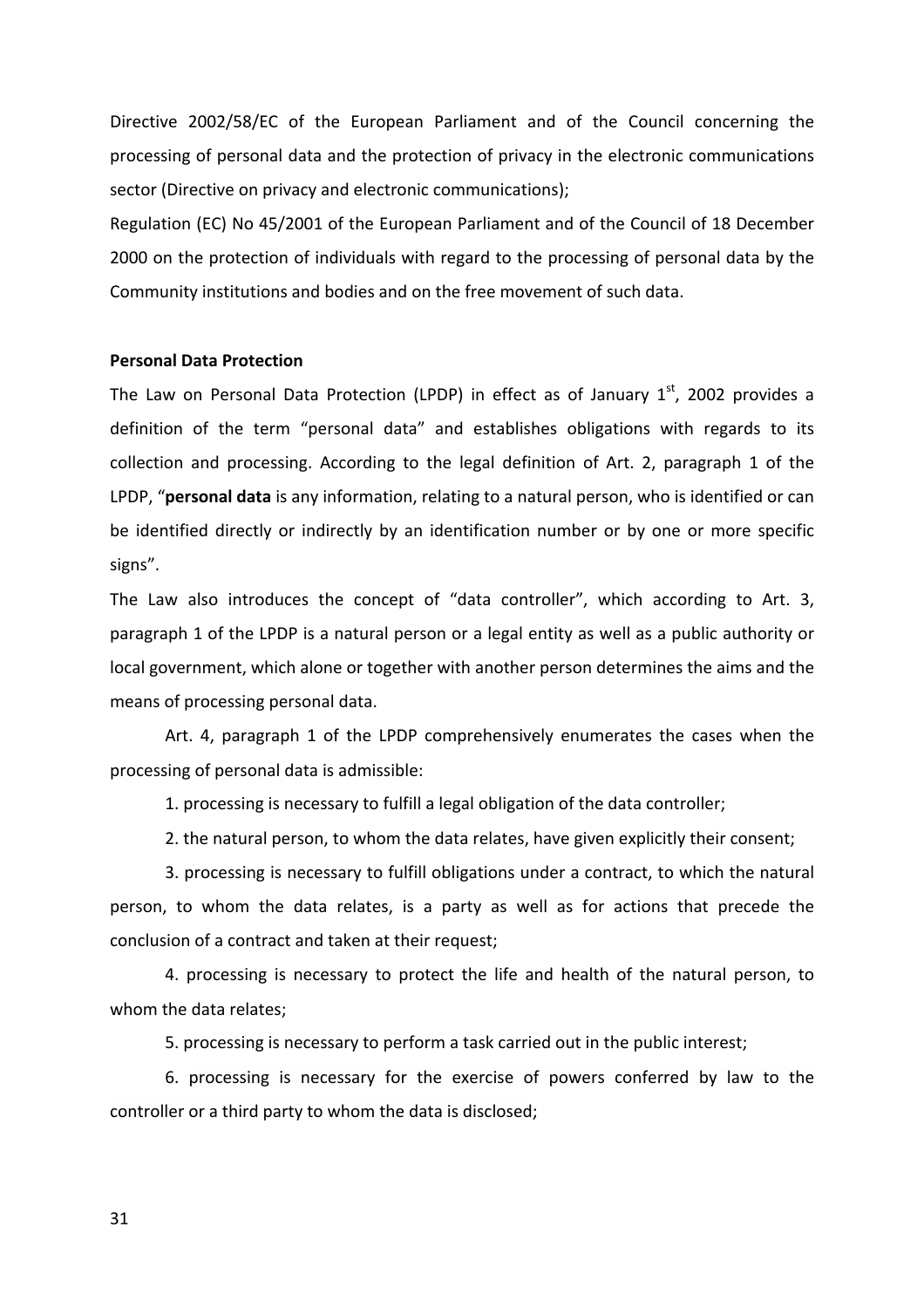7. processing is necessary for the realization of the legitimate interests of the data controller or a third party to whom the data is disclosed, except where such interests are overridden by the interests of the natural person to whom the data relates.

The processing of personal data according to the legal definition of § 1, point 1 of the Additional Provisions of the LPDP is any action or a combination of actions which can be performed with regards to personal data with automatic or other means, such as collection, recoding, organization, storage, adaptation or modification, retrieval, consultation, use, disclosure through transmission, dissemination, provision, updating or combination, blocking, erasure or destruction. According to position Nº11-3333/23.04.2015 of the Commission for Personal Data Protection, for there to be lawful processing of personal data, it should be performed if at least one of the optional criteria for eligibility of processing, given and listed in Art. 4, paragraph 1 of the LPDP, is present as well as in strict compliance with the principles for their processing, pointed out in Art. 2, paragraph 2 of the LPDP.

The statutory right of data controllers to process personal data is related to certain obligations, such as those listed in Art. 19, paragraph 1 of the LPDP: to inform the persons, from whom the data was collected, about the aims of data processing, the recipients, to whom they may be disclosed, information about the right of access to and correction of the data, etc. The inclusion of a provision, to this effect, in the contract between the website's owner, for example, and its users could help to prove compliance with the obligations under Art. 19 of the LPDP.

Any data controller should check whether the data, which they collect from their users and clients and process, falls within the scope of the law, and should take respective measures. And each person, whose personal data shall be collected and processed, should explicitly give their consent.

It is prohibited to process personal data that relates to health, sexual life and human genome, i.e. the publication of information, where a disease of a particular person is discussed, shall be deemed violation of the law.

Data controllers have to comply with the following rules established in Section 3 of the LPDP: -to collect personal data only with the knowledge and consent of the persons to whom it relates;

-to collect only as much data as they need to perform the service or activity, for which the data is collected;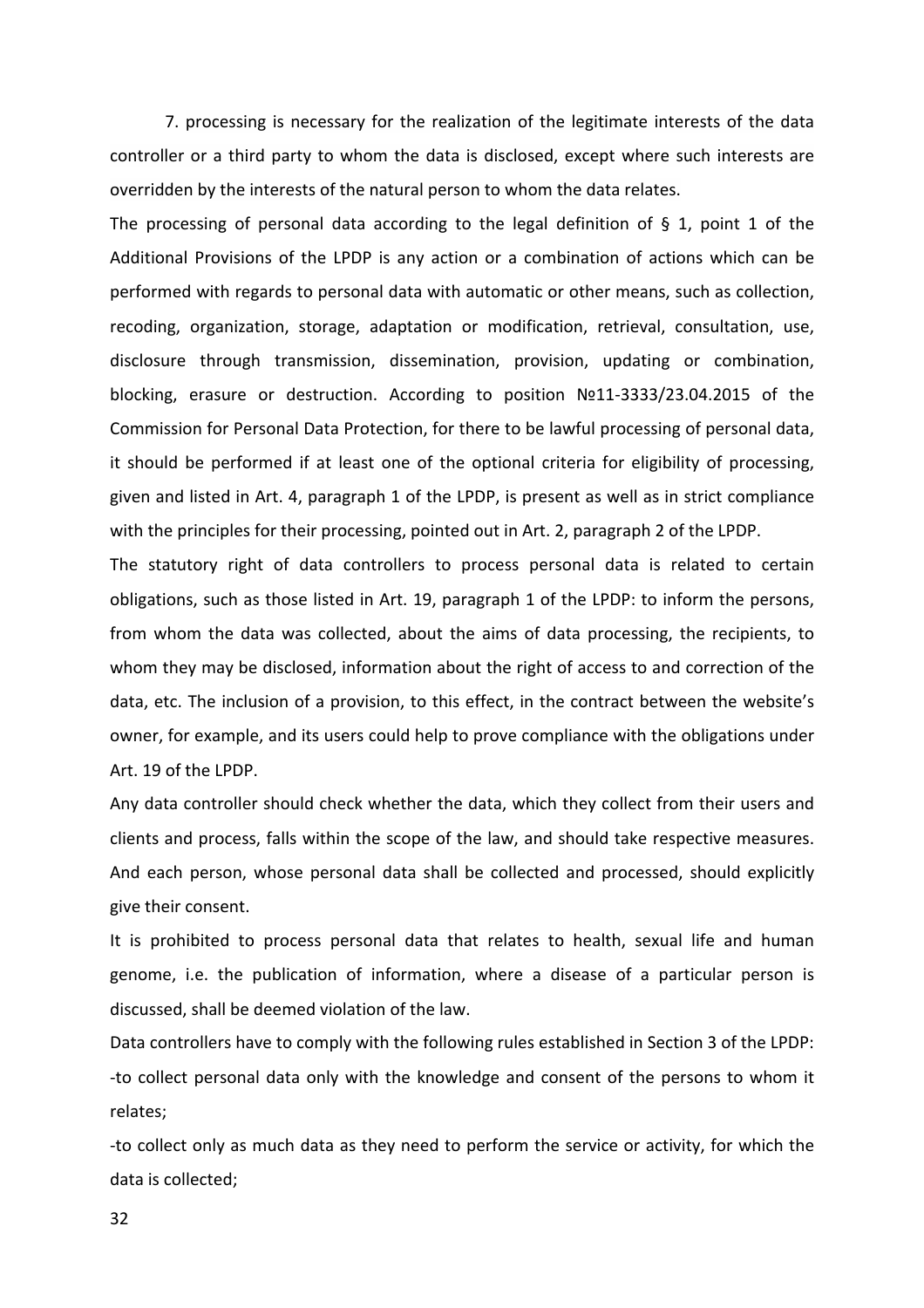-to store the data reliably and not to provide other data controllers with the data without the knowledge and consent of the persons;

-to provide the persons with access to the data whenever requested by them;

-after the performance of the activity, for which it is collected, to destroy the data or to make it anonymous.

Any natural person has the right to access to the personal data relating to them. When exercising this right, anyone can at any time request the following from the data controllers:

- Confirmation as to whether the data relating to them is processed, information about the aims of this processing, the categories of data and the recipients or the categories of recipients, to whom the data is disclosed;

- Communication to them in a comprehensible form, containing their personal data which is processed as well as any available information about its source;

- Information about the logic involved in any automated processing of personal data relating to them.

In position Nº 1659/ 07.04.2014, Sofia, 02.05.2011, the Commission for Personal Data Protection draws the following conclusion regarding the treatment of the IP address as personal data:

1. The IP address should be regarded as information, constituting personal data, in all cases when it allows or helps for the direct or indirect identification of a user.

2. With the aim of protecting the fundamental rights and freedoms of persons when processing data related to them, the IP address in all cases should be treated as personal information.

3. Any data controller should process an IP address only if at least one of the eligibility conditions in Art. 4 of the LPDP is present, and if the principles of conformity with the law, expedience and proportionality are observed.

### The Status of the IP-address in International Law

Regarding the issue of processing personal data, one should bear in mind the text of p.6 of the Commission Recommendation of 9 March 2012 on preparations for the roll-out of smart metering systems. Promulgated L OB, issue 73 of March  $13<sup>th</sup>$ , 2012, 2012/148/EU under which it should be taken into consideration that according to Art. 8 of the Charter of Fundemental Rights of the European Union and Art. 8, paragraph 2 of the European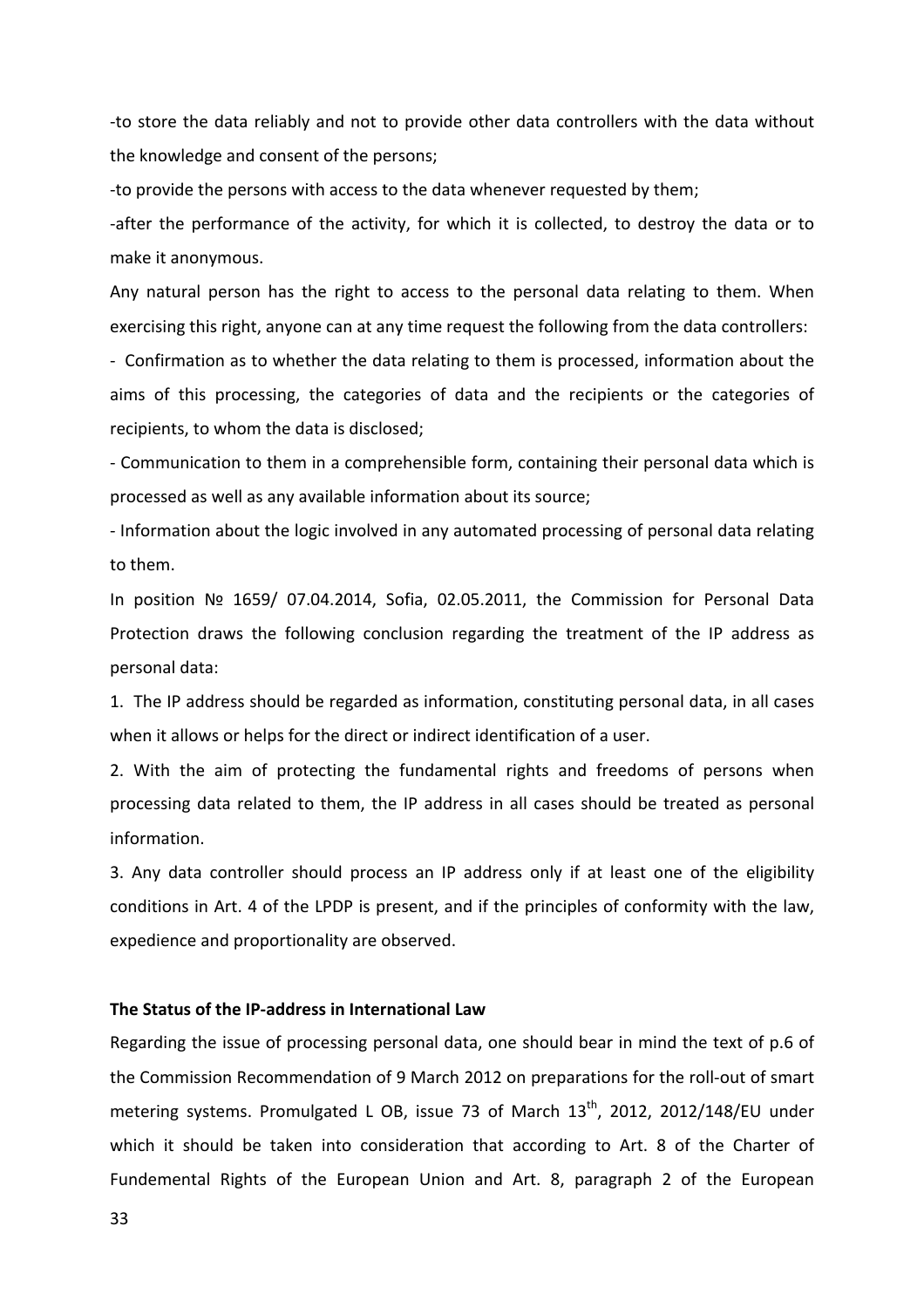Convention on Human Rights justification is required in case of interference with the right to protection of personal data. The grounds of the interference should be assessed separately for each and every case in accordance with the cumulative criteria for lawfulness, necessity, legitimacy and proportionality. Therefore, any processing of personal data, where interference in the fundamental right to personal data protection is present, within the smart energy grid and the smart metering system, has to be necessary and proportional so that it could be deemed fully compliant with the Charter.

The German Commissioner for Data Protection, Mr. Peter Schaar, leading the group for the preparation of a report on how well search engines comply with European laws on personal data protection, thinks that since someone is identified by an IP address or another protocol, then this is storage of personal data.

His opinion differs from that of Google, for example; in their opinion the IP address simply identifies the location of the computer, not who the individual user is. Schaar admits that the IP addresses of computers are not always personal as in many cases the same computers are used by many users.

The treatment of IP addresses as personal data would affect the way companies store these addresses. Google is the first company to take steps to reduce the time for storing information to up to 18 months. It also manages to reduce the time for storing "biscuits" that collect information about how users look for data on the Internet to up to two years. By default this period is 30 years for Google.

A considerable number of applications on the Internet show the addresses of people who are using a service of a website at the moment or who used such a service. For example, many forums show the name of the user and their IP address simultaneously. Thus everyone can identify easily the location of this user. Another example are websites that provide statistics about the number of visits – often the IP addresses from which the site was visited, or the IP addresses of users who are currently online are shown.

In line with the position of the European Supervisory Authority of June  $5<sup>th</sup>$ , 2010 regarding the project of the Anti-Counterfeiting Trade Agreement (ACTA), citing the definition of personal data in Art. 2 of Directive 95/46/EC: "any information related to an identified or a *person, subject to identification ("respectively natural person"); a person, subject to identification, is a person that can be identified, directly or indirectly, most specifically by an*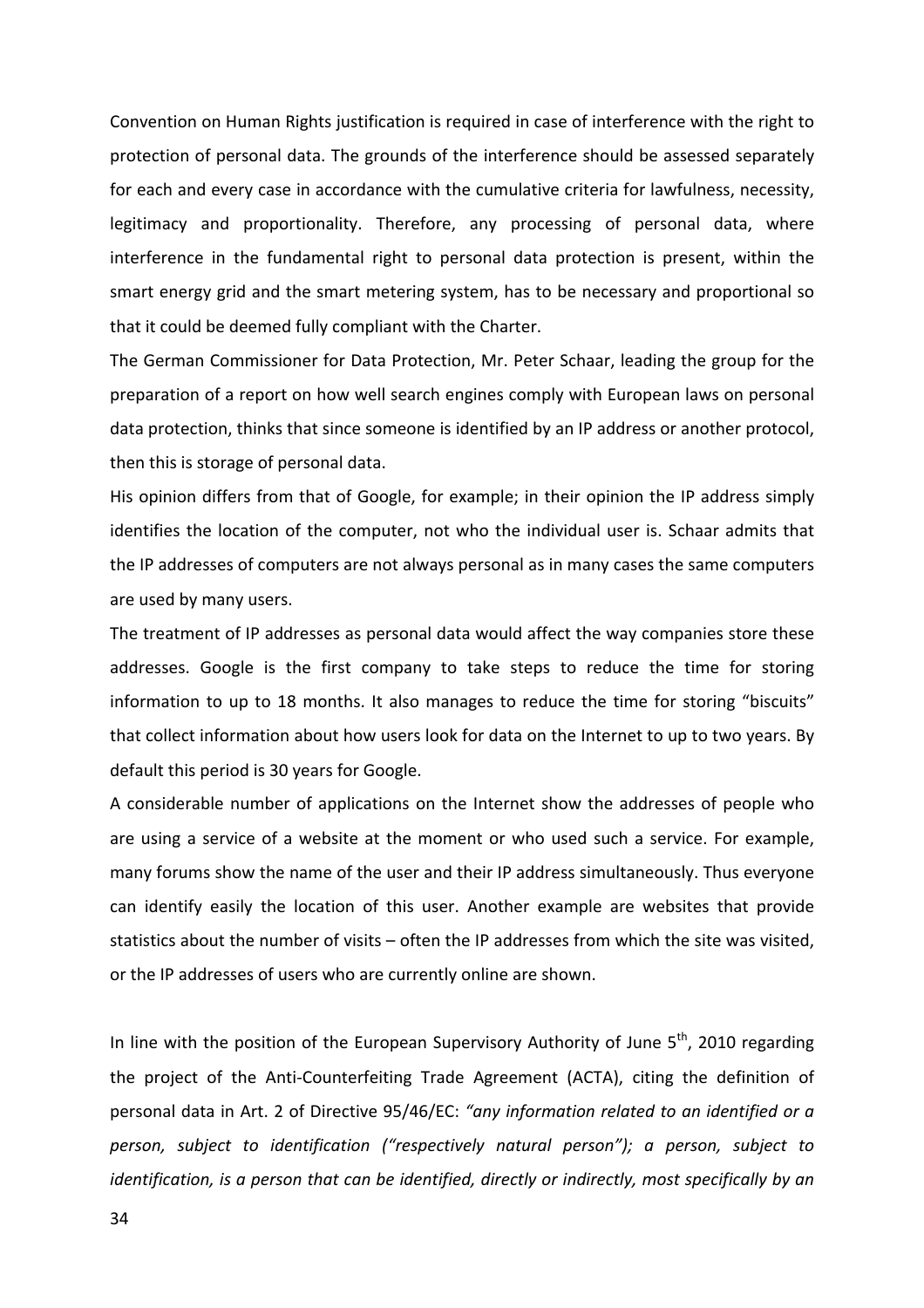*identification number"*, we can only draw the conclusion that IP addresses and information about the actions related to these addresses are personal data in all cases regarding the topic. In fact the IP address serves as an identification number, which allows finding the name of the user, to whom this IP address was provided.

Regarding the obligation of providers to store information:

According to Directive 2002/58/EC, and in particular Art. 6 thereof, collection and storage of traffic data such as IP addresses is only allowed on grounds directly related to the communication service, including for the purpose of issuing an invoice for the service, management of traffic and fraud prevention. With the removal of these grounds, data should be destroyed. This obligation does not affect the obligations under the Directive on retention of data, which as pointed out above contains the requirements as to the storage of traffic data and making it available to police and prosecutors to aid the investigation of serious crimes only.

This means that when the holders of copyright address Internet service providers after the expiry of a limited period, the latter should not have files with data regarding the activity of the users, connecting the IP addresses with the respective users. The storage of data files after the expiry of this period should be allowed only when the grounds, related to the aims set out in the law, are present.

In this respect, the Bulgarian Constitutional Court was approached when in April, 2014 the European Court of Justice (ECJ) declared Directive 2006/24/EC of the European Parliament on the retention of data generated or processed in connection with the provision of publicly available electronic communications services or of public communications networks null and void. The case was opened at the request of the Ombudsman of the Republic of Bulgaria  $-$ Konstantin Penchev, with the aim of establishing the unconstitutionality of the provisions of Art. 250a – 250e, Art. 251 and Art. 251a of the Law on electronic communications (promulgated, State Gazette, issue 41 of 2007, last alteration and amendment, State Gazette, issue 11 of 2014).

With the contestation of the legal texts, the access of the Ministry of Internal Affairs and the security authorities to traffic data regarding the Internet and telephone communications of citizens was facilitated. The amendments provide that this data can be provided to the Ministry of Internal Affairs and the Prosecutor's Office when this is necessary for the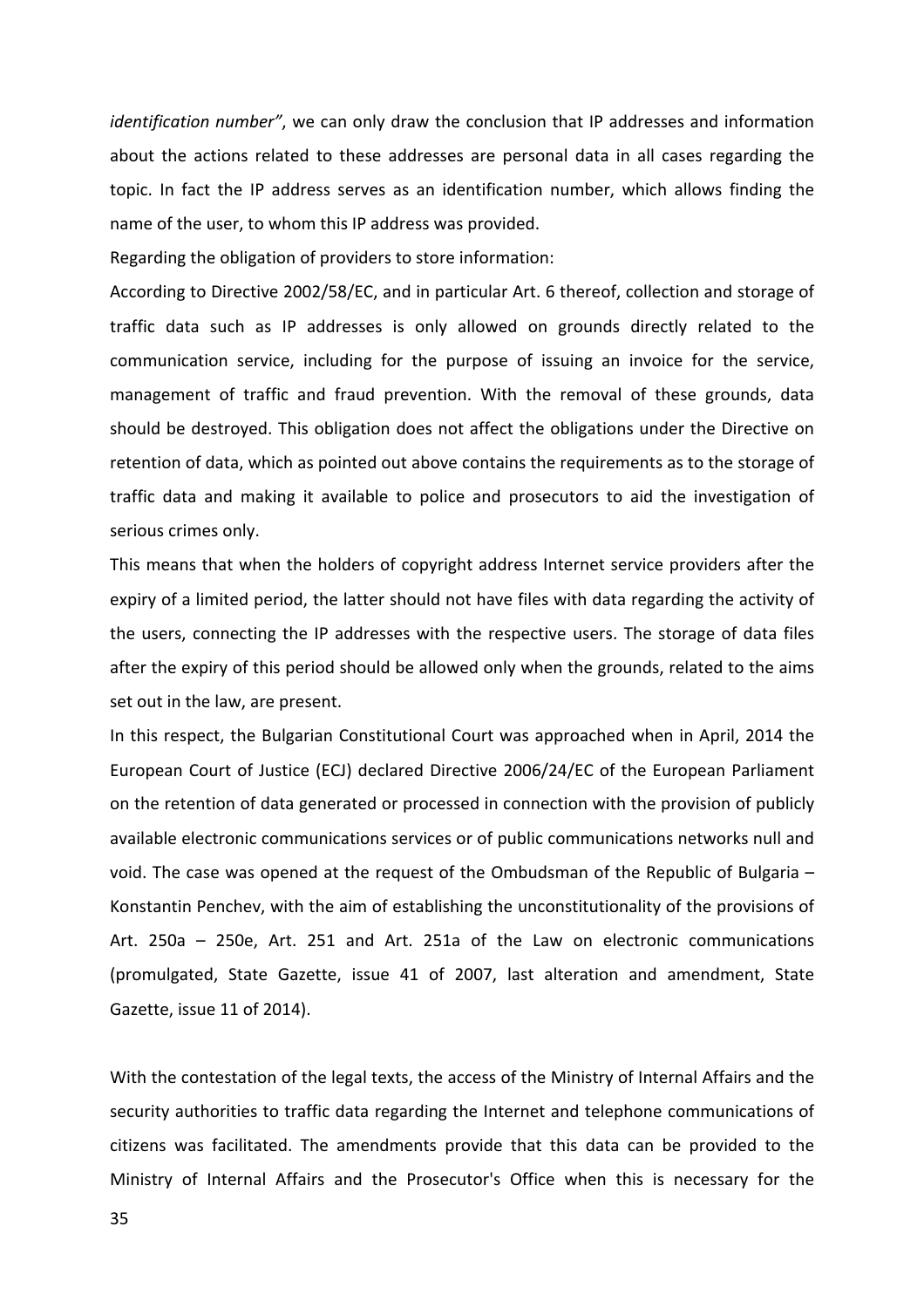detection and investigation of serious crimes (i.e. punishable by more than 5 years of imprisonment), computer crime as well as for the tracing down of persons (Art. 250a, paragraph 2 of the Law on electronic communications). According to the Ombudsman, the collection and storage of traffic data about all users of electronic communications services for a period of more than 12 months, with the aim of the possible use of some of this data with regards to a limited number of persons for the possible detection of crimes, is disproportionate and unjustified interference in citizens' rights.

According to Art. 4 (1) of the Law on The State Agency for National Security (amended, State Gazette, issue 35 of 2009, issue 93 of 2009, issue 52 of 2013), the State Agency for National Security performs activities to protect national security from attacks directed to the independence and sovereignty of the Republic of Bulgaria, its territorial integrity, national interests, the established constitutional order in the country and the fundamental rights and freedoms of citizens, related to: ...

10. disruptive impact on communication and information systems; ....

17. computer crimes or crimes committed in or via computer networks and systems; Art. 29 (2) stipulates that for the performance of the tasks and activities under this law, the structural units of the Agency can collect personal data as well.

In view of the above-mentioned, we should wait for the position of the Constitutional Court, given the existence of special laws in the country, which could prove to be in contradiction. The thesis of IP addresses as personal data is known to the European Supervisory Authority. There is judicial practice in this sense in Poland, Sweden and others. For exhaustiveness of the discussion, it should be mentioned that there is a counter thesis  $-$  IP addresses are not personal data according to courts in Germany, Ireland and others. And in Great Britain the concept is that they could be or they could not be personal data, depending on the particular case.

On January 25<sup>th</sup>, 2012 the European Commission proposed a comprehensive reform of the EU rules for data protection of 1995 with the aim to strengthen privacy rights in the online environment, and to boost the development of the European digital economy. The aim of the amendments is to have one law that will end the current fragmentation and costly administrative burden, and that will create economies for businesses. With the Commission's proposals the principles established in the Directive for personal data protection of 1995 are updated and modernized in order to guarantee privacy rights in the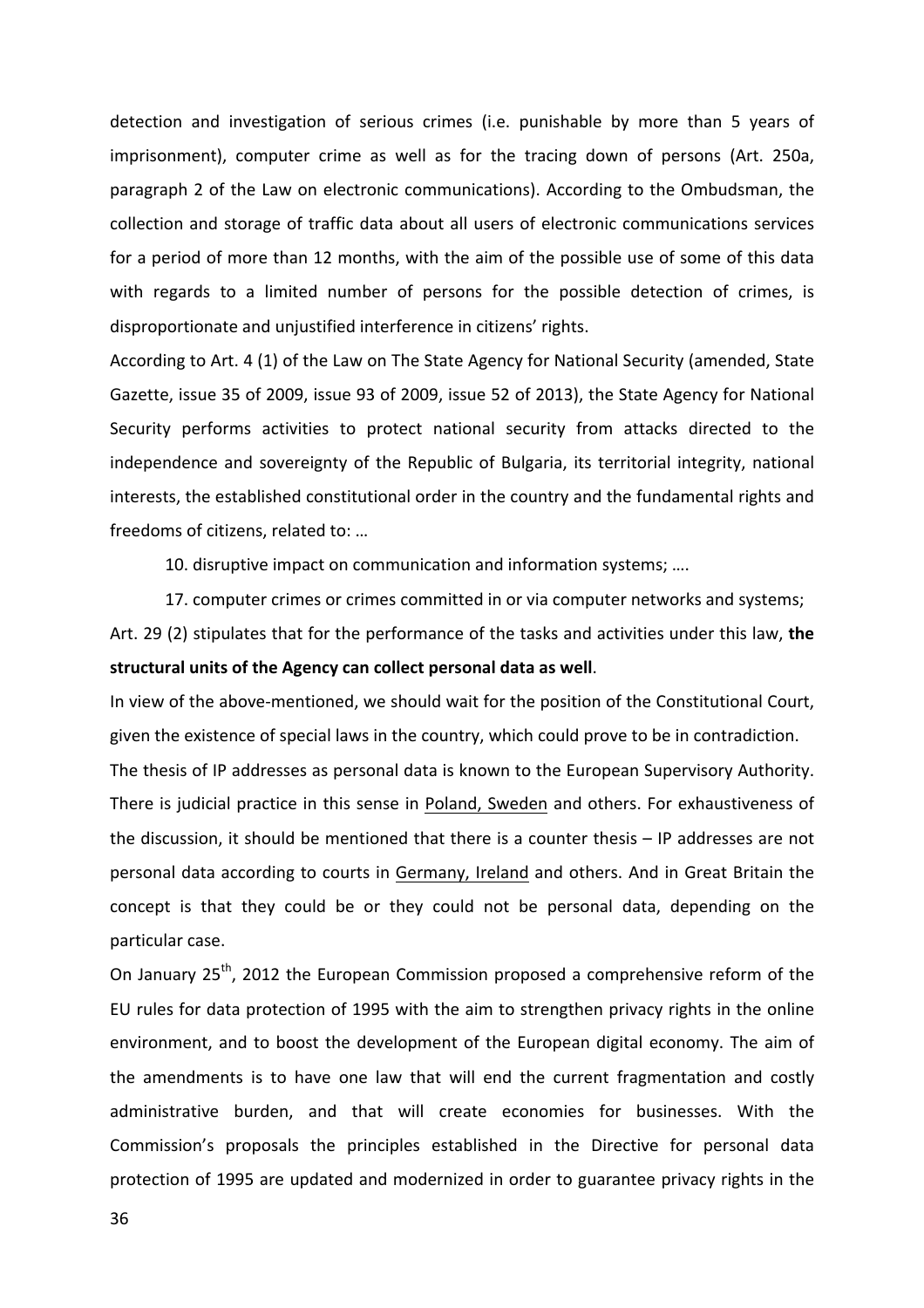future. The proposals consists of a communication on policy, where the Commission's aims are presented, and two legislative proposals: regulation for establishment of a common EU framework for data protection and a directive for protection of personal data processed for the purposes of prevention, detection, investigation or prosecution of crimes and related judicial activities.

The main changes introduced by the reform are:

**One set of rules** for data protection, valid across the EU, which will eliminate the unnecessary **administrative requirements** such as requirements for notification by companies. This will save businesses around  $\epsilon$  2.3 billion annually.

Instead of the current obligation for all companies to notify supervisory authorities for data protection about all data protection activities  $$ requirement that led to unnecessary administrative formalities and costs for businesses to the amount of more than  $\epsilon$  130 million annually, the regulation provides for greater **responsibility and accountability** for those processing personal data.

Thus, for example, companies and organizations have to notify the national supervisory authority about all serious violations of the security of data as soon as possible (if possible, within 24 hours).

Organizations will be able to work with only one national data **protection authority** in the EU Member State, where they have their principle place of establishment. Similarly, people will be able to address the **data protection authority** in their country even when their personal data is processed by a company established outside of the EU. When **consent** for data processing is required, it should be explained that the consent has to be given explicitly, rather than being assumed.

People will have an easier **access to their own data** and will be able to **transfer personal data** more easily from one provider to another (right to data portability). This will improve competition in the service sector.

"The right to be forgotten" will help people to manage better the risks related to data protection in the online environment: people will be able to delete their data unless there are legal grounds for their retention.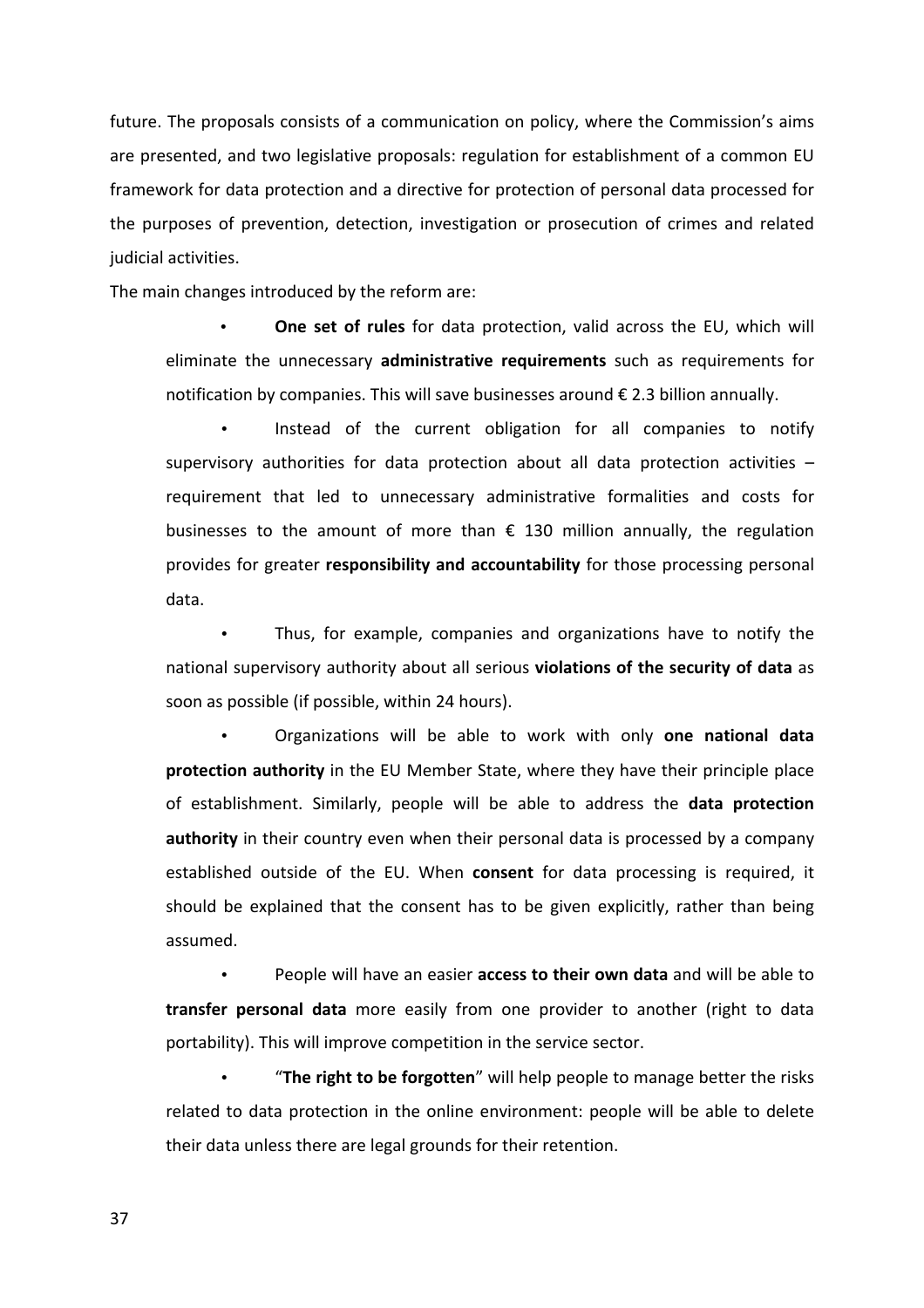• The EU rules have to be applied when personal data is processed **abroad** by companies that perform their activity on the EU market and offer their services to the EU citizens.

• The independent national data protection authorities will be strengthened so they can better implement EU rules in their countries. They will be empowered to impose fines on companies, which violate EU rules for data protection. This may lead to fines to the amount of up to  $\epsilon$ 1 million or up to 2% of the annual turnover of the company.

Based on the new directive, the common principles and rules for data protection will be applied to the **police and judicial cooperation regarding criminal** matters. The rules will be applicable to both internal and cross-border transmission of data.

In conclusion, emphasis should be put on the position of the Commission for Personal Data Protection on the issue of the provision and exchange of personal data, namely: "According *to* § 1, p.5 of the Additional Provisions of the LPDP, "provision of personal data" refers to *actions for complete or partial transmission of personal data from one data controller to another* or to a third party on the territory of the country or outside of it, and constitutes *processing* of personal data within the meaning of the law. Any action with regards to the processing of personal data, including the provision and/or exchange for the purposes of the ACDC project, should be done within the established regulations."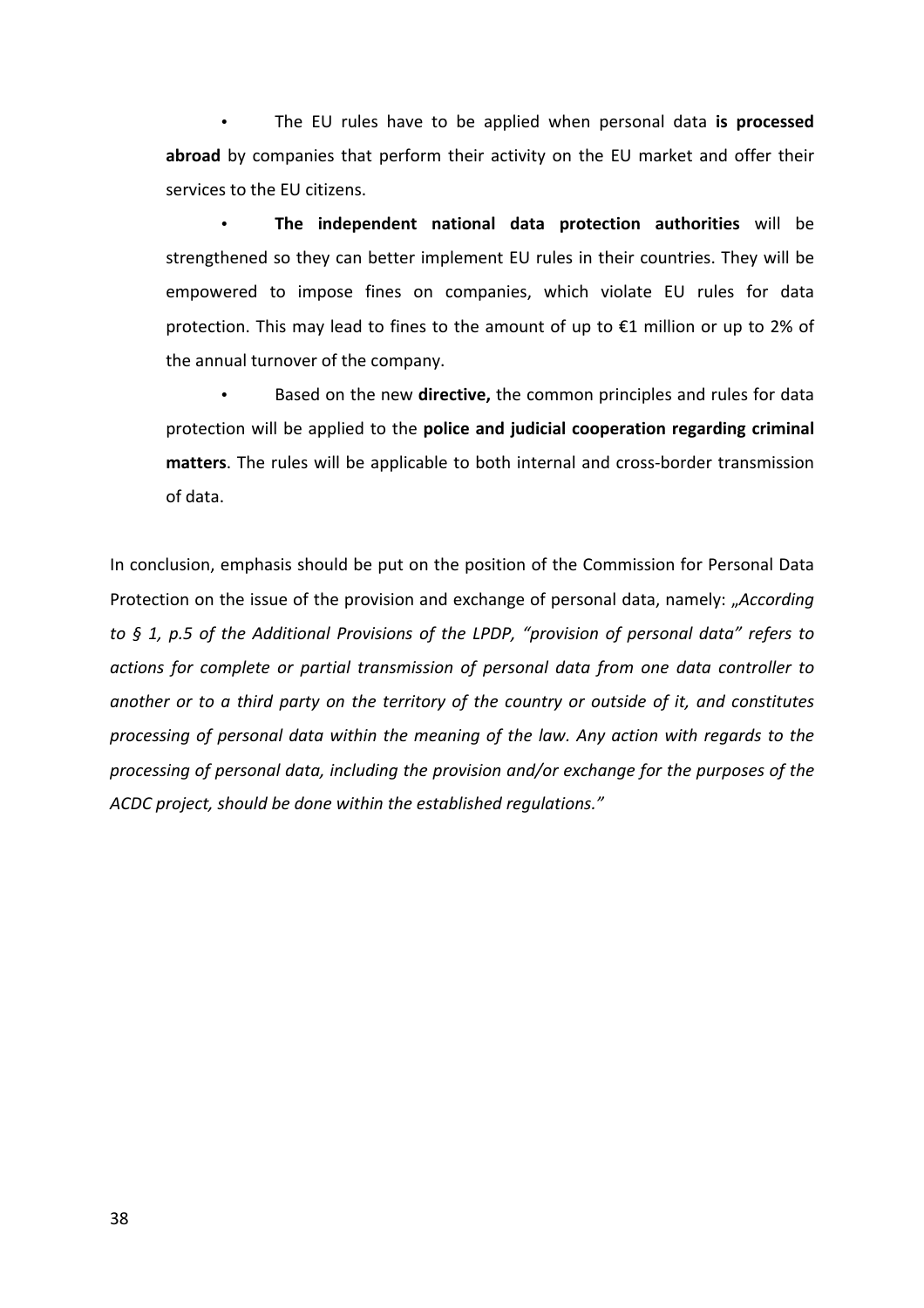# **Annex 2 - Final Iterations**

# The case of Microsoft: transfer of data between non-EU private sector **partner through the CCH**

Microsoft has a large database containing external IP addresses of botnet infected computers concerning 250 different botnet virus strains from 15 different virus families. The infection data has been distributed by Microsoft to partners for some years with the purpose of having partners notify the IP address users so that the infected machines can be cleaned up. Microsoft's expertise in the legal framework for the distribution of infection data was to benefit the ACDC project as it can be read from ACDC DOW, in Taskgroup 2 "provide its expertise in contracts elaborated to enable information sharing between the Microsoft Cybercrime Center (based on US law) and third parties (CERTs, national cybersecurity centers or ISPs)" and "bring its expertise in EU policy matters, with participation from its Brussels based policy team".

However, the legal constraints that the ACDC is under has made it impossible for ACDC to make use Microsoft's distribution model. Instead most of the discussions under the 1.8 task have revolved around the challenges of distributing the infection data. In particular, unharmonized EU privacy legislation has made been challenging to have ACDC become a data controller but instead the CCH operates as a data processor for the data it receives so as to not have to meet the data subjects' rights and not to have to notify DPAs in all jurisdictions where the data is to be used.

Microsoft's model is based on that the data collection is governed by US law as it is carried out in the United States pursuant to a US Court Order. The data is made available to partners from a secure platform located in the United States. If a partner, the data consumer, wants to use the data within the EU, it is the partner who imports the data in the EU who is data controller and thus their responsibility to ensure that the intended usage of the data meets the requirements in the Data Protection Directive and in particular:

- That a legitimate reason is justifiable, article  $7(f)$ ,
- That data subjects receive complete information about the processing (article 11) and have a right of access (article 12),
- The data processing must be publicized through notification with the national Data Protection Authority, article 21.

Microsoft's US model is not transposable to the EU. Indeed, it would be impossible for a data controller to meet the above legal requirements as the identity of the user of the infected IP address is not known and only privy to the Internet Access Provider. Moreover, the keeping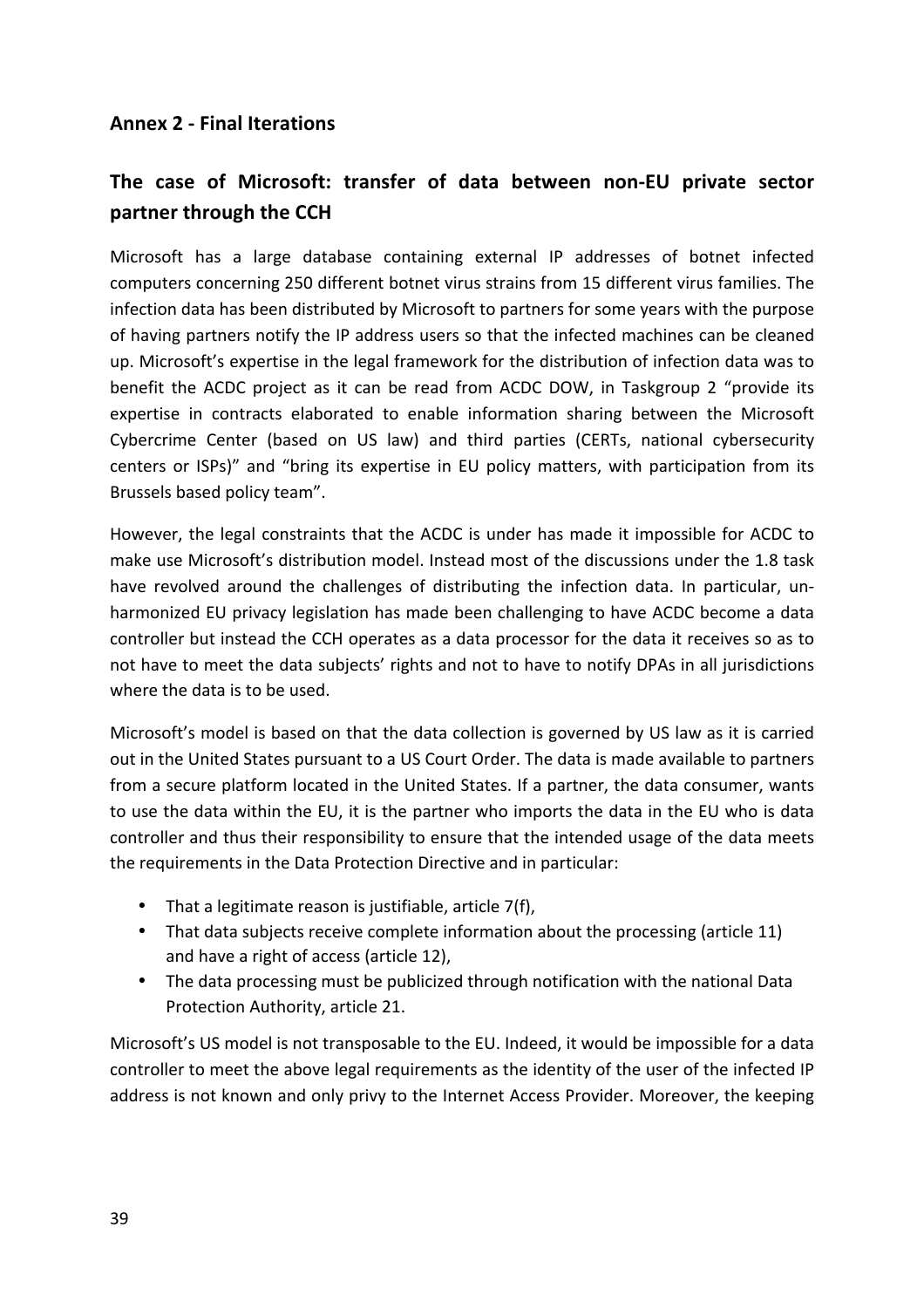of the identity of the user of the IP address is viewed as illegal in a recent decision by the Belgian Supreme Court<sup>24</sup>.

Although the Directive includes an exemption for the above points in article 13(d): "Member States may adopt legislative measures to restrict the scope of the obligations and rights *provided for in Articles 6 (1), 10, 11 (1), 12 and 21 when such a restriction constitutes a* necessary measures to safeguard: ... (d) the prevention, investigation, detection and prosecution of criminal offences, or of breaches of ethics for regulated professions;" these derogations for the data processor are not mandatory under EU law and indeed most Member States have not been implemented the exemption making it all but impossible to operate on a EU level.

While Microsoft has not been able to replicate its distribution model to the CCH of ACDC, Microsoft is extremely satisfied with the project. It has allowed for the creation of National Anti-Botnet Support Centres in Europe which Microsoft's partners such as Telefonica and Deutsche Telecom can refer their infected customers to as they receive the botnet infection data from Microsoft.

It is noteworthy that many EU DPA's have indicated that enforcement of EU data transfer rules "will not be their priority" in relation to transfers of personal data of non-EU residents collected outside the EU and transferred back again. An example would be that a US based company transfers data to an EU based processor. In this situation, the US data are processed and stored on servers in the EU. Following Article  $4(1)(c)$  of Directive 95/46/EC, EU data protection legislation will be applicable.<sup>25</sup> In this regard, the DPA's state that even though EU data protection legislation is applicable, they will not enforce it as it "*may have undesirable consequences in terms of economic impact and enforceabilitv*".<sup>26</sup>

 $24$  The link between an IP address and the natural person is information that only the owner of the IP address has and even he may not be able to collect it as the Belgian Constitutional Court ruled on decision 84/2015 of June  $11^{th}$ , 2015.<br><sup>2525</sup> See also Article 29 Working Party Opinion 8/2010 on applicable law, 16 December 2010, 9, accessible at

http://ec.europa.eu/justice/policies/privacy/docs/wpdocs/2010/wp179\_en.pdf.<br><sup>26</sup> See CNIL "CNIL facilitates the use of outsourcing services performed in France on behalf of non-European

companies", 15 March 2011, accessible at http://www.cnil.fr/english/news-and-events/news/article/cnilfacilitates-the-use-ofoutsourcing-services-performed-in-france-on-behalf-of-non-european-compa/ as cited by L. Moerel, "Binding corporate rules: Fixing the regulatory patchwork of data protection", 2011, 108-110, accessible at https://pure.uvt.nl/portal/files/1346784/Moerel\_binding\_19-09-2011.pdf. For instance, according to the UK Information Commissioner's Office: "*it would be a disincentive for businesses to locate their* processing operations in the EU."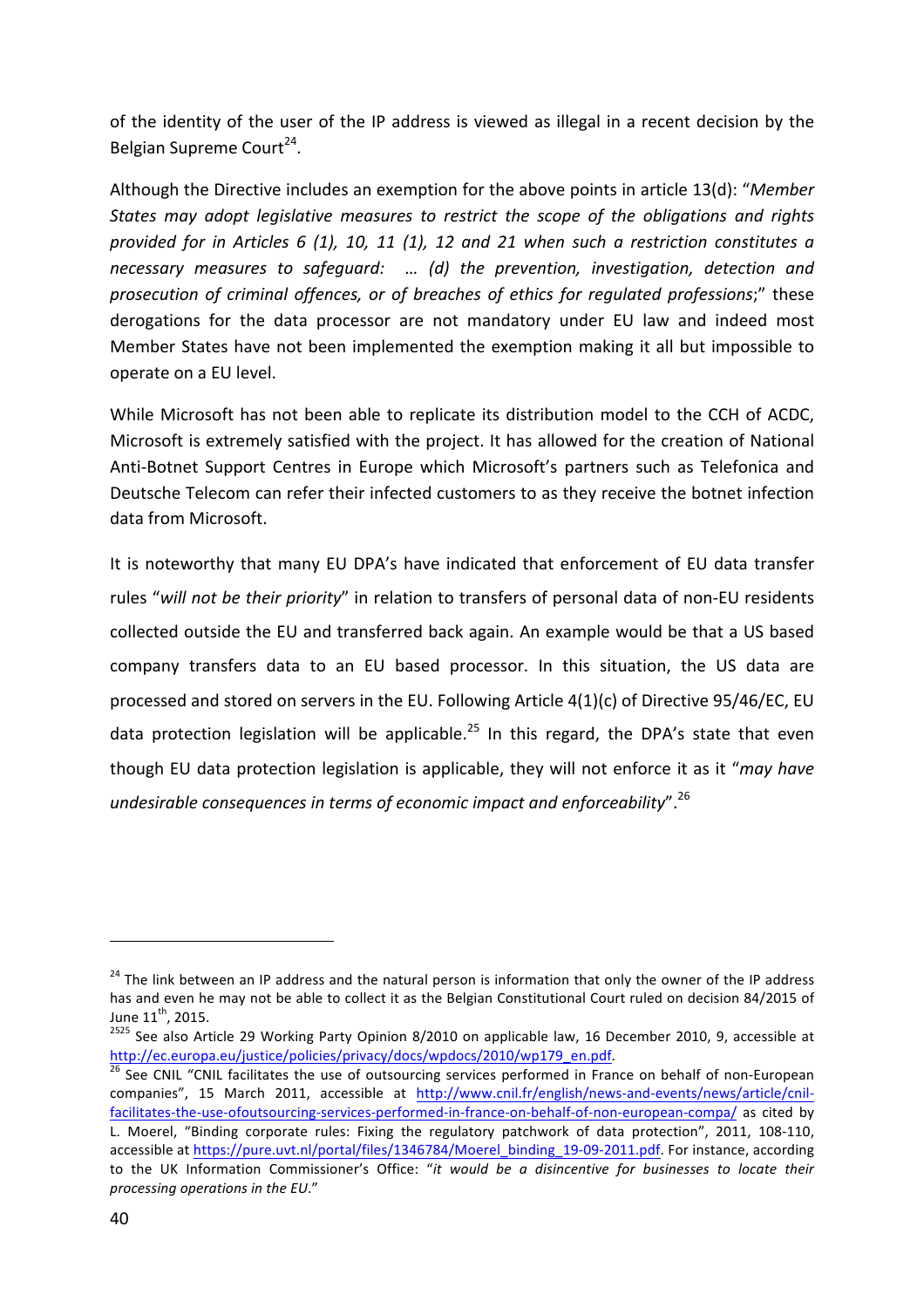# **Bibliography**

# **6.1 Primary Sources**

# *Legislative documents*

Directive 95/46/EC of the European Parliament and Council on the protection of individuals with regard to the processing of personal data and on the free movement of such data [1995] OJ L281/31.

Directive 2000/31/EC of the European Parliament and of the Council of 8 June 2000 on certain legal aspects of information society services, in particular electronic commerce, in the Internal Market ('Directive on electronic commerce'), *OJ L* 178, 17.7.2000, 1-16.

Directive 2002/58/EC of the European Parliament and of the Council of 12 July 2002 concerning the processing of personal data and the protection of privacy in the electronic communications sector (Directive on privacy and electronic communications), *OJ L* 201, 31.7.2002, 37–47.

Council Framework Decision 2005/222/JHA of 24 February 2005 on attacks against information systems OJ L 69, 16.3.2005, 67-71.

Proposal for a Regulation of the European Parliament and of the Council on the protection of individuals with regard to the processing of personal data and on the free movement of such data (General Data Protection Regulation) COM (2012) 11 final.

Proposal for a Directive of the European Parliament and of the Council on the protection of individuals with regard to the processing of personal data by competent authorities for the purposes of prevention, investigation, detection or prosecution of criminal offences or the execution of criminal penalties, and the free movement of such data, Brussels, 25.1.2012 COM(2012) 10 final 2012/0010 (COD).

Commission Regulation (EU) No 611/2013 of 24 June 2013 on the measures applicable to the notification of personal data breaches under Directive 2002/58/EC of the European Parliament and of the Council on privacy and electronic communications [2013] OJ L173/2.

Directive 2013/40/EU of the European Parliament and of the Council of 12 August 2013 on attacks against information systems and replacing Council Framework Decision 2005/222/JHA.

European Commission, "Explanatory Memorandum to the proposal for a General Data Protection Regulation", 20 January 2012, 10, accessible at http://eur-lex.europa.eu/legalcontent/EN/TXT/PDF/?uri=CELEX:52012PC0011&from=en.

'Proposal of the European Parliament and of the Council concerning measures to ensure a high common level of network and information security across the Union' COM (2013) 48 final.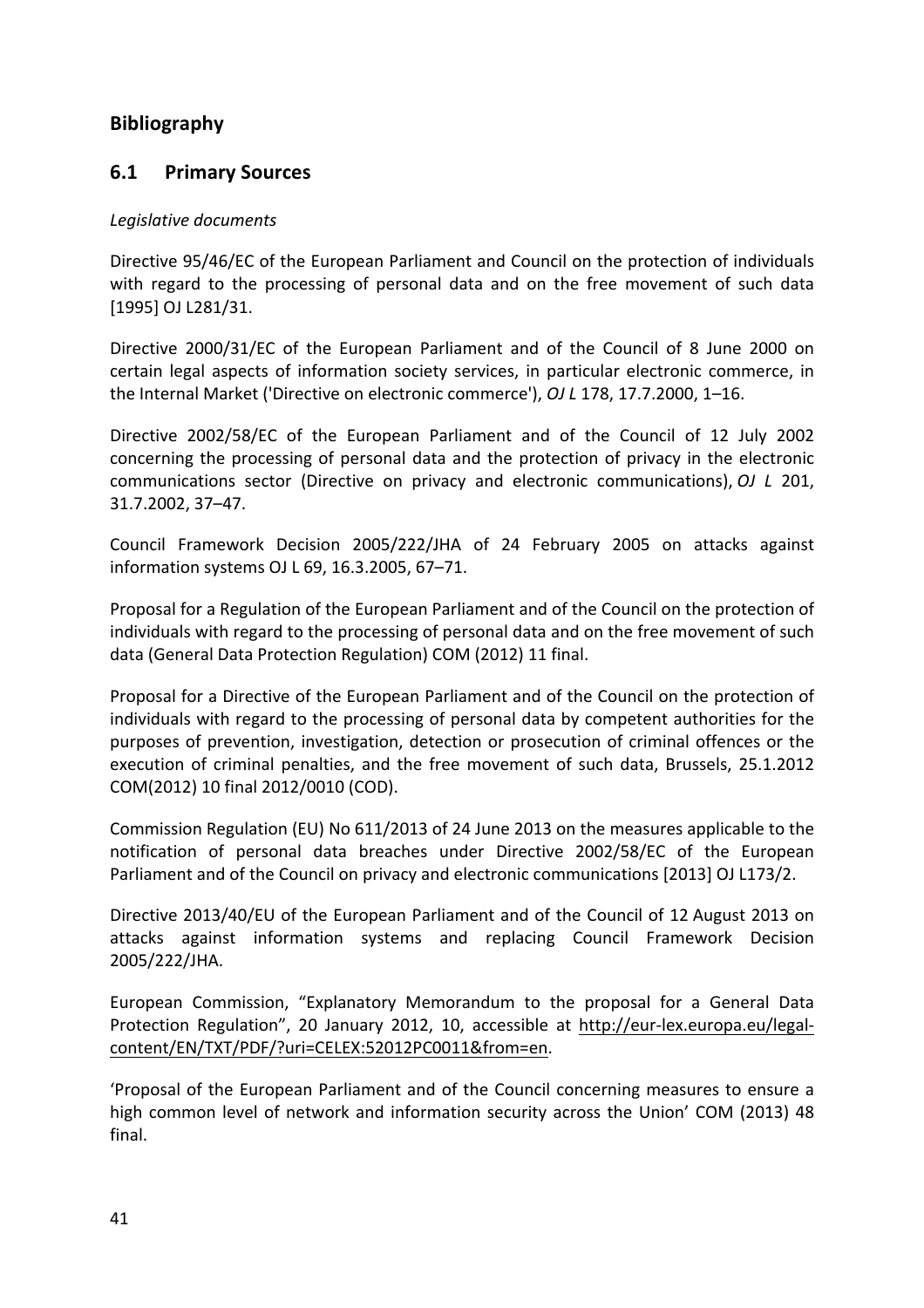Directive 2014/41/EU of the European Parliament and of the Council of 3 April 2014 regarding the European Investigation Order in criminal matters OJ L 130, 1-36.

# *Case law*

CJEU Case274/99 *P. Connolly v Commission*, [2001] OJ C173/13 see also more recently in CJEU Case C-131/12 *Google Spain SL and Google Inc.* v Agencia Española de Protección de *Datos (AEPD) and Mario Costeja González* [2014] OJ C 212/4.

CJEU, Joined cases C-C293/12 and C-594/12, *Digital Rights Ireland and Seitlinger and others,* 8 April 2014.

# **6.2 Secondary Sources**

Article 29 Working Party Opinion 8/2010 on applicable law, 16 December 2010, 9.

Article 29 Working Party Opinion on Search Engines, 4 April 2008.

Article 29 Working Party Opinion 05/2014 on Anonymisation Techniques, adopted on 10 April 2014.

Article 29 Working Party Opinion 06/2014 on the "Notion of legitimate interests of the data controller under Article 7 of Directive 95/46/EC".

Clifford D. and Schroers J., "Personal data and dynamic IPs  $-$  time for clarity?", LSE Media Policy Blog, 2015, accessible at http://blogs.lse.ac.uk/mediapolicyproject/2015/01/23/personal-data-and-dynamic-ips-timefor-clarity/.

CNIL "CNIL facilitates the use of outsourcing services performed in France on behalf of non-European companies", 15 March 2011, accessible at http://www.cnil.fr/english/news-andevents/news/article/cnil-facilitates-the-use-ofoutsourcing-services-performed-in-france-onbehalf-of-non-european-compa/ as cited by L. Moerel, "Binding corporate rules: Fixing the regulatory patchwork of data protection", 2011, 108-110, accessible at https://pure.uvt.nl/portal/files/1346784/Moerel\_binding\_19-09-2011.pdf.

Danezis G., Domingo-Ferrer J., Hansen M., Hoepman J-H., Le Métayer D., Tirtea R. and Schiffner S., 'The implementation of the Privacy and Data Protection by Design – from policy to engineering' (ENISA 2014) https://www.enisa.europa.eu/activities/identity-andtrust/library/deliverables/privacy-and-data-protection-by-design accessed on 02//022015.

De Capitani, E. and Peers, S., "The European Investigation Order: A new approach to mutual recognition in criminal matters", accessible at eulawanalysis.blogspot.com/2014/05/theeuropean-investigation-order-new.html.